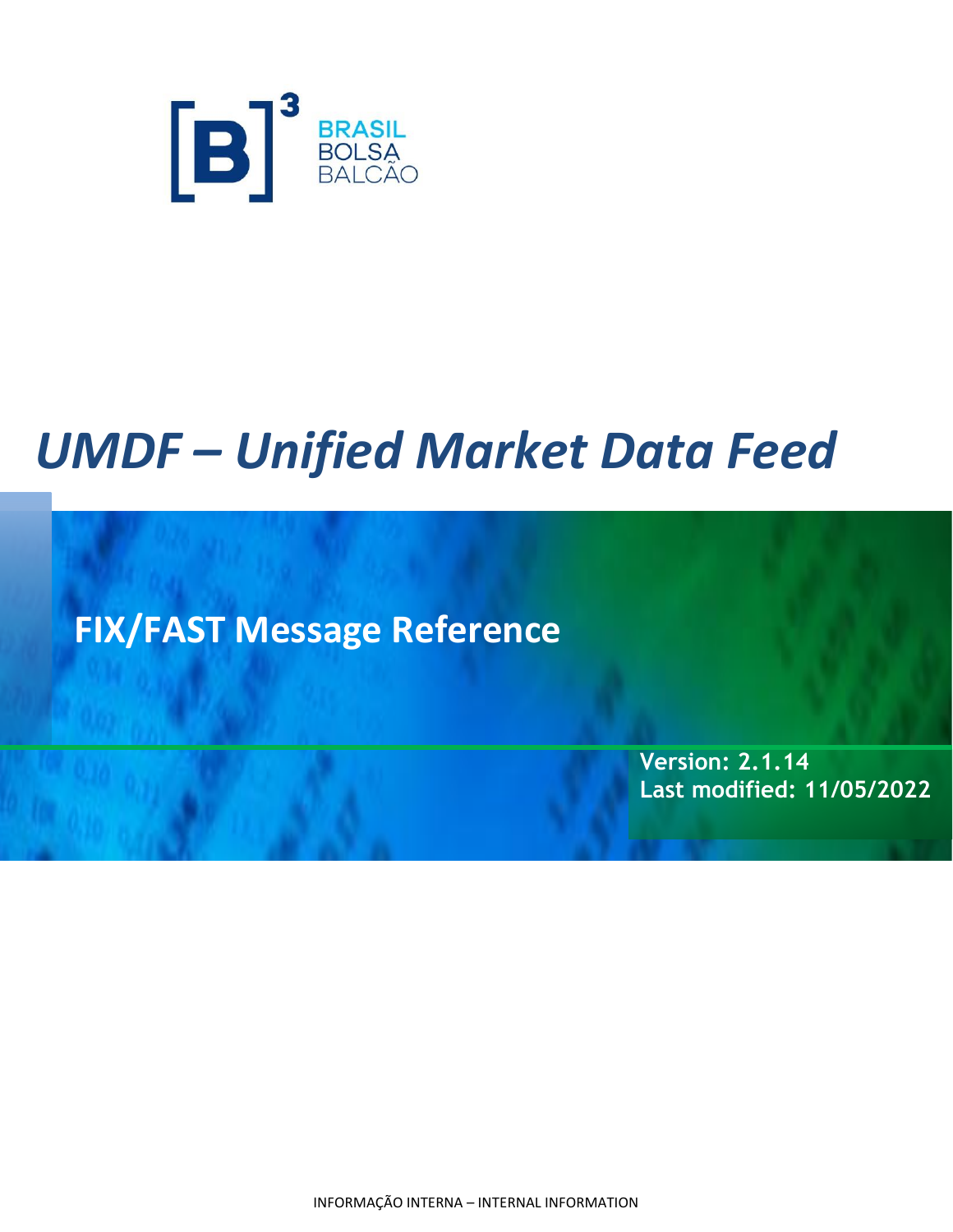## **Contacts**

• Services Development Department (GDS)**: handles all enquiries for connectivity setup and general exchange supported services.**

**[bvmfsolution@b3.com.br](mailto:bvmfsolution@b3.com.br)**

• Certification and Testing Center (CTC)**: performs certification of all software solutions applying for EntryPoint connectivity.**

**[tradingcertification@b3.com.br](mailto:tradingcertification@b3.com.br)**

■ +55 11 2565-5059

• Trading Support Channel**: provides real time connectivity monitoring and troubleshooting.**

**[tradingsupport@b3.com.br](mailto:tradingsupport@b3.com.br)**

+55 11 2565-5021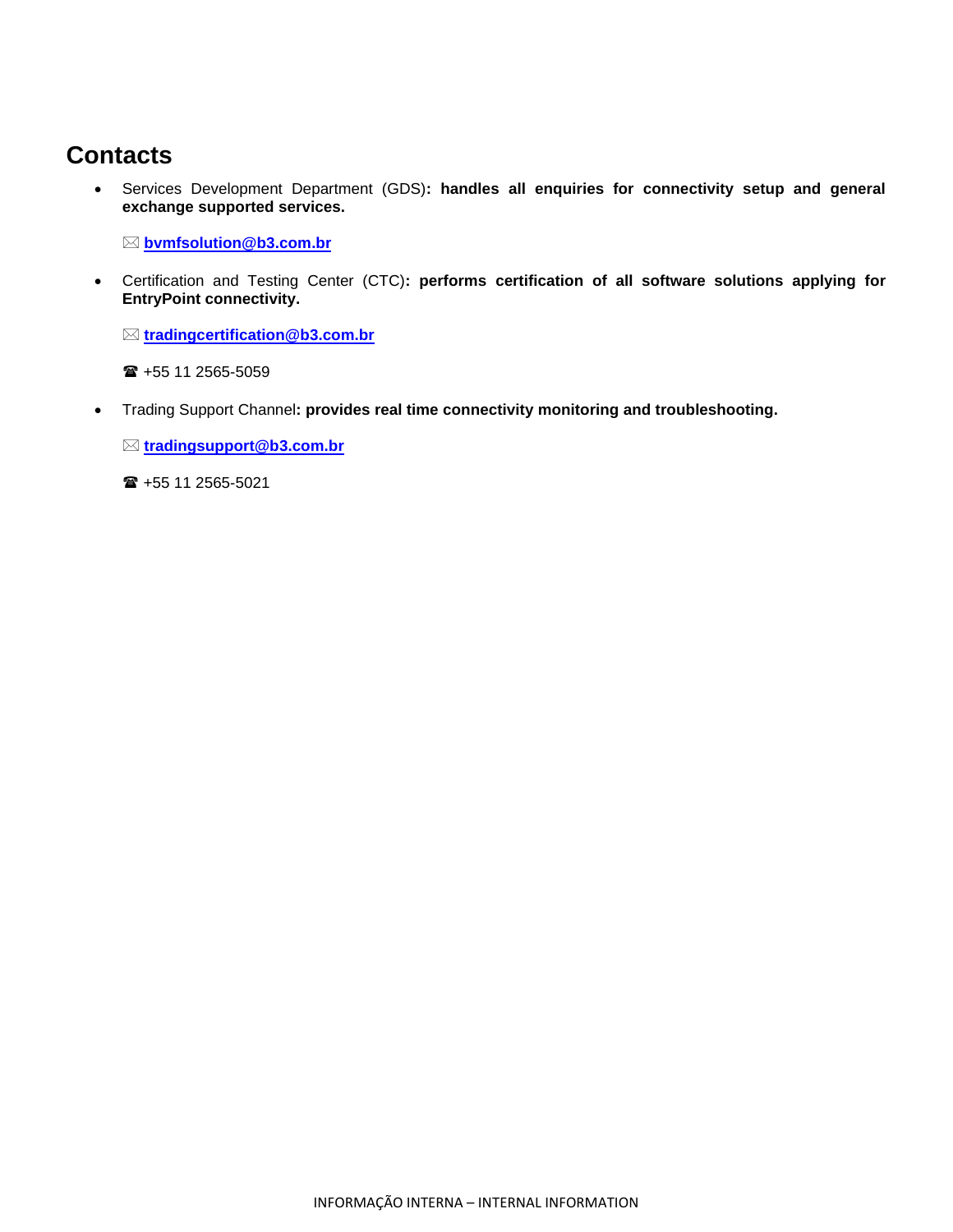## **Index**

|              | 11      |                                                                                       |  |
|--------------|---------|---------------------------------------------------------------------------------------|--|
|              | 1.1.1   |                                                                                       |  |
|              | 1.1.2   |                                                                                       |  |
|              | 1.2     |                                                                                       |  |
|              | 1.2.1   |                                                                                       |  |
|              | 1.2.2   |                                                                                       |  |
|              | $1.3 -$ |                                                                                       |  |
|              | 1.3.1   |                                                                                       |  |
|              | 1.3.2   |                                                                                       |  |
|              | 1.3.3   |                                                                                       |  |
|              | 1.3.4   |                                                                                       |  |
|              | 1.3.5   |                                                                                       |  |
|              | 1.3.6   |                                                                                       |  |
| $\mathbf{2}$ |         |                                                                                       |  |
|              | 21      | FIX 4.4 APPLICATION MESSAGES USED AT TCP REPLAYER / HISTORICAL REPLAYER CONNECTIONS29 |  |
|              | 2.1.1   |                                                                                       |  |
|              | 2.1.2   |                                                                                       |  |
|              | 2.1.3   |                                                                                       |  |
|              | 2.1.4   |                                                                                       |  |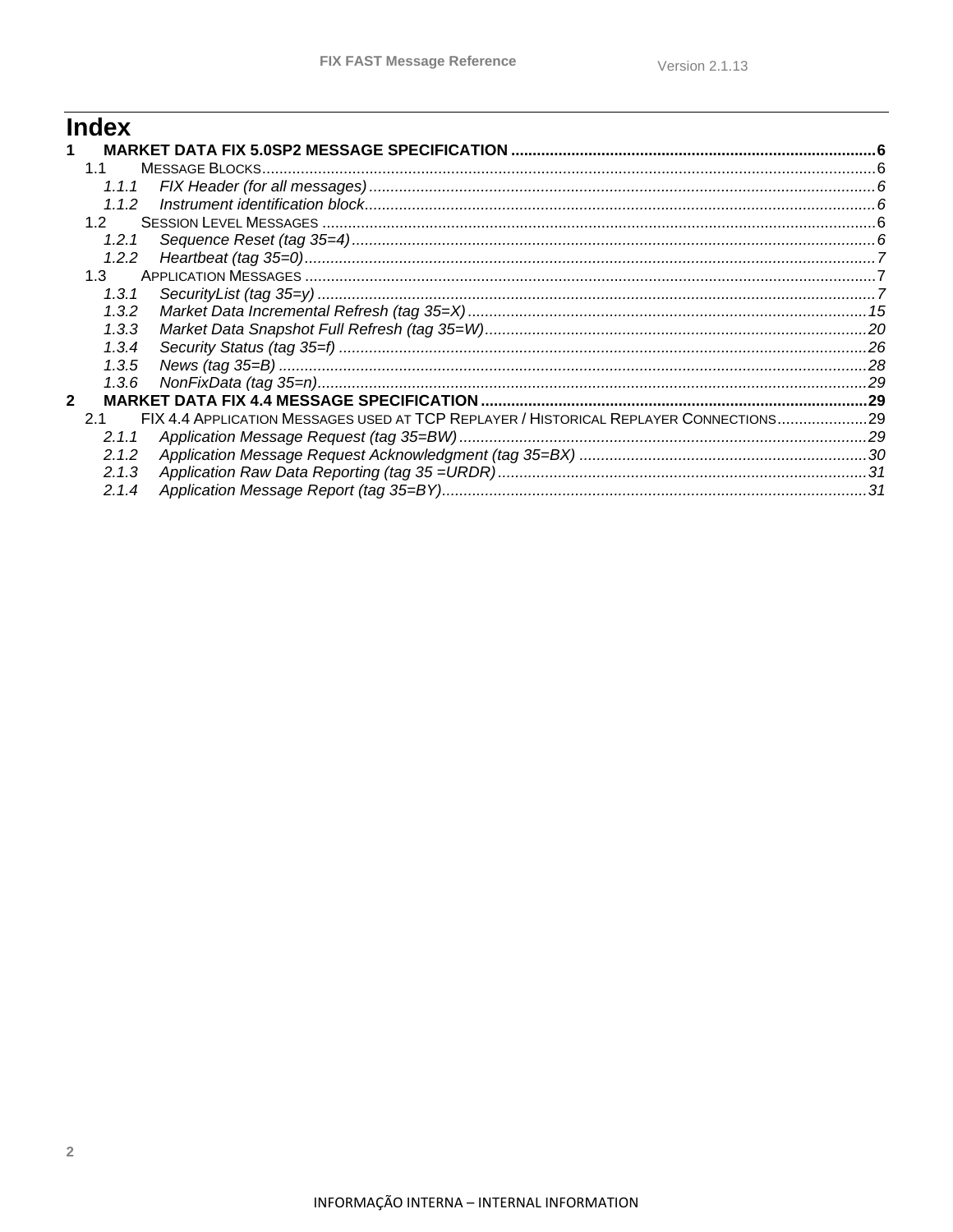## **Revision History**

| Date                         | Version | Description                                                                                                                                                                                                                                                                                                                                                                                          | Author      |
|------------------------------|---------|------------------------------------------------------------------------------------------------------------------------------------------------------------------------------------------------------------------------------------------------------------------------------------------------------------------------------------------------------------------------------------------------------|-------------|
|                              |         |                                                                                                                                                                                                                                                                                                                                                                                                      |             |
| May, 12 nd, 2022             | 2.1.14  | Added new domains (1137, 1138, 1139, 1150, 1151, 1152, 1153, 1154, 4004, 4005<br>and 4006) for tag 762 - SecuritySubType                                                                                                                                                                                                                                                                             | AYSF        |
| Apr25 <sup>th</sup> , 2022   | 2.1.13  | Added new domain for tag 277, used for RFQ Trade<br>Added new domain for tag277, used for Point in time Action                                                                                                                                                                                                                                                                                       | <b>AYSF</b> |
| Sep 17th, 2021               | 2.1.12  | Added new domains for tag 762 - SecuritySubType                                                                                                                                                                                                                                                                                                                                                      | <b>AYSF</b> |
| Aug 19th, 2020               | 2.1.11  | Added new domains for tag 762 - SecuritySubType                                                                                                                                                                                                                                                                                                                                                      | AYSF, RC    |
| Feb, 21 <sup>th</sup> , 2020 | 2.1.10  | Added new domains for tag 762 - SecuritySubType                                                                                                                                                                                                                                                                                                                                                      | <b>AYSF</b> |
| Jun, 7 <sup>nd</sup> , 2019  | 2.1.9   | Added new domain for tag 277, used for RLP Trade                                                                                                                                                                                                                                                                                                                                                     | AYSF        |
| Dec, 4 <sup>th</sup> , 2018  | 2.1.8   | Added new tag 35021 for message 35=BX                                                                                                                                                                                                                                                                                                                                                                | <b>AYSF</b> |
| Nov, 1st, 2018               | 2.1.7   | Added new domains for Derivatives on tag 762                                                                                                                                                                                                                                                                                                                                                         | AYSF        |
| Aug. 6 <sup>th</sup> , 2018  | 2.1.6   | Added new domain (142 - Stock RollOver) for tag 762.                                                                                                                                                                                                                                                                                                                                                 | <b>AYSF</b> |
| May, 29th, 2018              | 2.1.5   | Added new domain for tag 762.<br>$\blacksquare$                                                                                                                                                                                                                                                                                                                                                      | AYSF        |
| Sep, 12 <sup>nd</sup> , 2017 | 2.1.4   | Added Volatility price repeating group (269=v) and corresponding tags 811-PriceDelta,<br>ä,<br>31-LastPx and 1025-FirstPx to sections 1.3.2 and 1.3.3.                                                                                                                                                                                                                                               | AYSF / JLRM |
| Jun, 2 <sup>nd</sup> , 2017  | 2.1.3   | Increasing version number in accordance with the BTB changes mentioned on the<br>Message Specification document. No changes to tag definitions.                                                                                                                                                                                                                                                      | AYSF / JLRM |
| Feb. 21st, 2017              | 2.1.2   | Changed availability of tag 37003, being present for Derivatives, but always sending 0.<br>$\overline{a}$<br>Changed message 35=f (SecurityStatus), indicating tag 75-TradeDate is still being sent.<br>Fixed tag number for tag 37025-BTBGraceDate (was 37035 previously). Also removed<br>duplicate tag 37023-BTBCertIndicator.<br>Marked tag 37019-EarlyTermination as also sent in message 35=W. | JLRM / AYSF |
| Jan, 12 <sup>nd</sup> , 2017 | 2.1.1   | Renamed TCP Recovery / Historical Replay to TCP Replayer / Historical Replayer, since<br>$\overline{a}$<br>the former ones are going to be decommissioned on Nov, 2017.                                                                                                                                                                                                                              | JLRM / AYSF |
| Nov, 23rd, 2016              | 2.1.0   | Unified Derivatives and Equities specification<br>See Customer Impact document or UMDF Message Specification ch. 12 for specific<br>changes.                                                                                                                                                                                                                                                         | <b>JLRM</b> |
| May, 3rd, 2016               | 2.0.11  | Added tags 37023, 37024 and 37025 to Incremental and Snapshot to accommodate<br>changes to the BTB (ex-BTC) Security Lending System. Updated domain of tag 37019-<br>EarlyTermination to include changes to the BTB Security Lending System.                                                                                                                                                         | <b>JLRM</b> |
| Nov, 11st, 2015              | 2.0.10  | Marked value 2 (Marketplace entered trade) as valid for Derivatives as well, as a result<br>of the Derivatives Engine Migration.<br>Changed the domain of tag 762-SecuritySubType, adding new types for Foreign Indices<br>and the new BDR products<br>Added domain M2 to tag 37011-GovernanceIndicator                                                                                              | <b>JLRM</b> |
| Apr, 7 <sup>th</sup> , 2014  | 2.0.9   | Added new domains for tags 167 and 762 to reflect the addition of Fixed Income ETF<br>products.                                                                                                                                                                                                                                                                                                      | <b>JLRM</b> |
| Nov, 13 <sup>th</sup> , 2014 | 2.0.8   | Tag 1150-TradingReferencePrice is only applied to Economic Indicator instruments<br>(derivatives segment).                                                                                                                                                                                                                                                                                           | <b>RNKH</b> |
| Oct, 24 <sup>th</sup> , 2014 | 2.0.7   | Marked tags 1148, 1149 and 1306 as available for Equities, to match UMDF market data<br>specification document.<br>Corrected description of tag 1150-TradingReferencePrice.<br>Spelling and grammar issues.                                                                                                                                                                                          | JLRM        |
| Apr, 15 <sup>th</sup> , 2014 | 2.0.6   | Corrected the name of tag 1194-ExerciseStyle.                                                                                                                                                                                                                                                                                                                                                        | <b>JLRM</b> |
| Mar, 27 <sup>h</sup> , 2014  | 2.0.5   | Clarified the default value for tag 37012 on section 1.3.1.<br>$\blacksquare$<br>Market message 35=n on section 1.3.6 as DEPRECATED with the integration of<br>corporate fixed income products on the PUMA Trading Platform, according to the circular<br>letter 003/2014-DI.<br>Updated section 1.3.1 including the new domains for tags 167-Security Type and 762-<br>SecuritySubType.             | <b>JLRM</b> |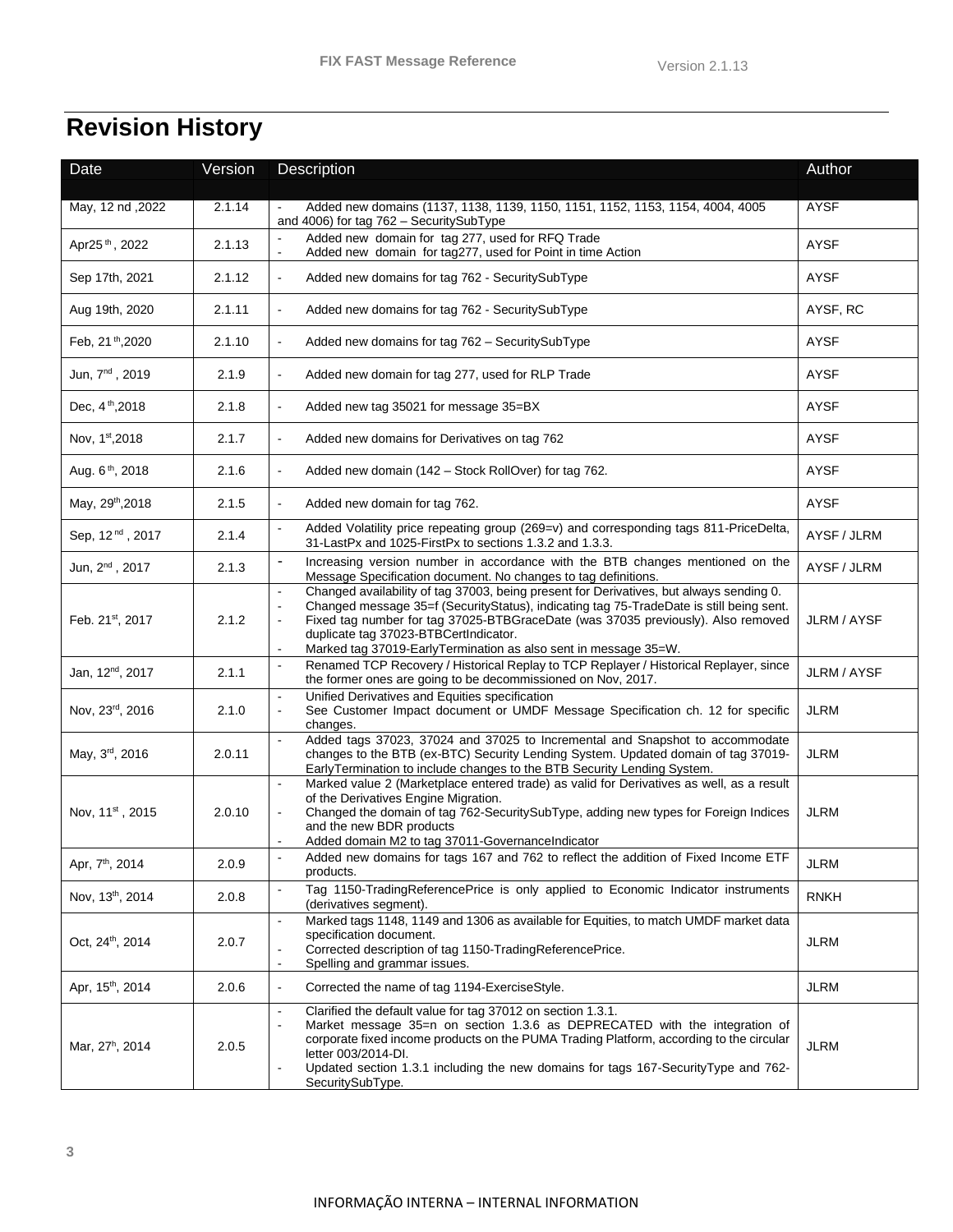| Oct, 11 <sup>st</sup> , 2013 | 2.0.4   | Marked block 269=D (Index Composite Price) as future use only, since it won't be<br>currently used on UMDF 2.0 index channel.<br>Moved tag 83-RptSeq to the body of message 35=W, matching the new UMDF 2.0<br>production behavior and templates.<br>Updated description of tag 37011-GovernanceIndicator.<br>Added tag 37021-IndexTheoreticalQty to 35=y message, used for index instruments.<br>Updated description of tag 37012-PriceDivisor, to indicate it can be used for index<br>$\overline{\phantom{a}}$<br>instruments to disseminate the index reducer. | <b>JLRM</b> |
|------------------------------|---------|--------------------------------------------------------------------------------------------------------------------------------------------------------------------------------------------------------------------------------------------------------------------------------------------------------------------------------------------------------------------------------------------------------------------------------------------------------------------------------------------------------------------------------------------------------------------|-------------|
| Jun, 11st, 2013              | 2.0.2   | Changed description of tag 1174-SecurityTradingEvent on sections 1.3.3 and 1.3.4 to<br>$\blacksquare$<br>properly reflect that this tag always reports a value to indicate if the security follows the<br>group when the messages refer to a specific security (having tag 48).<br>Added tag 37018-UnderlyingPriceType for 269=D block on sections 1.3.2 and 1.3.3;                                                                                                                                                                                                | <b>JLRM</b> |
| Feb, 22 <sup>nd</sup> , 2013 | 2.0.1   | Group 1351-NoAppIID marked for Equities.<br>$\mathbf{r}$<br>Reviewed the domain for tag 423-PriceType for Equities.<br>Tag 460 not available on Derivatives.<br>Corrected description of tag 1354 on Application Message Report (BY) message, section<br>$\mathbf{r}$<br>2.1.4.                                                                                                                                                                                                                                                                                    | <b>JLRM</b> |
| Jan, 8 <sup>th</sup> , 2013  | 2.0     | Renamed message columns to DER and EQT.<br>$\blacksquare$<br>Renamed Market Recovery to Snapshot Recovery and TCP Replay to TCP Recovery.<br>Applied changes to all impacted messages.<br>Added section 1.3.6 describing message NonFixData.                                                                                                                                                                                                                                                                                                                       | <b>JLRM</b> |
| Oct, 24 <sup>th</sup> , 2012 | 1.6.4.1 | Added value 286=0 back to 35=W as well.<br>$\mathbf{r}$                                                                                                                                                                                                                                                                                                                                                                                                                                                                                                            | <b>JLRM</b> |
| Oct, 5 <sup>th</sup> , 2012  | 1.6.4   | Added value 286=0 back again, as it's still used in some scenarios.<br>Removed tag 7595-NoSharesIssued from message 35=y (SecurityList) and 35=W<br>(Snapshot), as this will only be available on PUMA Equities.<br>Change to tag 1348 domain, adding another to identify when TCP Recovery is<br>unavailable.                                                                                                                                                                                                                                                     | <b>JLRM</b> |
| Jul, 10 <sup>th</sup> , 2012 | 1.6.3   | No changes made, just increased version to match the Market Data Reference document.                                                                                                                                                                                                                                                                                                                                                                                                                                                                               | <b>JLRM</b> |
| Jun. 27 <sup>th</sup> , 2012 | 1.6.2   | Changed contact information to the Trading Support Channel<br>$\blacksquare$                                                                                                                                                                                                                                                                                                                                                                                                                                                                                       | <b>JLRM</b> |
| Jun. 4 <sup>th</sup> , 2012  | 1.6.2   | Removed the value 4 for tag 1354 in section 2.1.4 (BY message), as this value should<br>only be available in 35=BX messages.<br>Added the value 4 for tag 1354 in section 2.1.2 (BX message). Also, in the same message<br>BX, removed values 5 and 6 from tag 1348 as they are no longer used.                                                                                                                                                                                                                                                                    | <b>JLRM</b> |
| May. 18th, 2012              | 1.6.1   | Removed the value 3 for tag 1354 in section 2.1.4, as this value should only be available<br>in 35=BX messages.<br>Removed value 3 (Delete thru) for PUMA on tag 279, in section 1.3.2.                                                                                                                                                                                                                                                                                                                                                                            | <b>JLRM</b> |
| Mar. 22 <sup>th</sup> , 2012 | 1.6     | MaturityDate marked as available for MEGA<br>$\omega$<br>Added new type "MLEG" to 167-Security Type in 35=y, for handling user defined strategy<br>$\blacksquare$<br>instruments.<br>Added new tag 7595-NoSharesIssued to represent the total available shares for an<br>Equity cash instrument<br>Added the value 3 for tag 1354 in section 2.1.4<br>Added PUMA exclusive tags to section 1.3<br>Removed references to the GTS system (that has been discontinued.                                                                                                | <b>JLRM</b> |
| Sep. 2 <sup>nd</sup> , 2011  | 1.5.1   | Added tag 37016-MDInsertDate to messages 35=X and 35=W for MEGA (used in<br>blocks 269=0,1) to be used for GTD/GTC orders.                                                                                                                                                                                                                                                                                                                                                                                                                                         | JLRM        |
| Jul. 27 <sup>th</sup> , 2011 | 1.5.1   | Marked tags 1150 as valid in 35=X,W for MEGA (in block 269=g, from RLC message<br>$\blacksquare$<br>03, price type=38)                                                                                                                                                                                                                                                                                                                                                                                                                                             | <b>JLRM</b> |
| May 25 <sup>th</sup> , 2011  | 1.5.0   | Added 269=g for MEGA<br>$\blacksquare$                                                                                                                                                                                                                                                                                                                                                                                                                                                                                                                             | <b>JLRM</b> |
| May 5 <sup>th</sup> , 2011   | 1.5.0   | Added value "3" in tag 277-TradeCondition for 35=X and 35=W for MEGA<br>$\blacksquare$<br>Tag 83-RptSeq no longer required for 35=X (for Empty Book block)<br>$\blacksquare$                                                                                                                                                                                                                                                                                                                                                                                       | <b>JLRM</b> |
| Apr. 20 <sup>th</sup> , 2011 | 1.5.0   | Added tags 623-LegRatioQty and 624-LegSide for 35=y on MEGA<br>$\blacksquare$<br>The other strategy related Leg tags are now available for 35-y on MEGA<br>$\overline{\phantom{a}}$                                                                                                                                                                                                                                                                                                                                                                                | <b>JLRM</b> |
| Apr. 16 <sup>th</sup> , 2011 | 1.5.0   | Reinstated tag 6939-PriceBandType in 35=X and 35=W, with limited domain for now.<br>$\blacksquare$<br>Added tags 201-PutOrCall and 1194-ExerciseStyle to SecurityList (35=y) message.<br>Deprecated tag 231-ContractMultiplier on MEGA<br>$\blacksquare$<br>Added tag 37012-PriceDivisor on MEGA                                                                                                                                                                                                                                                                   | <b>JLRM</b> |
| Feb. 9th, 2011               | 1.4.2.2 | For the Sequence Reset message, tag 36-NewSeqNo Always one, not "always zero".<br>$\blacksquare$                                                                                                                                                                                                                                                                                                                                                                                                                                                                   | <b>JLRM</b> |
| Jan. 19 <sup>th</sup> , 2011 | 1.4.2.1 | Added tags 225 and 461 to SecurityList(35=y) for MEGA<br>$\blacksquare$<br>Changed domain for tag 762-SecuritySubType                                                                                                                                                                                                                                                                                                                                                                                                                                              | <b>JLRM</b> |
| Aug. 17th, 2010              | 1.4.2   | Remove tags 267 and 269 from SecurityStatus (35=f).<br>$\blacksquare$<br>Changed description of value = $2$ for tag 1348-ApplRespType.                                                                                                                                                                                                                                                                                                                                                                                                                             | <b>RNKH</b> |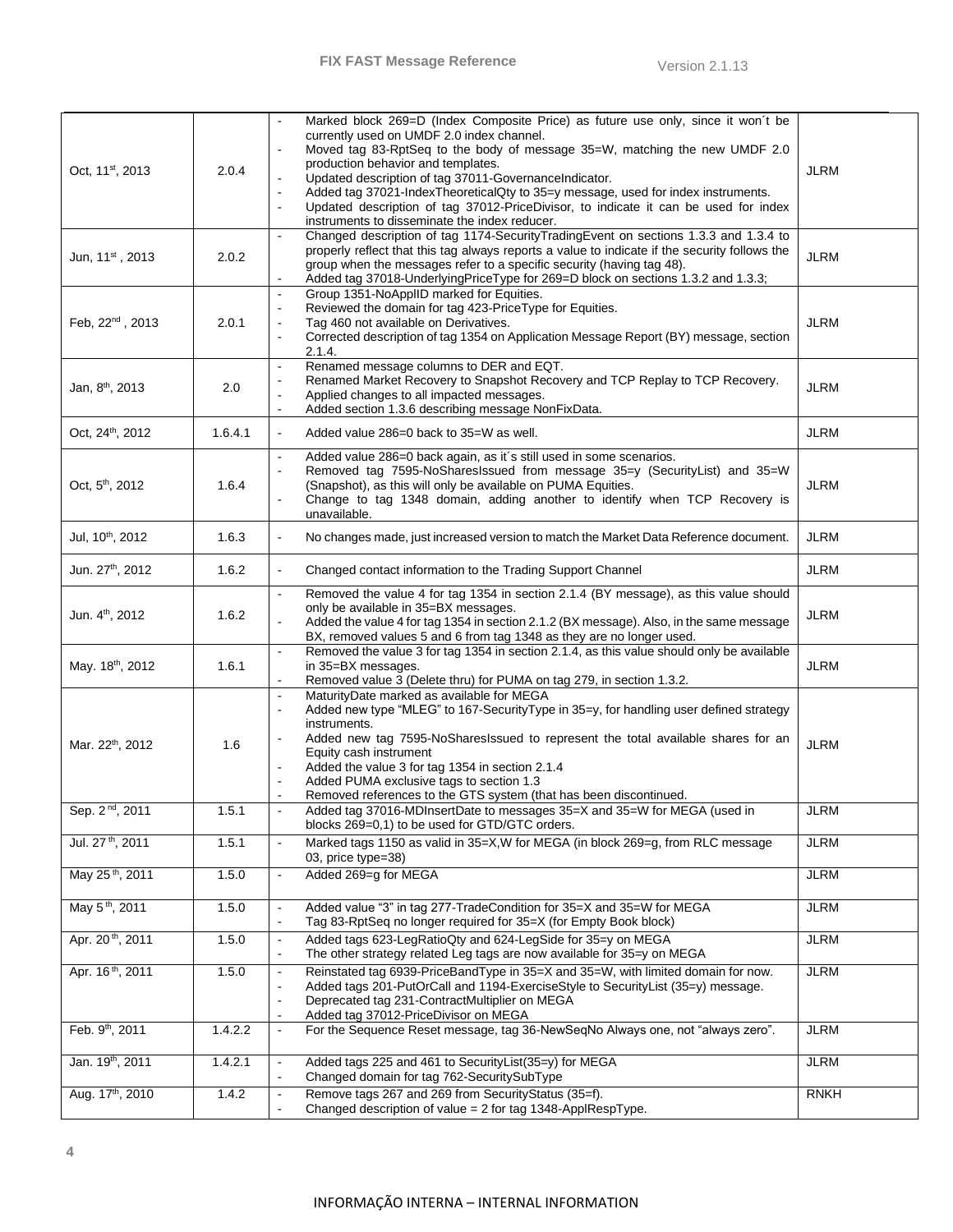| Aug. 5 <sup>th</sup> , 2010  | 1.4.1   | Price banding block (tag 269=g) is not available for equity market.<br>Product field is removed from SecurityList message.<br>Domains of SecurityType and SecuritySubType fields are redefined.<br>TotNoRelatedSym field is now required for SecurityList message.<br>LastFragment field is not required and the default value is "N" = Not last message.<br>PriceBandType field is removed from Incremental and Snapshot messages.                    | <b>RNKH</b> |
|------------------------------|---------|--------------------------------------------------------------------------------------------------------------------------------------------------------------------------------------------------------------------------------------------------------------------------------------------------------------------------------------------------------------------------------------------------------------------------------------------------------|-------------|
| Jul. 27 <sup>th</sup> , 2010 | 1.4.0   | Domains of TradingSessionSubID and SecurityTradingStatus fields are changed to be<br>$\blacksquare$<br>compatible with new Matching Engine.<br>TotNumReports is now related to each ApplID not ApplReqID anymore.<br>$\blacksquare$<br>Symbol removed from the spec except from SecurityList.<br>Default Security Exchange field is changed to "BVMF".<br>Imbalance and Trade Volume block included.<br>Derivatives post-trading information included. | <b>RNKH</b> |
| Apr. 20 <sup>th</sup> , 2010 | 1.2.0   | DayCumQty removed: TradeVolume replace it.<br>Include NoMDEntryTypes in the SecurityStatus message do indicate the entry types to<br>$\blacksquare$<br>be reset by client systems.<br>Statistical Closing Data in RLC message 5J included (range 37001-37007).                                                                                                                                                                                         | <b>RNKH</b> |
| Jan. 14 <sup>th</sup> , 2010 | 1.1.0.2 | Included SettlPriceType to incremental and snapshot messages<br>$\blacksquare$<br>Included (9 and U) as new values to TradeCondition field                                                                                                                                                                                                                                                                                                             | RNKH/TAT    |
| Jan. 13th, 2010              | 1.1.0.1 | Including NewsSource to News Message<br>Including DayCumQty to incremental and snapshot messages                                                                                                                                                                                                                                                                                                                                                       | <b>RNKH</b> |
| Dec. 21st, 2009              | 1.1.0   | Including Index related fields to Market Data Incremental Refresh and Market Data<br>Snapshot Full Refresh.<br>Including SettlType and SettlDate needed for trades in forward markets.                                                                                                                                                                                                                                                                 | <b>RNKH</b> |
| Nov. 19th, 2009              | 1.1.0   | Updated Application Message Report message<br>$\blacksquare$<br>Updated Application Message Request message<br>Include Application Message Request Acknowledgment message<br>Include Application Raw data Reporting message                                                                                                                                                                                                                            | <b>DRSF</b> |
| Oct. 23 <sup>th</sup> , 2009 | 1.0.2   | <b>Updated News message</b><br>Updated Application Message Report message<br>$\blacksquare$<br>Updated Application Message Request message<br>Market Data Snapshot Full Refresh adjusted                                                                                                                                                                                                                                                               | RNKH / JML  |
| Sep 29th, 2009               | 1.0.1   | Added price bands<br>$\blacksquare$<br>Updated security states                                                                                                                                                                                                                                                                                                                                                                                         | RNKH / JML  |
| July 31 <sup>st</sup> , 2009 | 1.0.0   | First version                                                                                                                                                                                                                                                                                                                                                                                                                                          | RNKH / JML  |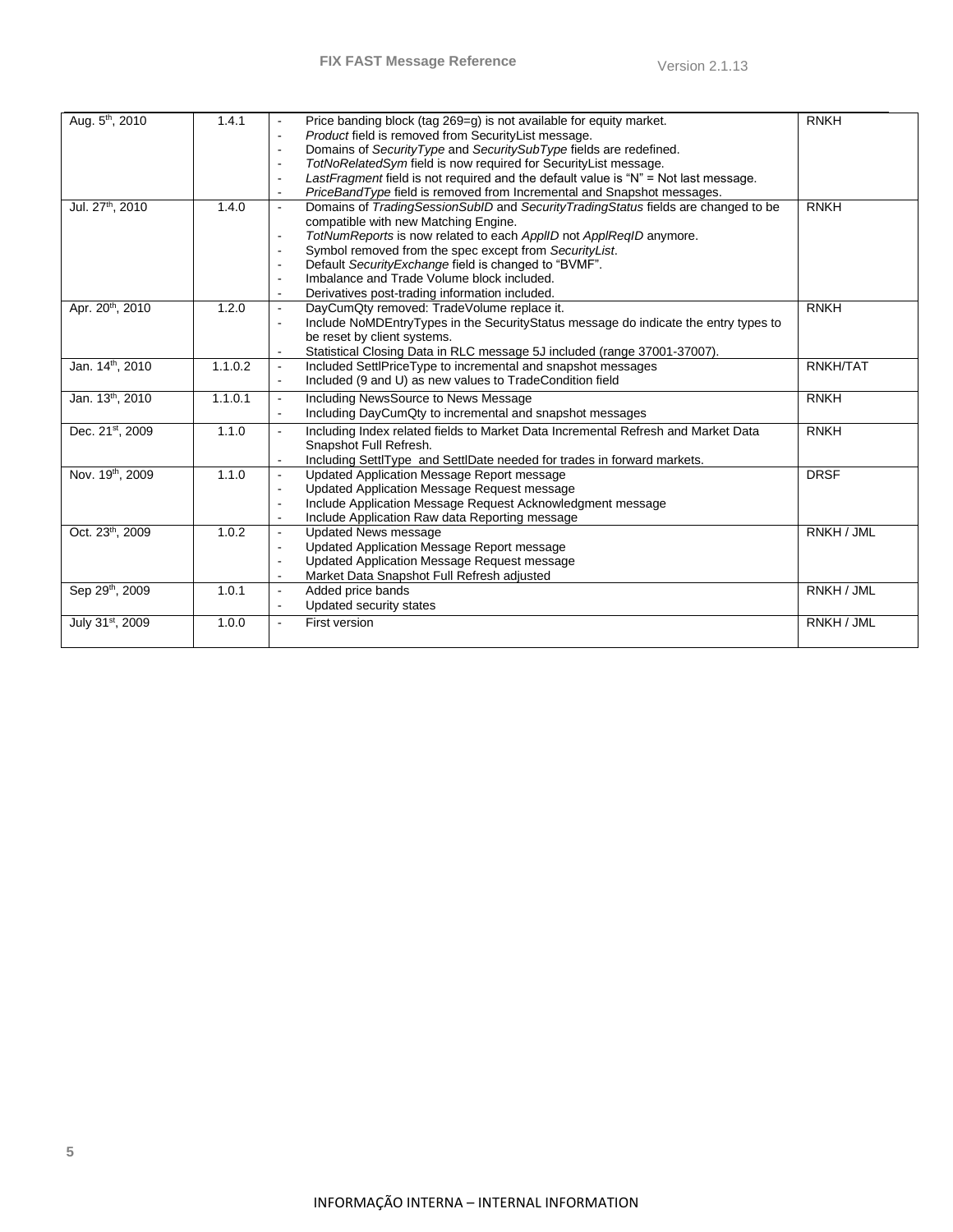## <span id="page-6-0"></span>**1 Market Data FIX 5.0SP2 Message Specification**

This section outlines the market data messages for the BVMF feed for all segments. By implementing the specification in the document, clients will be able to process market data coming from all segments in PUMA Trading System.

The tag usage may vary depending on the market segment used (**DER-Derivatives/FX** and **EQT-Equities**), this indicated by an "X" in the relevant columns at certain tables below. If a tag is marked as required (Req) but it´s not available in a given segment, it is deemed **\*not required\*** for that segment.

Changes from previous version of UMDF are marked **in blue**.

### <span id="page-6-1"></span>*1.1 Message Blocks*

This section contains "message blocks", i.e. specific sets of tags that work as "stamps" in the message specification and are common to most or all market data messages.

#### <span id="page-6-2"></span>**1.1.1 FIX Header (for all messages)**

| Tag  | Taq Name               | Req | Data Type    | <b>Comment</b>                                              |
|------|------------------------|-----|--------------|-------------------------------------------------------------|
| 35   | MsqType                | v   | String(2)    | Defines message type. Example:                              |
|      |                        |     |              | $0$ – Heartbeat                                             |
| 34   | MsgSegNum              |     | Integer      | Integer Message Sequence Number.                            |
| 52   | SendingTime            |     | UTCTimestamp | Time of message transmission: always expressed in UTC       |
|      |                        |     |              | (Universal Time Coordinated).                               |
| 369  | LastMsgSeqNumProcessed | N   | Integer      | Only used in the MarketDataSnapshotFullRefresh (35=W)       |
|      |                        |     |              | message. The last sequence number of real-time channel as   |
|      |                        |     |              | of the time the snapshot was generated. This is used to     |
|      |                        |     |              | synchronize the snapshot with the real-time feed.           |
| 1128 | ApplVerID              | N   | String       | Specifies the service pack release being applied at message |
|      |                        |     |              | level. Default value= 9 (FIX.5.0.SP2).                      |

This section describes the header that is common to all messages of the market data feed.

#### <span id="page-6-3"></span>**1.1.2 Instrument identification block**

This block is common to most market data messages issued by BVMF. It contains the tags that uniquely identify an instrument, and works as a "stamp" of the instrument identification in the message specification.

| Tag | Tag name         | <b>Data</b><br>type | <b>Comment</b>                                                                                                                                                    | EQT | <b>DER</b> |
|-----|------------------|---------------------|-------------------------------------------------------------------------------------------------------------------------------------------------------------------|-----|------------|
| 48  | SecurityID       | Integer<br>(12)     | Unique<br>identifier<br>qualifier<br>instrument<br>for a<br>qiven<br>(SecurityIDSource). All IDs are numeric on PUMA.                                             | Χ   | x          |
| 22  | SecurityIDSource | String(1)           | SecurityID qualifier. Value issued by BVMF:<br>8 = Exchange Symbol (BVMF security identification).                                                                | Х   | x          |
| 207 | SecurityExchange | String(4)           | Market to which the instrument belongs to.<br>If it is not present the default value is "BVMF".<br>Valid Values:<br>BVMF: BM&FBovespa (equities, derivatives, FX) |     |            |

## <span id="page-6-4"></span>*1.2 Session Level Messages*

This section outlines messages that relate to the market data channel multicast state.

#### <span id="page-6-5"></span>**1.2.1 Sequence Reset (tag 35=4)**

This message is used to reset the incremental stream or indicate the loop on instrument definition or snapshot recovery is restarting.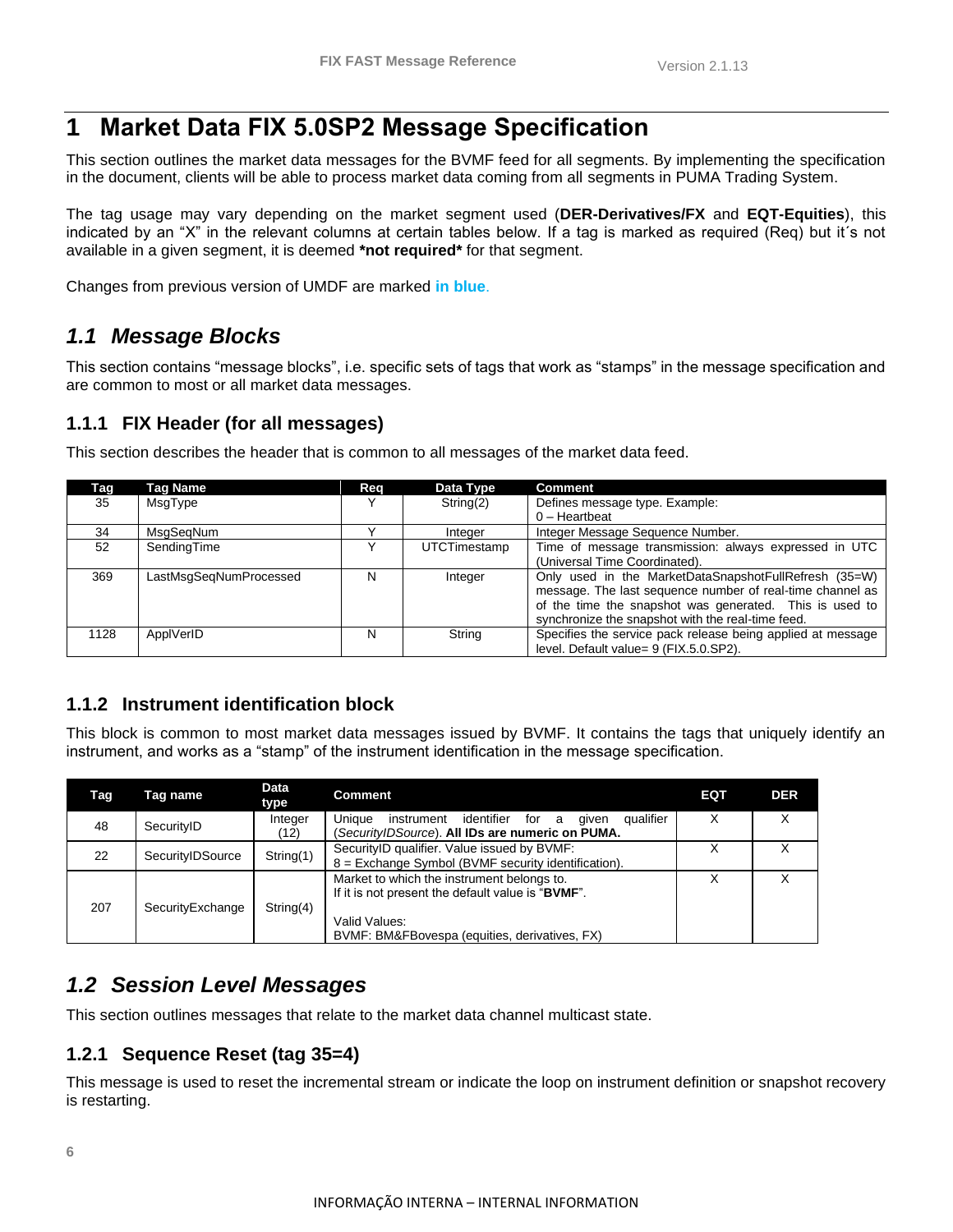|                   | definition<br><u>ıment</u><br>urur | <b>inapshot</b> | <u>Incremental</u> | keplaver<br>◡ |
|-------------------|------------------------------------|-----------------|--------------------|---------------|
| Sent on<br>stream |                                    | ,               | . .                |               |

| Tag <sub>L</sub>                 | <b>Tag Name</b> | Rea | Data Type | <b>Comment</b>                   |  |  |  |
|----------------------------------|-----------------|-----|-----------|----------------------------------|--|--|--|
| <b>Standard message header 1</b> |                 |     |           |                                  |  |  |  |
| 36                               | NewSeaNo        |     | SeaNum    | New sequence number. Always one. |  |  |  |

#### <span id="page-7-0"></span>**1.2.2 Heartbeat (tag 35=0)**

This message is sent over the instrument definition, snapshot recovery and incremental streams to notify customers that the multicast channel join was successful and that BVMF will send the data when available. On TCP Replayer this message is sent when the connection is idle.

There is no body for this message, only the standard header with tag 35=0.

|         | definition<br>trument:<br>151 | inapshot | cremental | . .<br>Replayer<br>◡┎ |
|---------|-------------------------------|----------|-----------|-----------------------|
| Sent on |                               |          |           |                       |
| stream  |                               |          |           | . .                   |

## <span id="page-7-1"></span>*1.3 Application Messages*

#### <span id="page-7-2"></span>**1.3.1 SecurityList (tag 35=y)**

This message is used to relay instrument information, such as insertion, update or deletion.

|                   | definition<br>trument'<br>nsı | Snapshot | <b>Incremental</b> | $\overline{\phantom{a}}$<br>Replaver<br>"Gr |
|-------------------|-------------------------------|----------|--------------------|---------------------------------------------|
| Sent on<br>stream |                               |          | . .                |                                             |

| Tag<br>Tag name<br>Reg<br>Data type |                           | <b>Comment</b>  | EQT | <b>DER</b> |                                                                                                                                                        |   |   |  |  |  |  |
|-------------------------------------|---------------------------|-----------------|-----|------------|--------------------------------------------------------------------------------------------------------------------------------------------------------|---|---|--|--|--|--|
|                                     | Standard message header ] |                 |     |            |                                                                                                                                                        |   |   |  |  |  |  |
|                                     | 393                       | TotNoRelatedSym | Υ   | Integer    | Total number of securities available in the<br>channel.                                                                                                | X | X |  |  |  |  |
|                                     | 893                       | LastFragment    | N   | Boolean    | Indicates whether this message is the last in<br>the sequence of messages.<br>Valid values:<br>$Y = Last message$<br>$N = Not$ last message (default)  | X | x |  |  |  |  |
|                                     | 146                       | NoRelatedSym    | Y   | NumInGroup | Specifies the number of repeating<br>instruments specified.                                                                                            | X | X |  |  |  |  |
| →                                   | 55                        | Symbol          | ٧   | String(32) | Instrument's ticker symbol.                                                                                                                            | X |   |  |  |  |  |
| $\rightarrow$                       |                           |                 |     |            | [Instrument identification block]<br>See Section "Instrument Identification Block" for tag values                                                      |   |   |  |  |  |  |
| $\rightarrow$                       | 1351                      | NoAppIIDs       | Υ   | NumInGroup | Specifies the number of the application ID<br>occurrences (number of channels).                                                                        | X | X |  |  |  |  |
| $\rightarrow$                       | 1180                      | ApplID          | Y   | String     | Identifies the channel. It follows<br>the<br>convention: type $+$ number. Type may have<br>the following values: MBO, MBP and TOB.<br>Example: MBP101. | X | X |  |  |  |  |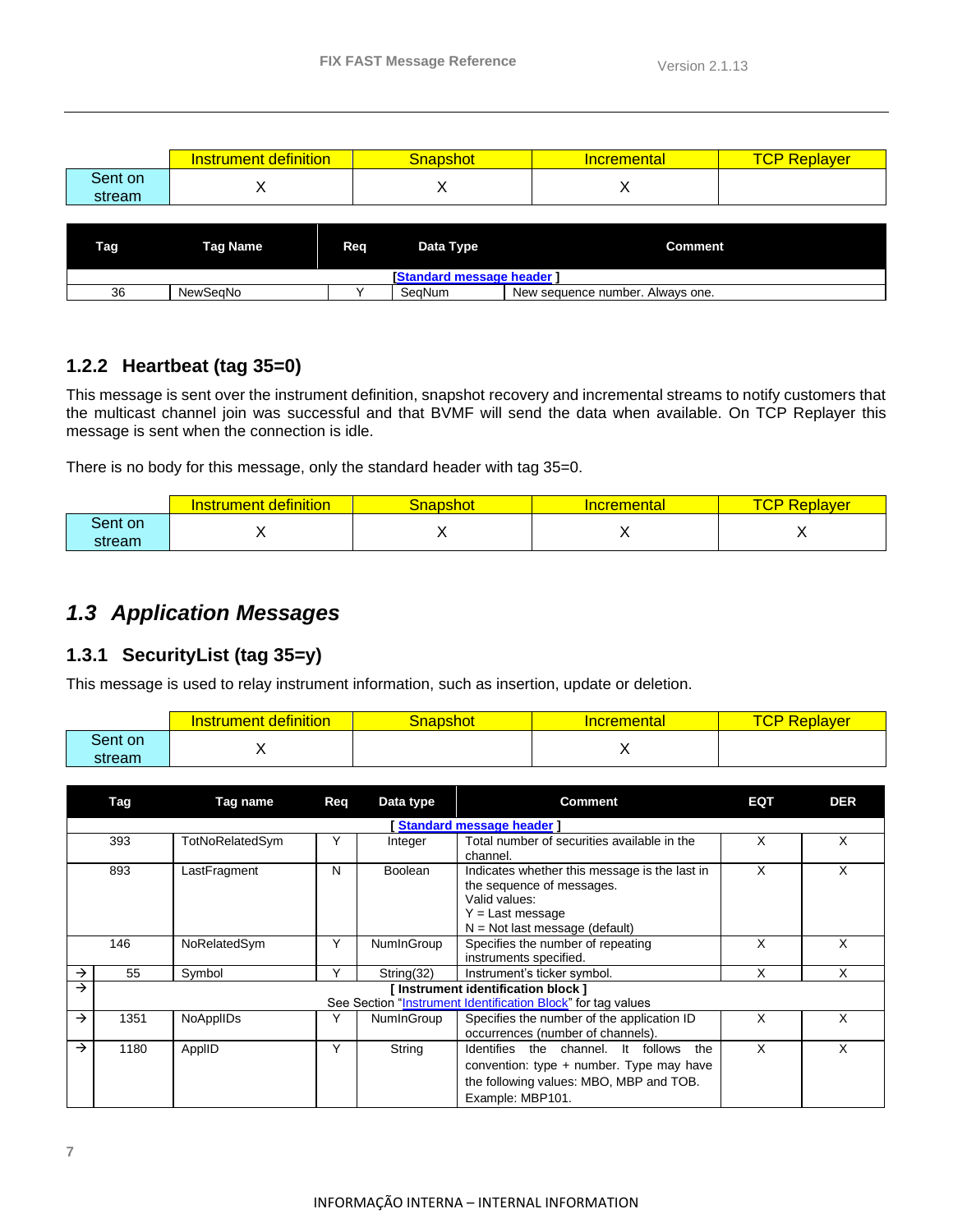|                    | <b>Tag</b>                     |            | Tag name<br>Data type<br><b>Comment</b><br>Req         |                          |                          | EQT                                                                                                                                                                                                                                                                                                 | <b>DER</b>                                |                                           |
|--------------------|--------------------------------|------------|--------------------------------------------------------|--------------------------|--------------------------|-----------------------------------------------------------------------------------------------------------------------------------------------------------------------------------------------------------------------------------------------------------------------------------------------------|-------------------------------------------|-------------------------------------------|
| →                  |                                | 1141       | NoMDFeedTypes                                          | C                        | NumInGroup               | Number of MD Feed Types.<br>Relates to tag 1180. Not sent if the only<br>feed type available is MBO.                                                                                                                                                                                                | X                                         | X                                         |
| →                  | →                              | 1022       | MDFeedType                                             | N                        | String(3)                | Indicates feed type as standard or<br>implied. Not sent for MBO.<br>Valid values:<br>STD = Standard MBP<br>$IMP = Implied MBP$                                                                                                                                                                      | X                                         | $\times$                                  |
| →                  | →                              | 264        | MarketDepth                                            | Y                        | Integer                  | Identifies depth of book. Not sent for<br>MBO (use default value).<br>Valid values:<br>0=full book depth (MBO) (default)<br>$1 = top$ of book<br>2 and above = book depth (number of<br>levels)                                                                                                     | X                                         | X                                         |
| →<br>→             | $\rightarrow$                  | 454<br>455 | NoSecurityAltID<br>SecurityAltID                       | N<br>Y                   | NumInGroup<br>String(50) | Number of alternate security identifiers.<br>Alternate identifiers for this security (e.g.                                                                                                                                                                                                          | X<br>$\overline{\mathsf{x}}$              | Х<br>$\overline{\mathsf{x}}$              |
|                    |                                |            |                                                        |                          |                          | ISIN).                                                                                                                                                                                                                                                                                              |                                           |                                           |
| →                  | $\rightarrow$                  | 456        | SecurityAltIDSource                                    | Y                        | String(1)                | Identifies class or source of the SecurityAltID<br>(455) value. Required if Security AltID is<br>specified. Values issued by BVMF:<br>$4 =$ ISIN number<br>$H =$ Clearing house/organization                                                                                                        | X                                         | X                                         |
| $\rightarrow$      |                                | 711        | NoUnderlyings                                          | N                        | NumInGroup               | Number of underlying instruments.                                                                                                                                                                                                                                                                   | X                                         | X                                         |
| $\rightarrow$      | $\rightarrow$                  | 311        | UnderlyingSymbol                                       | Y                        | String(32)               | Underlying instrument's ticker symbol.                                                                                                                                                                                                                                                              | $\overline{X}$                            | $\overline{\mathsf{X}}$                   |
| $\rightarrow$<br>→ | $\downarrow$<br>$\rightarrow$  | 309<br>305 | UnderlyingSecurityID<br>UnderlyingSecurityID<br>Source | Υ<br>Y                   | Integer<br>String(1)     | Underlying instrument's security identifier.<br>Qualifier for underlying instrument's security<br>identifier.<br>Value issued by BVMF:<br>$4 =$ ISIN code<br>8 = Exchange Symbol (BVMF security<br>identification).                                                                                 | $\overline{X}$<br>$\overline{\mathsf{x}}$ | $\overline{X}$<br>$\overline{\mathsf{X}}$ |
| →                  | $\rightarrow$                  | 308        | UnderlyingSecurity<br>Exchange                         | N                        | String(4)                | Exchange code the underlying security<br>belongs to. Value issued by BVMF:<br>BVMF: BVMF (equities, derivatives, FX)<br>The default value is "BVMF".                                                                                                                                                | $\overline{X}$                            | X                                         |
| →                  | $\rightarrow$                  | 6919       | IndexPct                                               | C                        | Percentage               | Required if this is an equity index<br>instrument. Indicates the percentage that<br>this underlying composes the index.                                                                                                                                                                             | X                                         |                                           |
| →                  | →                              | 37021      | IndexTheoreticalQty                                    | С                        | Double                   | The theoretical quantity of this underlying<br>composing the index. This tag is only used<br>for index instruments.                                                                                                                                                                                 | х                                         |                                           |
| $\rightarrow$      |                                | 1144       | ImpliedMarketIndicator                                 | $\mathsf{N}$             | Integer                  | Indicates that an implied market should be<br>created for either the legs of a multi-leg<br>instrument (Implied-in) or for the multi-leg<br>instrument based on the existence of the<br>legs (Implied-out).<br>This tag is reserved for future use.<br>Valid values:<br>$0 = Not implied (default)$ | X                                         |                                           |
| →                  |                                | 870        | NoInstrAttribs                                         | $\mathsf C$              | Integer                  | Number of repeating InstrAttribType entries.                                                                                                                                                                                                                                                        | X                                         | X                                         |
| $\rightarrow$      | $\rightarrow$<br>$\rightarrow$ | 871<br>872 | InstrAttribType<br>InstrAttribValue                    | $\overline{c}$<br>$\vee$ | Integer                  | Code to represent the type of instrument<br>attributes.<br>Valid values:<br>24 = Trade type eligibility details for security.<br>34 = Eligibility for GTD/GTC<br>Attribute value appropriate to the                                                                                                 | $\overline{X}$<br>$\overline{\mathsf{x}}$ | $\overline{X}$<br>X                       |
| →                  |                                |            |                                                        |                          | Integer                  | InstrAttribType (871) field.                                                                                                                                                                                                                                                                        |                                           |                                           |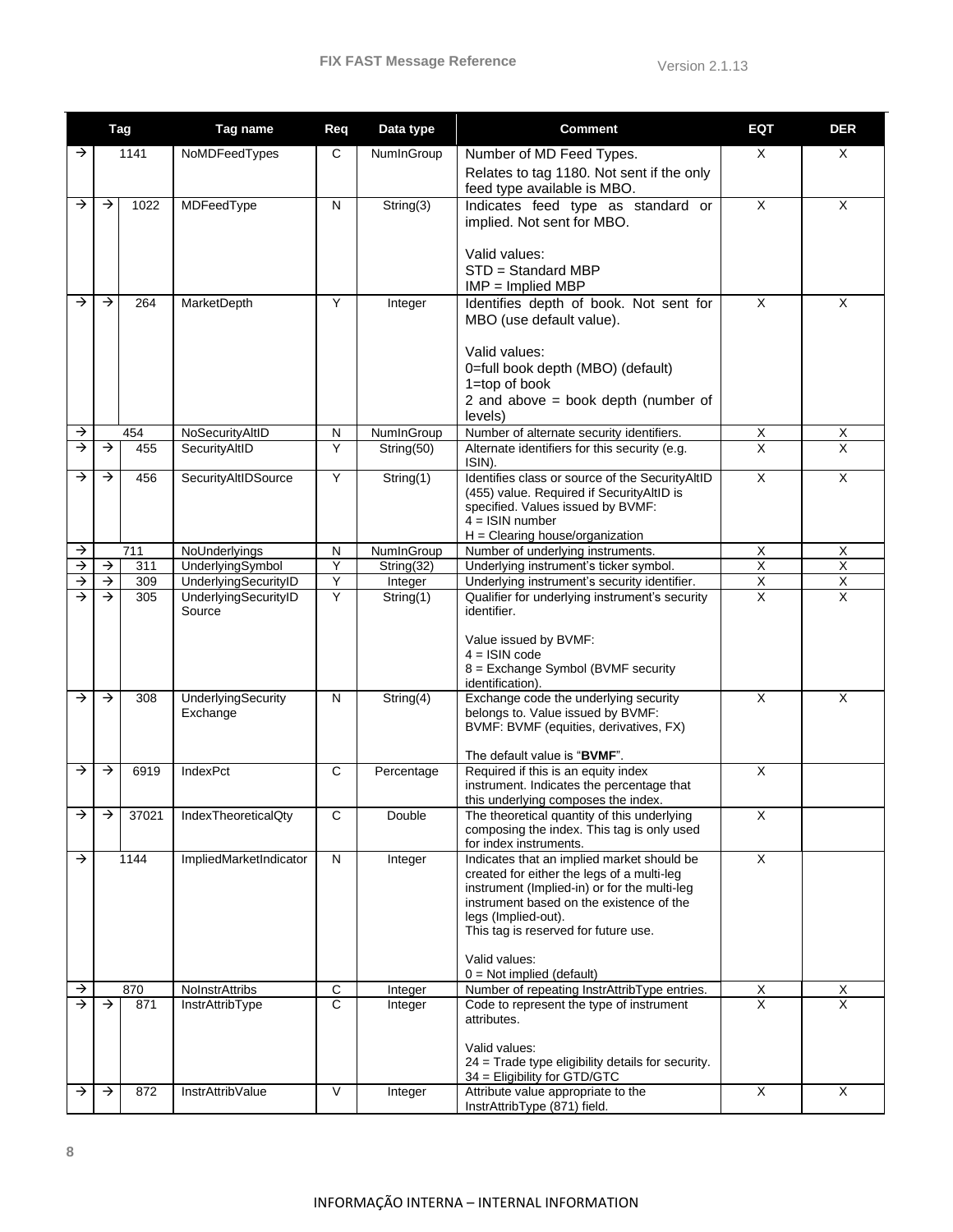|               | Tag           |      | Tag name             | Req          | Data type                     | <b>Comment</b>                                                                                                                                                                                                                                                                                                                                                                                                                                                               | EQT                     | <b>DER</b>  |
|---------------|---------------|------|----------------------|--------------|-------------------------------|------------------------------------------------------------------------------------------------------------------------------------------------------------------------------------------------------------------------------------------------------------------------------------------------------------------------------------------------------------------------------------------------------------------------------------------------------------------------------|-------------------------|-------------|
|               |               |      |                      |              |                               | Valid values for 871=24:<br>$1 =$ Electronic Match Eligible<br>3 = Block Trade Eligible<br>17 = Negotiated Quote Eligible<br>Valid values for 871=34:<br>$1 =$ GTD/GTC Eligible                                                                                                                                                                                                                                                                                              |                         |             |
|               |               |      |                      |              |                               |                                                                                                                                                                                                                                                                                                                                                                                                                                                                              |                         |             |
| $\rightarrow$ | 1205          |      | <b>NoTickRules</b>   | N            | Integer                       | Number of tick rules. This block specifies the<br>rules for determining how a security ticks,<br>i.e. the price increments which it can be<br>quoted and traded, depending on the current<br>price of the security                                                                                                                                                                                                                                                           | $\overline{X}$          | $\times$    |
| →             | $\rightarrow$ | 1206 | StartTickPriceRange  | $\mathsf{N}$ | Price                         | For future use.<br>Starting price range for specified tick<br>increment                                                                                                                                                                                                                                                                                                                                                                                                      | X                       | $\times$    |
|               |               |      |                      |              |                               | For future use.                                                                                                                                                                                                                                                                                                                                                                                                                                                              |                         |             |
| →             | $\rightarrow$ | 1207 | EndTickPriceRange    | N            | Price                         | Ending price range for the specified tick<br>increment                                                                                                                                                                                                                                                                                                                                                                                                                       | X                       | X           |
| →             | $\rightarrow$ | 1208 | <b>TickIncrement</b> | N            | Price                         | For future use.<br>Tick increment for stated price range.<br>Specifies the valid price increments which a<br>security can be quoted and traded<br>For future use.                                                                                                                                                                                                                                                                                                            | $\overline{\mathsf{x}}$ | X           |
| $\rightarrow$ | $\rightarrow$ | 1209 | TickRuleType         | N            | Integer                       | Specifies the type of tick rule which is being<br>described                                                                                                                                                                                                                                                                                                                                                                                                                  | X                       | $\times$    |
|               |               |      |                      |              |                               | For future use.                                                                                                                                                                                                                                                                                                                                                                                                                                                              |                         |             |
| →             |               | 555  | NoLegs               | N            | NumInGroup                    | Number of instrument legs.                                                                                                                                                                                                                                                                                                                                                                                                                                                   | X                       | X           |
| $\rightarrow$ | $\rightarrow$ | 600  | LegSymbol            | Y            | String(32)                    | Leg symbol.                                                                                                                                                                                                                                                                                                                                                                                                                                                                  | X                       | $\mathsf X$ |
| →             | $\rightarrow$ | 602  | LegSecurityID        | Y            | Integer                       | Unique identifier for instrument leg as per<br>tag LegSecurityIDSource.                                                                                                                                                                                                                                                                                                                                                                                                      | X                       | $\times$    |
| →             | $\rightarrow$ | 603  | LegSecurityIDSource  | Υ            | String(1)                     | Qualifier for leg identifier (LegSecurityID).<br>Value issued by BVMF:<br>8 = Exchange Symbol (BVMF security<br>identification).                                                                                                                                                                                                                                                                                                                                             | $\overline{\mathsf{x}}$ | $\times$    |
| →             | $\rightarrow$ | 616  | LegSecurityExchange  | N            | $\overline{\text{String}(4)}$ | Exchange code the leg security belongs to.<br>Value issued by BVMF:<br>BVMF: BVMF (equities, derivatives, FX)<br>The default value is "BVMF".                                                                                                                                                                                                                                                                                                                                | X                       | X           |
| $\rightarrow$ | $\rightarrow$ | 609  | LegSecurityType      | Y            | String                        | Indicates the type of the individual leg                                                                                                                                                                                                                                                                                                                                                                                                                                     | X                       | $\times$    |
|               |               |      |                      |              |                               | Valid values (corporate fixed income):<br>- CORP (Corporate Fixed Income)<br>- ETF (Exchange Traded Fund)<br>Valid values (derivatives):<br>- FUT (Futures)<br>- SPOT (Spot Market)<br>- SOPT (Spot Options)<br>- FOPT (Future Options)<br>- DTERM (Derivative Forward markets, or<br>"Termo")<br>Valid values (equities):<br>- CS (Common Stock)<br>- PS (Preferred Stock)<br>- CASH (rights, etc)<br>- FORWARD (Equity Forward or "Termo")<br>- ETF (Exchange Traded Fund) |                         |             |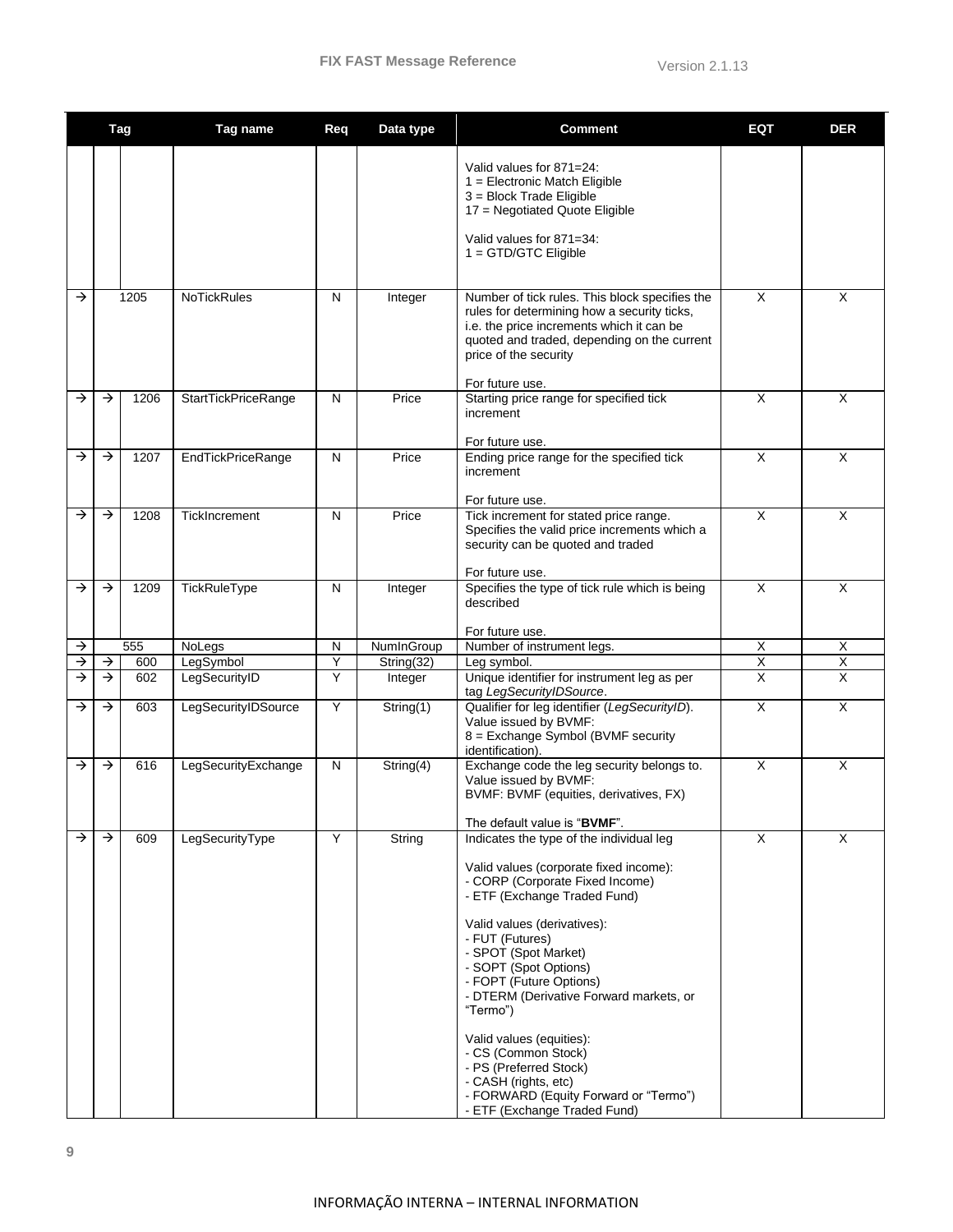|               | Tag           |       | Tag name                   | Req          | Data type | <b>Comment</b>                                                                                                                                                                     | <b>EQT</b>              | <b>DER</b>                |
|---------------|---------------|-------|----------------------------|--------------|-----------|------------------------------------------------------------------------------------------------------------------------------------------------------------------------------------|-------------------------|---------------------------|
|               |               |       |                            |              |           | - OPT (Option)<br>- INDEX (Non Tradable index)<br>- OPTEXER (Option Exercise)<br>- MLEG (Multileg Instrument)<br>- SECLOAN (Security loan, or BTB)<br>- INDEXOPT (Option on Index) |                         |                           |
| →             | $\rightarrow$ | 623   | LegRatioQty                | Υ            | Double    | The ratio of quantity for this individual leg<br>relative to the entire multileg security.                                                                                         | $\overline{\mathsf{x}}$ | $\times$                  |
| →             | $\rightarrow$ | 37009 | LegType                    | Y            | Char      | Indicates the type of leg present.                                                                                                                                                 |                         | $\boldsymbol{\mathsf{X}}$ |
|               |               |       |                            |              |           | Valid values:<br>$S = Short$<br>$L = Long$<br>$B = Base Leg$<br>$O = Option Leg$<br>$F =$ Future<br>$T =$ Standard                                                                 |                         |                           |
| →             | →             | 37010 | <b>BuyersPerspective</b>   | Y            | Char      | Indicates whether short or long in position<br>(end with buy or sell).<br>Valid values:<br>$1 = Buy$<br>$2 =$ Sell                                                                 |                         | $\boldsymbol{\mathsf{X}}$ |
| $\rightarrow$ | $\rightarrow$ | 624   | LegSide                    | Y            | Integer   | The side of this individual leg (multileg<br>security).<br>Valid values:<br>$1 - Buy$<br>$2 - Sell$                                                                                | X                       | X                         |
| $\rightarrow$ |               | 980   | SecurityUpdateAction       | Y            | Char      | Indicates the action used when updating the<br>security.<br>Valid values:<br>$A = Add$<br>D=Delete<br>M=Modify                                                                     | $\overline{\mathsf{x}}$ | $\times$                  |
| $\rightarrow$ |               | 1234  | NoLotTypeRules             | C            | Integer   | Number of Lot Type Rules for the instrument<br>Only one rule can be defined (this tag is<br>always set to 1).<br>This group is only used for equities segment.                     | X                       | $\times$                  |
| $\rightarrow$ | $\rightarrow$ | 1093  | LotType                    | $\mathsf{C}$ | Integer   | Defines the lot type for the instruments.<br>Used for the equities segment.<br>Valid values:<br>$1 =$ Odd Lot<br>$2 =$ Round Lot<br>$3 = Block$ Lot                                | X                       | $\times$                  |
| $\rightarrow$ | $\rightarrow$ | 1231  | MinLotSize                 | $\mathsf{C}$ | Qty       | Minimum lot size allowed based on lot type<br>specified in LotType(1093).<br>Used for the equities segment.                                                                        | X                       | $\times$                  |
| $\rightarrow$ |               | 561   | RoundLot                   | N            | Qty       | The trading lot size of the security.                                                                                                                                              |                         | X                         |
| $\rightarrow$ |               | 562   | MinTradeVol                | N            | Qty       | The minimum trading volume for the<br>security.                                                                                                                                    | X                       | $\overline{\mathsf{x}}$   |
| $\rightarrow$ |               | 969   | MinPriceIncrement          | N            | Price     | Number of minimum tick increments.                                                                                                                                                 | $\mathsf{X}$            | $\boldsymbol{\mathsf{X}}$ |
| $\rightarrow$ |               | 5151  | <b>TickSizeDenominator</b> | $\mathsf{N}$ | Integer   | Number of decimals used for pricing this<br>instrument, e.g. for price increment of 0.001,<br>the number of decimals is 3.                                                         | $\overline{\mathsf{x}}$ | $\overline{\mathsf{x}}$   |
| $\rightarrow$ |               | 9749  | MinOrderQty                | $\mathsf{N}$ | Qty       | Minimum quantity of an order for the<br>security.                                                                                                                                  | $\overline{X}$          | $\times$                  |
| →             |               | 9748  | <b>MaxOrderQty</b>         | N            | Qty       | Maximum quantity of an order for the<br>security.                                                                                                                                  | X                       | X                         |
| $\rightarrow$ |               | 9219  | InstrumentId               | ${\sf N}$    | Integer   | Unique number identifying the instrument.                                                                                                                                          |                         | $\boldsymbol{\mathsf{x}}$ |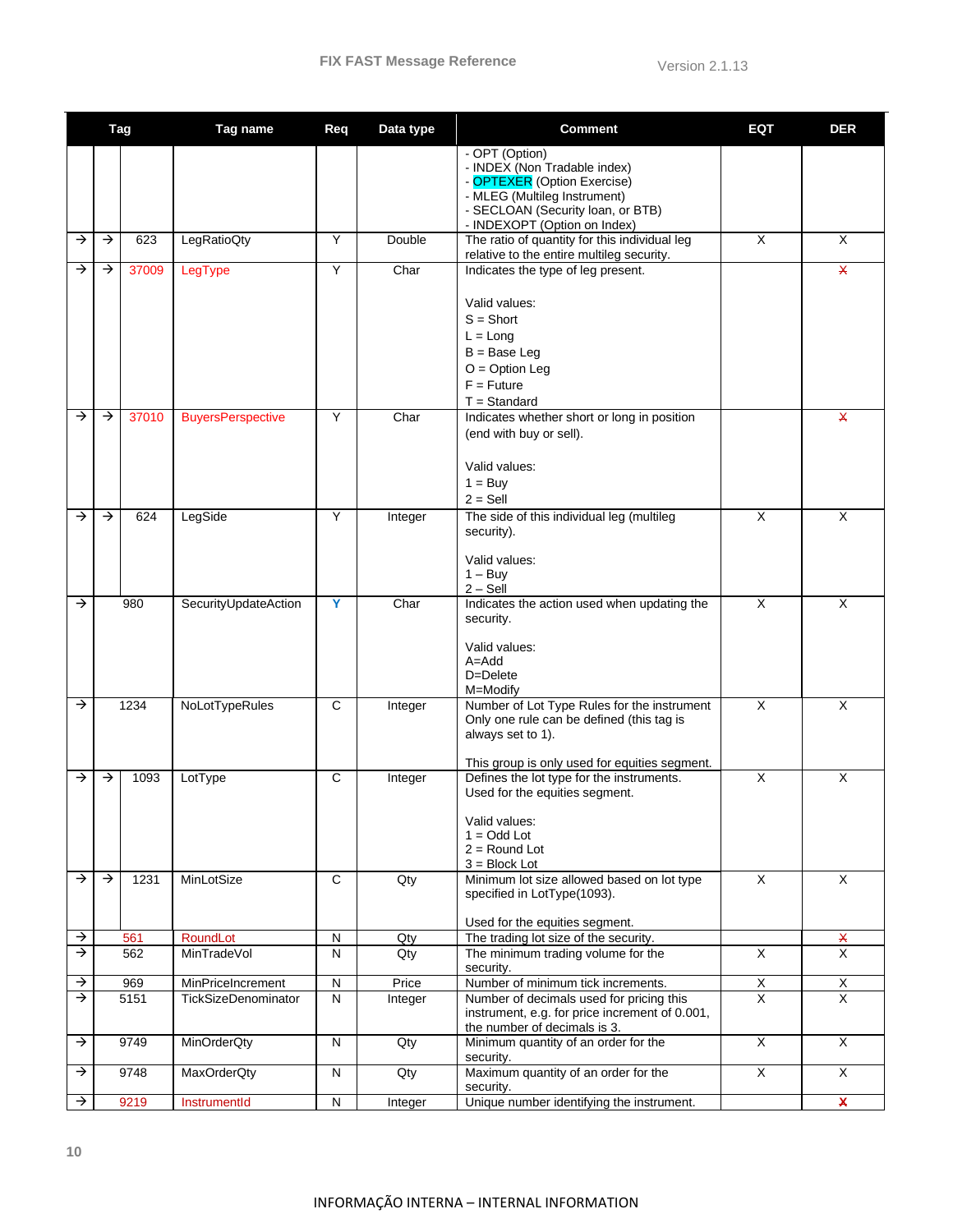|               | <b>Tag</b> | Tag name            | Req          | Data type               | <b>Comment</b>                                                                                                                                                                                                                                                                                                                                                                                                                                                                                                                                                                                                                                                                                                                                                                   | <b>EQT</b>     | <b>DER</b>     |
|---------------|------------|---------------------|--------------|-------------------------|----------------------------------------------------------------------------------------------------------------------------------------------------------------------------------------------------------------------------------------------------------------------------------------------------------------------------------------------------------------------------------------------------------------------------------------------------------------------------------------------------------------------------------------------------------------------------------------------------------------------------------------------------------------------------------------------------------------------------------------------------------------------------------|----------------|----------------|
| $\rightarrow$ | 1377       | MultiLegModel       | С            | Integer                 | Defines whether the security is pre-defined<br>or user-defined. Used for multileg security<br>only.<br>Valid values:<br>$0 =$ Predefined Multileg Security<br>1 = User-Defined Multileg Security                                                                                                                                                                                                                                                                                                                                                                                                                                                                                                                                                                                 | X              | X              |
| $\rightarrow$ | 1378       | MultiLegPriceMethod | $\mathsf{N}$ | Integer                 | Defines the method used when applying the<br>multileg price to the legs. When this tag is<br>set, it indicates spreads that have leg prices<br>generated by the trading engine.<br>Valid values:<br>$3 =$ Individual                                                                                                                                                                                                                                                                                                                                                                                                                                                                                                                                                             | X              | X              |
| $\rightarrow$ | 15         | Currency            | ${\sf N}$    | Currency                | Currency used for the price.                                                                                                                                                                                                                                                                                                                                                                                                                                                                                                                                                                                                                                                                                                                                                     | $\overline{X}$ | $\overline{X}$ |
| $\rightarrow$ | 460        | Product             | Y            | Integer                 | Indicates the type of product the security is<br>associated with.<br>Valid values:<br>$2 =$ COMMODITY<br>$3 = CORPORTE$<br>$4 = CURRENCY$<br>$5 = EQUITY$<br>$6 = GOVERNMENT$<br>$7 = INDEX$<br>15 = ECONOMIC INDICATOR<br>$16 = MULTILEG$                                                                                                                                                                                                                                                                                                                                                                                                                                                                                                                                       | $\overline{X}$ | $\overline{X}$ |
| $\rightarrow$ | 167        | SecurityType        | N            | $\overline{String(32)}$ | Indicates the type of the security.<br>Valid values (corporate fixed income):<br>- ETF (Exchange Traded Fund)<br>- CORP (Corporate Fixed Income)<br>Valid values (derivatives/fx):<br>- FUT (Futures)<br>- SPOT (Spot Market)<br>- SOPT (Spot Options)<br>- FOPT (Future Options)<br>- DTERM (Derivative Forward or "Termo")<br>- OPTEXER (Option Exercise)<br>- MLEG (Multileg Instrument, Future use)<br>Valid Values (equities):<br>- CASH (rights, etc)<br>- OPT (Option)<br>- FORWARD (Equity Forward or "Termo")<br>- ETF (Exchange Traded Fund)<br>- INDEX (Non-Tradable index)<br>- OPTEXER (Option Exercise)<br>- MLEG (Multileg Instrument, UDS)<br>- CS (Common Stock)<br>- PS (Preferred Stock)<br>- SECLOAN (Security loan, or BTB)<br>- INDEXOPT (Option on Index) | X              | X              |
| $\rightarrow$ | 762        | SecuritySubType     | $\mathsf{N}$ | String(32)              | The sub type of the instrument.<br>Values for derivatives/FX:<br>4 - FX spot<br>$10 - Gold$<br>20 - Index<br>30 - Interest rate<br>40 - FX rate<br>50 - Foreign debt<br>60 - Agricultural<br>70 - Energy<br>80 - Economic Indicator                                                                                                                                                                                                                                                                                                                                                                                                                                                                                                                                              | X              | X              |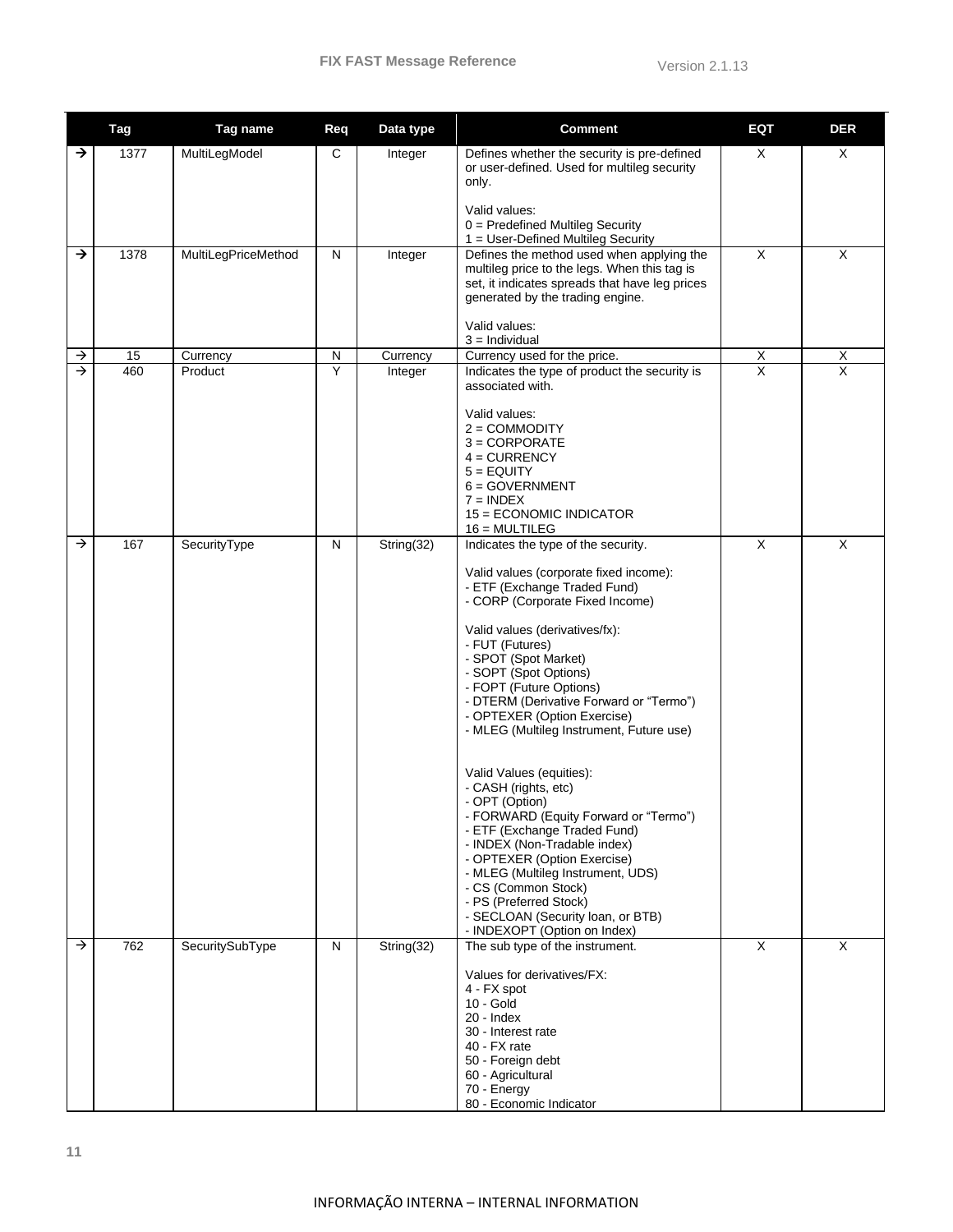| Tag | Tag name | Req | Data type | <b>Comment</b>                                                                                                                                                                                                                                                                                                                                                                                                                                                                                                                                                                                                                                                                                                                                                                                                                                                                                                                                                                                                                                                                        | EQT | <b>DER</b> |
|-----|----------|-----|-----------|---------------------------------------------------------------------------------------------------------------------------------------------------------------------------------------------------------------------------------------------------------------------------------------------------------------------------------------------------------------------------------------------------------------------------------------------------------------------------------------------------------------------------------------------------------------------------------------------------------------------------------------------------------------------------------------------------------------------------------------------------------------------------------------------------------------------------------------------------------------------------------------------------------------------------------------------------------------------------------------------------------------------------------------------------------------------------------------|-----|------------|
|     |          |     |           | 90 - Strategy<br>91 - Strategy Spot Dollar<br>100 - Future-style Option<br>110 - Volatility<br>120 - Swap<br>130 - MiniContract<br>140 - Financial RollOver<br>141 - Agricultural RollOver<br>142 – Stock RollOver<br>150 - Target Rate<br>190 - Carbon credit<br>1003 - Common Shares (ON)<br>1004 - Preferred Shares (PN)<br>1005 - Class A preferred shares (PNA)<br>1006 - Class B preferred shares (PNB)<br>1007 - Class C preferred shares (PNC)<br>1008 - Class D preferred shares (PND)<br>1116 - UNIT<br>1117 - Class E Preferred Share (PNE)<br>1118 - Class F Preferred Share (PNF)<br>1119 - Class G Preferred Share (PNG)<br>$1999 - Others$<br>Values for equities:<br>1001 - Ordinary Rights (DO)<br>1002 - Preferred Rights (DP)<br>1003 - Common Shares (ON)<br>1004 - Preferred Shares (PN)<br>1005 - Class A preferred shares (PNA)<br>1006 - Class B preferred shares (PNB)<br>1007 - Class C preferred shares (PNC)<br>1008 - Class D preferred shares (PND)<br>1009 - Ordinary Receipts (ON REC)<br>1010 - Preferred Receipts (PN REC)<br>1100 - Common Forward |     |            |
|     |          |     |           | 1101 - Flexible Forward<br>1102 - Dollar Forward<br>1103 - Index Points Forward<br>1104 - Non-tradable ETF Index<br>1105 - Predefined Covered Spread<br>1106 - Tradable ETF<br>1107 - Non-tradable Index<br>1108 - User defined spread<br>1109 - Exchange defined spread (not                                                                                                                                                                                                                                                                                                                                                                                                                                                                                                                                                                                                                                                                                                                                                                                                         |     |            |
|     |          |     |           | currently in use)<br>1110 - Security Loan<br>1111 - Tradable Index<br>1112 - Brazilian Depositary Receipt<br>1113 - Fund<br>1114 - Other Receipt<br>1115 - Other Right<br>1116 - UNIT                                                                                                                                                                                                                                                                                                                                                                                                                                                                                                                                                                                                                                                                                                                                                                                                                                                                                                 |     |            |
|     |          |     |           | 1117 - Class E Preferred Share (PNE)<br>1118 - Class F Preferred Share (PNF)<br>1119 - Class G Preferred Share (PNG)<br>1120 - Warrant<br>1122 - Non-tradable Security Lending<br>1123 - Foreign Index ETF<br>1125 - Government ETF<br>1126 - IPO or Follow on<br>1127 - Gross Auction<br>1128 - Net Auction<br>1129 - Tradable Index in Partnership                                                                                                                                                                                                                                                                                                                                                                                                                                                                                                                                                                                                                                                                                                                                  |     |            |
|     |          |     |           | 1130 - Nontradable Index in Partnership<br>1135 - Tradable ETF Real Estate<br>1136 - Non Tadable ETF Real EStatu Index<br>1137 - Cryptocurrency ETF                                                                                                                                                                                                                                                                                                                                                                                                                                                                                                                                                                                                                                                                                                                                                                                                                                                                                                                                   |     |            |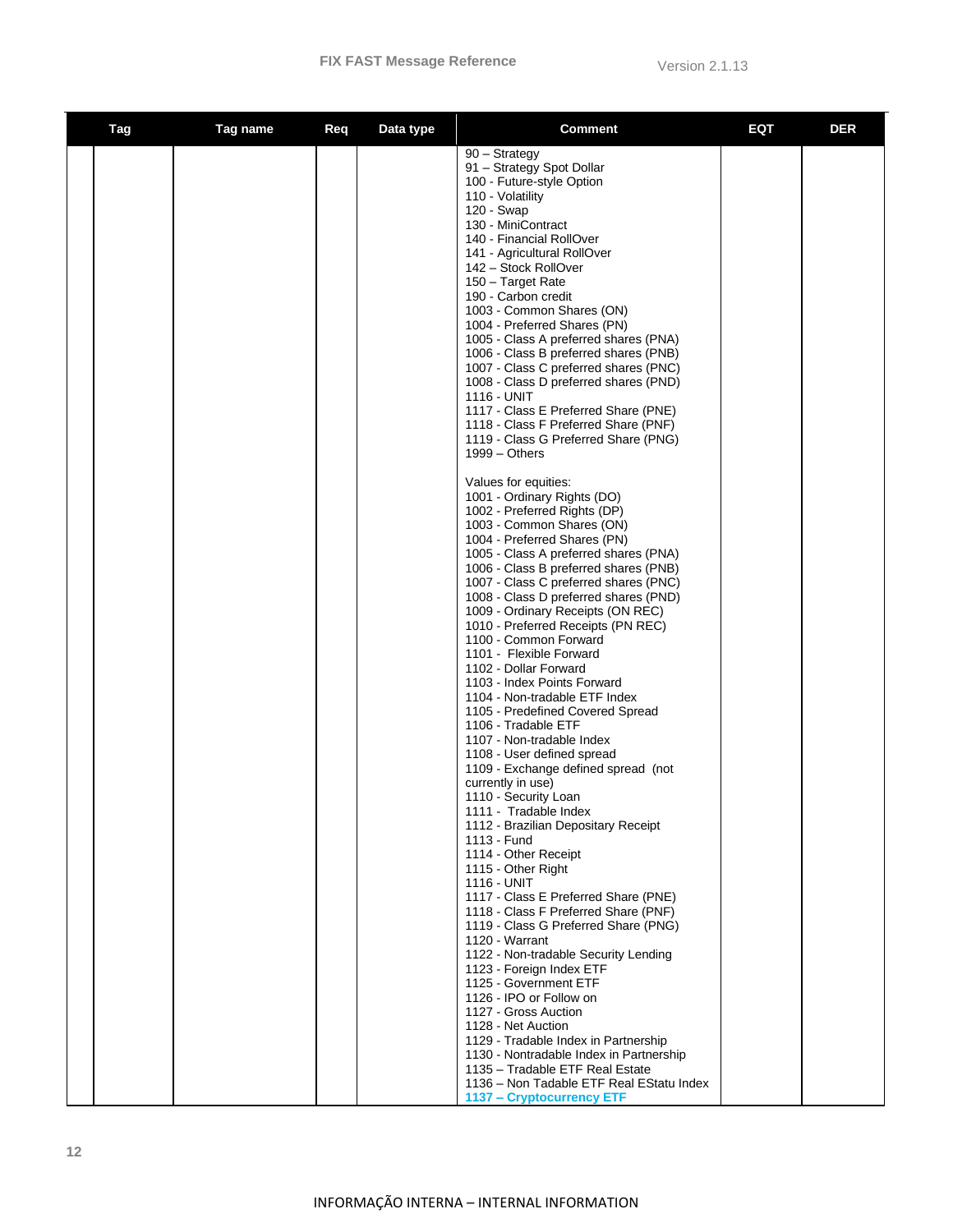|               | Tag  | Tag name             | Req       | Data type    | Comment                                                                                                                                                                                                                                                                                                                                                                                                                                                                                                                                                                                                                                                                                                                                                                                                                                                                                                                                                                                                                                                                                                                                                                                                                                                                                                                                                                                   | EQT                     | <b>DER</b>              |
|---------------|------|----------------------|-----------|--------------|-------------------------------------------------------------------------------------------------------------------------------------------------------------------------------------------------------------------------------------------------------------------------------------------------------------------------------------------------------------------------------------------------------------------------------------------------------------------------------------------------------------------------------------------------------------------------------------------------------------------------------------------------------------------------------------------------------------------------------------------------------------------------------------------------------------------------------------------------------------------------------------------------------------------------------------------------------------------------------------------------------------------------------------------------------------------------------------------------------------------------------------------------------------------------------------------------------------------------------------------------------------------------------------------------------------------------------------------------------------------------------------------|-------------------------|-------------------------|
|               |      |                      |           |              | 1138 - Currency ETF<br>1139 - Foreign Fixed Income<br>1150 - BDR Equity ETF<br>1151 - BDR Commodity ETF<br>1152 - BDR Fixed Income ETF<br>$1153 - BDR$ Debt<br>1154 - BDR Currency ETF<br>$1999 - Others$<br>4000 - Infrastructure Investment Fund<br>4001 - Multimarket Investment Fund<br>4002 - Fixed Income Investment Fund<br>4003 - Currency Investment Fund<br>4004 - Agro Investment Fund (FII)<br>4005 - Agro Investment Fund (FIDC)<br>4006 - Agro Investment Fund (FIP)<br>Values for corporate fixed income:<br>1106 - Tradable ETF<br>1124 - Fixed Income ETF<br>1131 - Nontradable Fixed Income ETF<br>1300 - Outright purchase<br>1301 - Specific collateral repo<br>1302 - Debenture<br>1303 - Real State Receivable Certificate<br>1304 - Agribusiness Receivable Certificate<br>1305 - Promissory Note<br>1306 - Letra Financeira<br>1307 - American Depositary Receipt<br>1308 - Unit Investment Fund<br>1309 - Receivable Investment Fund<br>1310 - Outright T+1<br>1311 - Repo T+1<br>1312 - Non-tradable gross settlement<br>1313 - Non-tradable net settlement<br>1314 - ETF Primary Market<br>1316 - Shares Primary Market<br>1317 - Rights Primary Market<br>1318 - Unit Primary Market<br>1319 - Fund Primary Market<br>1320 - Foreign Index ETF Primary Market<br>1321 - Warrant Primary Market<br>1322 - Receipt Primary Market<br>2002 - German Public Debts |                         |                         |
| $\rightarrow$ | 7534 | SecurityStrategyType | C         | String       | Strategy type definition. Required for<br>strategy instruments.                                                                                                                                                                                                                                                                                                                                                                                                                                                                                                                                                                                                                                                                                                                                                                                                                                                                                                                                                                                                                                                                                                                                                                                                                                                                                                                           | X                       | X                       |
| $\rightarrow$ | 6937 | Asset                | N         | String(10)   | Asset associated with the security, such as<br>DOL, BGI, OZ1, WDL, CNI, etc.                                                                                                                                                                                                                                                                                                                                                                                                                                                                                                                                                                                                                                                                                                                                                                                                                                                                                                                                                                                                                                                                                                                                                                                                                                                                                                              | Х                       | X                       |
| →             | 107  | SecurityDesc         | ${\sf N}$ | String(1000) | Descriptive string of the security (e.g. "dollar<br>futures" or "gold futures").                                                                                                                                                                                                                                                                                                                                                                                                                                                                                                                                                                                                                                                                                                                                                                                                                                                                                                                                                                                                                                                                                                                                                                                                                                                                                                          | $\overline{\mathsf{x}}$ | X                       |
| →             | 541  | MaturityDate         | ${\sf N}$ | LocalMktDate | Date of instrument maturity.                                                                                                                                                                                                                                                                                                                                                                                                                                                                                                                                                                                                                                                                                                                                                                                                                                                                                                                                                                                                                                                                                                                                                                                                                                                                                                                                                              | $\overline{X}$          | $\mathsf X$             |
| $\rightarrow$ | 200  | MaturityMonthYear    | ${\sf N}$ | MonthYear    | Month and year of the maturity (for futures<br>and options).                                                                                                                                                                                                                                                                                                                                                                                                                                                                                                                                                                                                                                                                                                                                                                                                                                                                                                                                                                                                                                                                                                                                                                                                                                                                                                                              |                         | X                       |
| →             | 202  | <b>StrikePrice</b>   | ${\sf N}$ | Price        | Strike price of option.                                                                                                                                                                                                                                                                                                                                                                                                                                                                                                                                                                                                                                                                                                                                                                                                                                                                                                                                                                                                                                                                                                                                                                                                                                                                                                                                                                   | $\mathsf{X}$            | X                       |
| $\downarrow$  | 947  | StrikeCurrency       | ${\sf N}$ | Currency     | Currency of option's strike price.                                                                                                                                                                                                                                                                                                                                                                                                                                                                                                                                                                                                                                                                                                                                                                                                                                                                                                                                                                                                                                                                                                                                                                                                                                                                                                                                                        | Χ                       | $\overline{\mathsf{X}}$ |
| →             | 1194 | ExerciseStyle        | ${\sf N}$ | Integer      | Type of exercise of a derivatives security.<br>Valid values:<br>$0$ – European<br>1 - American                                                                                                                                                                                                                                                                                                                                                                                                                                                                                                                                                                                                                                                                                                                                                                                                                                                                                                                                                                                                                                                                                                                                                                                                                                                                                            | $\overline{X}$          | $\overline{\mathsf{x}}$ |
| →             | 201  | PutOrCall            | ${\sf N}$ | Integer      | Indicates whether an option contract is a put<br>or call.<br>Valid values:<br>$0 - Put$<br>$1 -$ Call                                                                                                                                                                                                                                                                                                                                                                                                                                                                                                                                                                                                                                                                                                                                                                                                                                                                                                                                                                                                                                                                                                                                                                                                                                                                                     | X                       | X                       |
| →             | 231  | ContractMultiplier   | ${\sf N}$ | Double       | Specifies the ratio or multiply factor to<br>convert from "nominal" units (e.g. contracts)<br>to total units (e.g. shares) (e.g. 1.0, 100,<br>1000, etc). Deprecated on MEGA.                                                                                                                                                                                                                                                                                                                                                                                                                                                                                                                                                                                                                                                                                                                                                                                                                                                                                                                                                                                                                                                                                                                                                                                                             | $\overline{X}$          | $\times$                |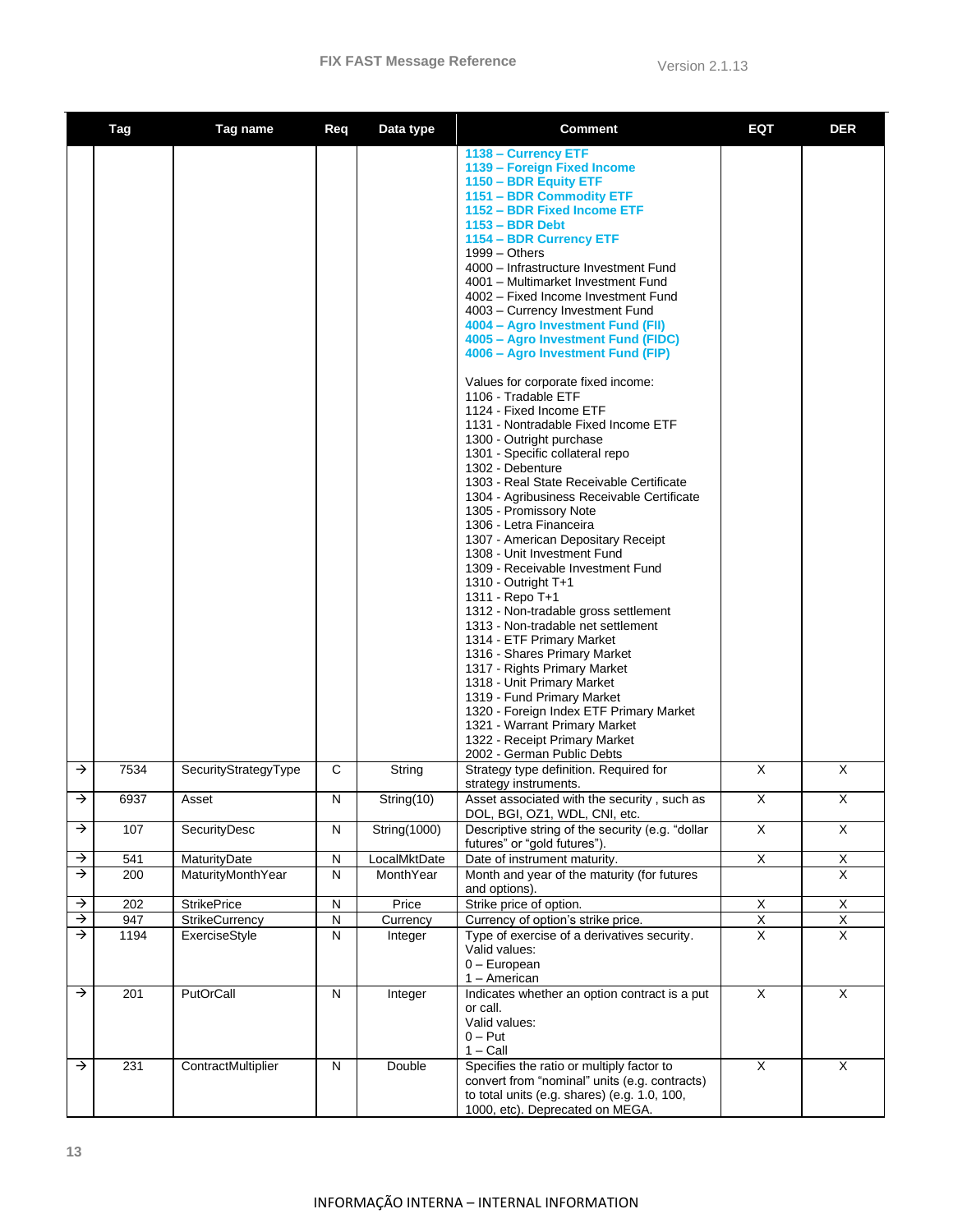|               | <b>Tag</b> | Tag name                      | Req            | Data type               | <b>Comment</b>                                                                                                                                                                                                                                                                                                                                                                                                                                                                                                                                                                                                                                                                                         | <b>EQT</b>              | <b>DER</b>              |
|---------------|------------|-------------------------------|----------------|-------------------------|--------------------------------------------------------------------------------------------------------------------------------------------------------------------------------------------------------------------------------------------------------------------------------------------------------------------------------------------------------------------------------------------------------------------------------------------------------------------------------------------------------------------------------------------------------------------------------------------------------------------------------------------------------------------------------------------------------|-------------------------|-------------------------|
| →             | 37012      | PriceDivisor                  | N              | Integer/Double          | Value that divides the Price field to produce<br>the actual order price (based on Step of<br>Quotation). (e.g. 1, 100, 1000, etc). Default<br>value is "1".<br>Also used for index instruments to<br>disseminate the index reducer (in this case<br>it's a Double), in this case, there is no<br>default value.                                                                                                                                                                                                                                                                                                                                                                                        | X                       |                         |
| $\rightarrow$ | 667        | ContractSettlMonth            | ${\sf N}$      | MonthYear               | Specifies when the contract will settle.                                                                                                                                                                                                                                                                                                                                                                                                                                                                                                                                                                                                                                                               | X                       | X                       |
| $\rightarrow$ | 461        | CFICode                       | $\mathsf{N}$   | String(6)               | Classification of Financial Instruments (CFI<br>code) values, which indicate the type of<br>security using the ISO 10962 standard.                                                                                                                                                                                                                                                                                                                                                                                                                                                                                                                                                                     | X                       | X                       |
| $\rightarrow$ | 470        | CountryOfIssue                | N              | Country                 | ISO country code of instrument issue.                                                                                                                                                                                                                                                                                                                                                                                                                                                                                                                                                                                                                                                                  | X                       | $\overline{X}$          |
| $\rightarrow$ | 225        | <b>IssueDate</b>              | $\overline{N}$ | LocalMktDate            | The date on which the security is<br>issued/activated.                                                                                                                                                                                                                                                                                                                                                                                                                                                                                                                                                                                                                                                 | $\overline{\mathsf{x}}$ | $\overline{X}$          |
| $\rightarrow$ | 873        | DatedDate                     | N              | LocalMktDate            | The date of the security activation, if<br>different from the IssueDate.                                                                                                                                                                                                                                                                                                                                                                                                                                                                                                                                                                                                                               |                         | $\times$                |
| $\rightarrow$ | 916        | <b>StartDate</b>              | N              | LocalMktDate            | Start date of a financing deal, i.e. the date<br>the buyer pays the seller cash and takes<br>control of the collateral                                                                                                                                                                                                                                                                                                                                                                                                                                                                                                                                                                                 |                         | X                       |
| $\rightarrow$ | 917        | EndDate                       | $\mathsf{N}$   | LocalMktDate            | End date of a financing deal, i.e. the date the<br>seller reimburses the buyer and takes back<br>control of the collateral.                                                                                                                                                                                                                                                                                                                                                                                                                                                                                                                                                                            |                         | X                       |
| →             | 63         | SettlType                     | $\mathsf{N}$   | String(4)               | Indicates order settlement period . (e.g. 0,<br>D1, D2, D3, D60, D120 etc.)<br>If present, SettlDate (64) overrides this field.<br>The default value SettlType (63) is 0<br>(Regular).                                                                                                                                                                                                                                                                                                                                                                                                                                                                                                                 |                         | X                       |
| $\rightarrow$ | 64         | SettlDate                     | N              | LocalMktDate            | Specific date of trade settlement<br>(SettlementDate) in YYYYMMDD format.                                                                                                                                                                                                                                                                                                                                                                                                                                                                                                                                                                                                                              |                         | $\times$                |
| →             | 120        | SettlCurrency                 | Y              | Currency                | Currency used for the settlement                                                                                                                                                                                                                                                                                                                                                                                                                                                                                                                                                                                                                                                                       |                         | $\mathsf X$             |
| $\rightarrow$ | 423        | PriceType                     | $\overline{N}$ | Integer                 | The valid values are:<br>$1 -$ Percentage<br>2 - Per unit (i.e. per share or contract)<br>3 - Fixed amount (absolute value)<br>For Derivatives, this code represents the<br>price type of the instrument.<br>Valid values:<br>12 - Product ticks in full ticks<br>13 - Product ticks in halfs<br>14 - Product ticks in fourths<br>15 - Product ticks in eights<br>16 - Product ticks in sixteenths<br>17 - Product ticks in thirty-seconds<br>18 - Product ticks in sixty-fourths<br>20 - Product ticks in half thirty-seconds<br>21 - Product ticks in quarter thirty-seconds<br>22 - Product ticks in half sixty-fourths<br>Absence of this field denotes that the<br>instrument trades in decimals. | $\overline{X}$          | $\overline{\mathsf{x}}$ |
| →             | 6938       | SecurityValidity<br>Timestamp | N              | <b>UTCTimestam</b><br>p | Indicates the UTC timestamp when trading<br>for this security expires, i.e. when it is not<br>eligible to trade anymore. Different from<br>MaturityDate.                                                                                                                                                                                                                                                                                                                                                                                                                                                                                                                                               | X                       | X                       |
| →             | 1151       | SecurityGroup                 | ${\sf N}$      | String(15)              | Indicates the group this instrument belongs<br>to.                                                                                                                                                                                                                                                                                                                                                                                                                                                                                                                                                                                                                                                     | X                       | X                       |
| →             | 7595       | NoSharesIssued                | ${\sf N}$      | Integer                 | Social Capital - Total number of shares<br>issued for Cash Equity Instrument                                                                                                                                                                                                                                                                                                                                                                                                                                                                                                                                                                                                                           | X                       |                         |
| →             | 1300       | MarketSegmentID               | $\mathbf C$    | String                  | Identifies the market segment. Required for<br>all tradable instruments. Not present in<br>equity indexes, ETF indexes, BTB and<br>Option Excercise.                                                                                                                                                                                                                                                                                                                                                                                                                                                                                                                                                   | $\overline{\mathsf{x}}$ | $\times$                |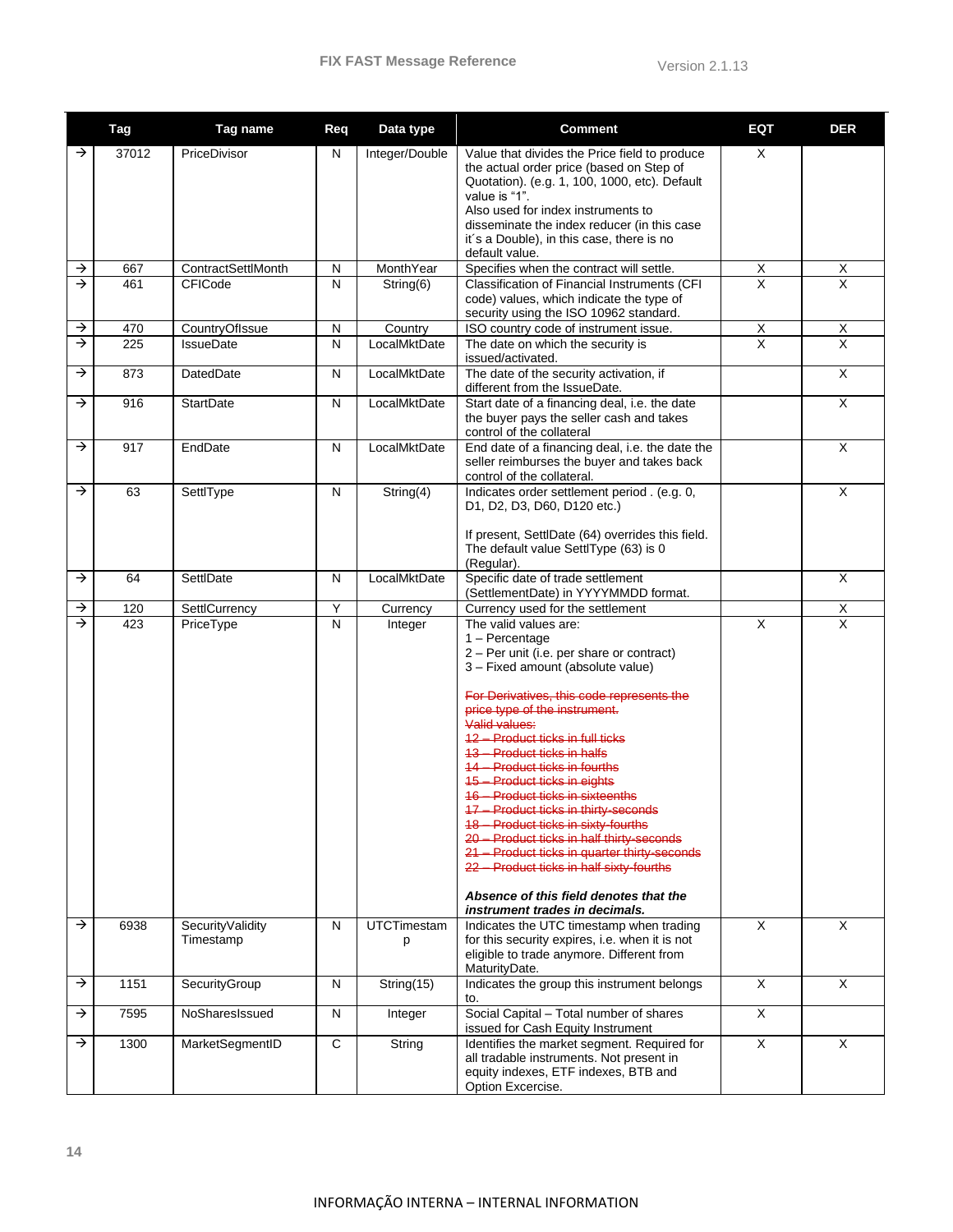|               | Tag   | Tag name                   | <b>Req</b> | Data type | <b>Comment</b>                                                                                                                                                                                                                                    | EQT | <b>DER</b> |
|---------------|-------|----------------------------|------------|-----------|---------------------------------------------------------------------------------------------------------------------------------------------------------------------------------------------------------------------------------------------------|-----|------------|
| →             | 37011 | GovernanceIndicator        | C          | String    | Corporative governance level indicator.<br>Required for cash equities.<br>Valid values:<br>$N1 =$ Level 1<br>$N2 =$ Level 2<br>$N3 = Level 3$<br>$NM = New Market$<br>$MA = MAIS Market$<br>$MB = SOMA Market$<br>$M2 = MAIS 2 Market$            | X   |            |
| →             | 37010 | CorporateActionEventI<br>D | C          | Integer   | Unique numeric identifier for a corporate<br>action event associated with the security.<br>The identifier is unique within the security.<br>Note. This tag does not represent the type of<br>the Corporate Action. Required for cash<br>equities. | X   |            |
| $\rightarrow$ | 37015 | SecurityMatchType          | C          | Integer   | Type of matching that occurred.<br><b>Required for Special Auctions</b><br>Valid values:<br>$8 =$ Issuing/Buy Back Auction                                                                                                                        | X   |            |

## <span id="page-15-0"></span>**1.3.2 Market Data Incremental Refresh (tag 35=X)**

This message relays incremental book, trade and statistical information on one instrument.

|         | definition<br>nstrument. | Snapshot | <u>Incremental</u> | TCP R<br>Replayer |
|---------|--------------------------|----------|--------------------|-------------------|
| Sent on |                          |          |                    |                   |
| stream  |                          |          |                    |                   |

|               | Tag | <b>Tag Name</b>    | Req            | Data Type               | <b>Comment</b>                                                                                                                                                                                 | EQT                     | <b>DER</b>     |
|---------------|-----|--------------------|----------------|-------------------------|------------------------------------------------------------------------------------------------------------------------------------------------------------------------------------------------|-------------------------|----------------|
|               |     |                    |                | Standard message header |                                                                                                                                                                                                |                         |                |
|               | 75  | TradeDate          | N              | LocalMktDate            | Used to specify the trading date for which a set of<br>market data applies, in YYYYMMDD format.<br>Absence of this field indicates current day<br>(expressed in local time at place of trade). | $\times$                | X              |
|               | 268 | <b>NoMDEntries</b> | Υ              | NumInGroup              | Number of entries following.                                                                                                                                                                   | X                       | X              |
| $\rightarrow$ | 269 | MDEntryType        | Y              | Char                    | Type Market Data entry. Valid values:                                                                                                                                                          |                         |                |
|               |     |                    |                |                         | $0 = Bid$                                                                                                                                                                                      | X                       | X              |
|               |     |                    |                |                         | $1 =$ Offer                                                                                                                                                                                    | Χ                       | Χ              |
|               |     |                    |                |                         | $2 = Trade$                                                                                                                                                                                    | X                       | $\overline{X}$ |
|               |     |                    |                |                         | $3 =$ Index Value                                                                                                                                                                              | X                       |                |
|               |     |                    |                |                         | $4 =$ Opening Price                                                                                                                                                                            | X                       | X              |
|               |     |                    |                |                         | $5 = Closing Price$                                                                                                                                                                            | $\overline{X}$          | X              |
|               |     |                    |                |                         | $6 =$ Settlement Price                                                                                                                                                                         | X                       | X              |
|               |     |                    |                |                         | $7 =$ Session High Price                                                                                                                                                                       | X                       | X              |
|               |     |                    |                |                         | $8 =$ Session Low Price                                                                                                                                                                        | X                       | X              |
|               |     |                    |                |                         | 9 = Session VWAP Price                                                                                                                                                                         | X                       | X              |
|               |     |                    |                |                         | $A =$ Imbalance                                                                                                                                                                                | Χ                       | X              |
|               |     |                    |                |                         | $B = Trade Volume$                                                                                                                                                                             | $\overline{\mathsf{x}}$ | Χ              |
|               |     |                    |                |                         | $C =$ Open Interest                                                                                                                                                                            | X                       | X              |
|               |     |                    |                |                         | $J =$ Empty Book                                                                                                                                                                               | X                       | X              |
|               |     |                    |                |                         | $a =$ Price band                                                                                                                                                                               | X                       | X              |
|               |     |                    |                |                         | $h =$ Quantity band                                                                                                                                                                            | X                       | X              |
|               |     |                    |                |                         | D = Composite Underlying Price (future use)                                                                                                                                                    | Χ                       |                |
|               |     |                    |                |                         | $v =$ Volatility price                                                                                                                                                                         |                         | Χ              |
| $\rightarrow$ | 279 | MDUpdateAction     | $\overline{Y}$ | Char                    | Types of Market Data update action.                                                                                                                                                            | $\overline{X}$          | $\overline{X}$ |
|               |     |                    |                |                         | Valid values:<br>$0 = New$<br>$1 =$ Change                                                                                                                                                     |                         |                |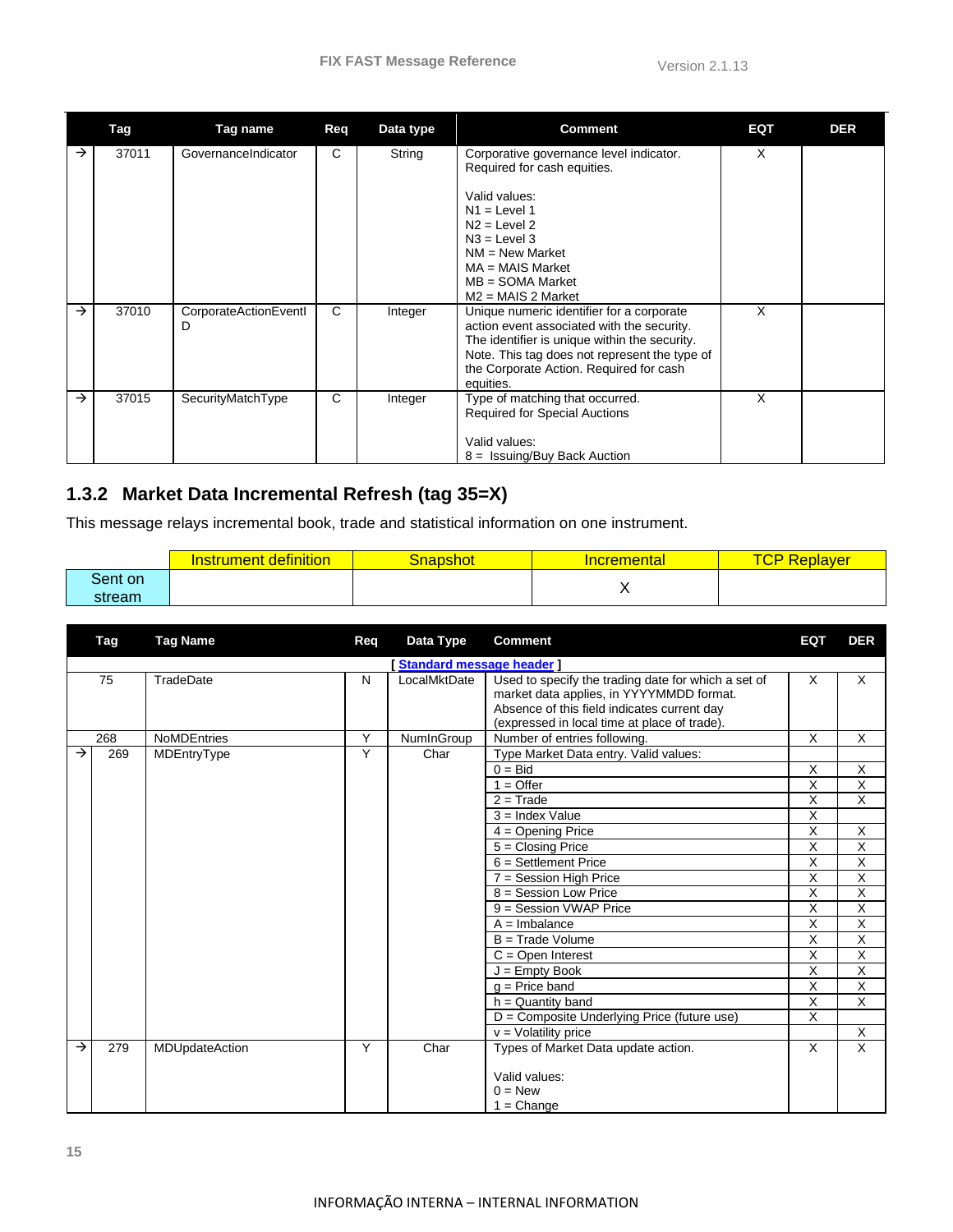|               | <b>Tag</b> | <b>Tag Name</b>      | Req          | Data Type                         | Comment                                                                                                  | <b>EQT</b>              | <b>DER</b>              |
|---------------|------------|----------------------|--------------|-----------------------------------|----------------------------------------------------------------------------------------------------------|-------------------------|-------------------------|
|               |            |                      |              |                                   | $2 =$ Delete                                                                                             |                         |                         |
|               |            |                      |              |                                   | $3 =$ Delete Thru                                                                                        |                         |                         |
|               |            |                      |              |                                   | $4 =$ Delete From                                                                                        |                         |                         |
| →             | 83         | <b>RptSeq</b>        | N            | Integer                           | $5 =$ Overlay<br>Sequence number per Instrument update.                                                  | $\mathsf{X}$            | X                       |
| →             | 37100      | IndexSeq             | C            | Integer                           | Index Value sequence number. Used only for index                                                         | $\overline{\mathsf{x}}$ |                         |
|               |            |                      |              |                                   | instruments.                                                                                             |                         |                         |
| →             | 6939       | PriceBandType        | C            | Integer                           | Indicates the type of price banding (tunnel):                                                            | X                       | X                       |
|               |            |                      |              |                                   | Used for Price Banding when MDEntryType (269) =                                                          |                         |                         |
|               |            |                      |              |                                   | g and when tags 1148 and 1149 are sent.                                                                  |                         |                         |
|               |            |                      |              |                                   |                                                                                                          |                         |                         |
|               |            |                      |              |                                   | Valid values:<br>0 = oscillation tunnel (default)                                                        |                         |                         |
|               |            |                      |              |                                   | 1 = rejection tunnel (for future use)                                                                    |                         |                         |
|               |            |                      |              |                                   | $2$ = auction tunnel (for future use)                                                                    |                         |                         |
|               |            |                      |              |                                   | $1 = Hard Limit$                                                                                         |                         |                         |
|               |            |                      |              |                                   | 2= Auction Limits<br>3= Rejection Band                                                                   |                         |                         |
|               |            |                      |              |                                   | 4= Static Limits                                                                                         |                         |                         |
| →             |            |                      |              | Instrument identification block ] |                                                                                                          | X                       | X                       |
| $\rightarrow$ | 1500       | MDStreamID           | N            | String(2)                         | The identifier or name of the price stream. If it is not                                                 | $\overline{\mathsf{x}}$ | $\overline{\mathsf{x}}$ |
|               |            |                      |              |                                   | present, the default value is "E" (Electronic). Each<br>stream must be stored separately in memory.      |                         |                         |
|               |            |                      |              |                                   |                                                                                                          |                         |                         |
|               |            |                      |              |                                   | Valid values:                                                                                            |                         |                         |
|               |            |                      |              |                                   | E - Electronic<br>X - Ex-pit                                                                             |                         |                         |
|               |            |                      |              |                                   | S - Surveillance                                                                                         |                         |                         |
|               |            |                      |              |                                   | O - Option Exercise                                                                                      |                         |                         |
|               |            |                      |              |                                   | C - Over-the-counter (OTC)                                                                               |                         |                         |
|               |            |                      |              |                                   | T - Termo<br>N - Index                                                                                   |                         |                         |
|               |            |                      |              |                                   | L - Lending (BTB)                                                                                        |                         |                         |
|               |            |                      |              |                                   | $A - All$                                                                                                |                         |                         |
| $\rightarrow$ | 270        | MDEntryPx            | C            | Price                             | Price of the Market Data Entry. Required when this<br>market data entry involves a price. Represents the | X                       | X                       |
|               |            |                      |              |                                   | notional value for trade volume (B). Other entry                                                         |                         |                         |
|               |            |                      |              |                                   | types that do not involve price do not require this                                                      |                         |                         |
| →             | 271        |                      | C            |                                   | tag.                                                                                                     | X                       | X                       |
|               |            | MDEntrySize          |              | Qty                               | Quantity or volume represented by the Market Data<br>Entry. Required when MDUpdateAction = New (0)       |                         |                         |
|               |            |                      |              |                                   | and MDEntryType = Bid $(0)$ , Offer $(1)$ , Trade $(2)$ ,                                                |                         |                         |
|               |            |                      |              |                                   | Trade Volume (B) or Opening Price (4).                                                                   |                         |                         |
| →<br>→        | 272        | MDEntryDate          | Υ            | <b>UTCDateOnly</b>                | Date of Market Data Entry.                                                                               | $\overline{X}$          | Χ                       |
|               | 273        | MDEntryTime          | Υ            | <b>UTCTimeOnly</b>                | Time of Market Data Entry. This tag now includes<br>up to milliseconds (hhmmssSSS).                      | $\overline{\mathsf{x}}$ | Χ                       |
| →             | 37016      | <b>MDInsertDate</b>  | $\mathsf{C}$ | <b>UTCDateOnly</b>                | Date when the order was inserted or re-inserted                                                          | X                       | X                       |
|               |            |                      |              |                                   | into the order book (used for GTD/GTC orders, only                                                       |                         |                         |
|               |            |                      |              |                                   | for equities market).                                                                                    |                         |                         |
|               |            |                      |              |                                   | In Trade (269=2 - New or Delete) - original trade                                                        |                         |                         |
|               |            |                      |              |                                   | date or manually entered by MktOps                                                                       |                         |                         |
| →             | 37017      | MDInsertTime         | Υ            | <b>UTCTimeOnly</b>                | The time when the order was inserted or re-inserted                                                      | X                       | X                       |
|               |            |                      |              |                                   | into the order book or manually altered by MktOps.<br>This tag now includes up to milliseconds           |                         |                         |
|               |            |                      |              |                                   | (hhmmssSSS).                                                                                             |                         |                         |
| →             | 37014      | MDEntryInterestRate  | $\mathsf{C}$ | Percentage                        | Interest Rate of the Termo Trade.                                                                        | X                       | X                       |
|               |            |                      |              |                                   | Expressed in decimal form. For example, 1% points                                                        |                         |                         |
|               |            |                      |              |                                   | is expressed and sent as 0.01. One basis point is                                                        |                         |                         |
| →             | 274        | <b>TickDirection</b> | C            | Char                              | represented as 0.0001.<br>Direction of the "tick". Required when                                         |                         |                         |
|               |            |                      |              |                                   | MDEntryType=2 (Trade) or 4 (Opening Price).                                                              |                         |                         |
|               |            |                      |              |                                   |                                                                                                          |                         |                         |
|               |            |                      |              |                                   | Valid values:<br>$0 =$ Plus Tick                                                                         | X                       | X                       |
|               |            |                      |              |                                   |                                                                                                          |                         |                         |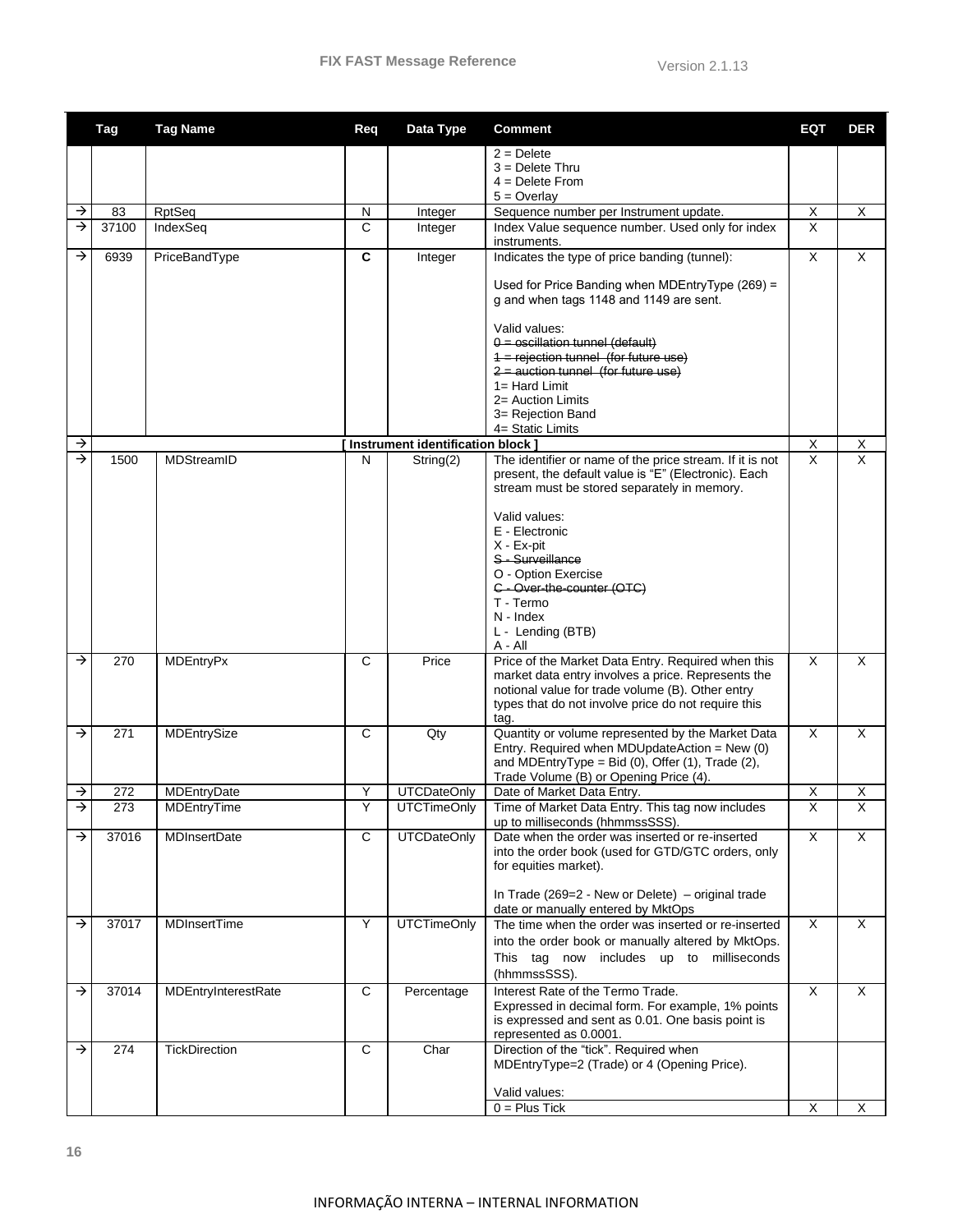|   | <b>Tag</b> | <b>Tag Name</b>       | Req | Data Type               | <b>Comment</b>                                                                                                                                                                                                                                                                                                                                                                         | <b>EQT</b>              | <b>DER</b>              |
|---|------------|-----------------------|-----|-------------------------|----------------------------------------------------------------------------------------------------------------------------------------------------------------------------------------------------------------------------------------------------------------------------------------------------------------------------------------------------------------------------------------|-------------------------|-------------------------|
|   |            |                       |     |                         | $1 =$ Zero-Plus Tick                                                                                                                                                                                                                                                                                                                                                                   | X                       | Х                       |
|   |            |                       |     |                         | $2 =$ Minus Tick                                                                                                                                                                                                                                                                                                                                                                       | X                       | X                       |
|   |            |                       |     |                         | $3 =$ Zero-Minus Tick                                                                                                                                                                                                                                                                                                                                                                  | $\overline{X}$          | X                       |
| → | 276        | QuoteCondition        | N   | MultipleString<br>Value | Space-delimited list of conditions describing a<br>quote. Possible values are:                                                                                                                                                                                                                                                                                                         |                         |                         |
|   |            |                       |     |                         | "K" = Implied Price                                                                                                                                                                                                                                                                                                                                                                    |                         | X                       |
|   |            |                       |     |                         | "R" = Retransmission of the order                                                                                                                                                                                                                                                                                                                                                      | X                       | X                       |
| → | 277        | <b>TradeCondition</b> | N   | MultipleString<br>Value | For optional use in reporting Trades/Imbalance.<br>Space delimited list of conditions describing a<br>trade/imbalance. Valid values:                                                                                                                                                                                                                                                   |                         |                         |
|   |            |                       |     |                         | $R =$ Opening Price                                                                                                                                                                                                                                                                                                                                                                    | $\overline{X}$          | X                       |
|   |            |                       |     |                         | $X = Crossed$                                                                                                                                                                                                                                                                                                                                                                          | $\overline{\mathsf{x}}$ | $\overline{\mathsf{x}}$ |
|   |            |                       |     |                         | $L =$ Last Trade at the Same Price Indicator                                                                                                                                                                                                                                                                                                                                           | X                       | X                       |
|   |            |                       |     |                         | $P =$ Imbalance more buyers                                                                                                                                                                                                                                                                                                                                                            | X                       | X                       |
|   |            |                       |     |                         | $Q =$ Imbalance more sellers                                                                                                                                                                                                                                                                                                                                                           | X                       | X                       |
|   |            |                       |     |                         | $U = Exchange$ Last                                                                                                                                                                                                                                                                                                                                                                    | X                       | X                       |
|   |            |                       |     |                         | 3 = Multi Asset Trade (Termo Vista)                                                                                                                                                                                                                                                                                                                                                    | X                       |                         |
|   |            |                       |     |                         | $1 = Leg trade$                                                                                                                                                                                                                                                                                                                                                                        | X                       | X                       |
|   |            |                       |     |                         | $2$ = Marketplace entered trade (trade on behalf)                                                                                                                                                                                                                                                                                                                                      | X                       | X                       |
|   |            |                       |     |                         | $PT = Point$ in time auction                                                                                                                                                                                                                                                                                                                                                           | X                       | X                       |
|   |            |                       |     |                         | <b>RF= RFQTrade</b>                                                                                                                                                                                                                                                                                                                                                                    | X                       | X                       |
|   |            |                       |     |                         | $RL = RLP Trade$                                                                                                                                                                                                                                                                                                                                                                       | X                       | X                       |
| → | 336        | TradingSessionID      | C   | Integer                 | Used to mark Non-Regular Session trades.<br>Valid values:<br>1 = Regular Session<br>$6 = Non-regular session$                                                                                                                                                                                                                                                                          | X                       | X                       |
| → | 286        | OpenCloseSettlFlag    | N   | MultipleString<br>Value | Identifies if the opening/closing price in field<br>MDEntryPx represents a theoretical<br>opening/closing price and applicable to describe<br>when the settlement data is related to.<br>Valid values:<br>$0 =$ Daily settlement entry<br>$1 =$ Session settlement entry<br>3 = Expected entry (Preliminary price)<br>$4$ = Entry from previous business day<br>5 = Theoretical price. | X                       | X                       |
| → | 15         | Currency              | N   | Currency                | Identifies currency used for financial volume.<br>Absence of this field is interpreted as the default<br>currency for the security.                                                                                                                                                                                                                                                    |                         | X                       |
| → | 9325       | LastTradeDate         | C   | <b>UTCDateOnly</b>      | Date the instrument last traded.<br>Used as an input in the calculation of the<br>MaxTradeVol and used to trigger an Auction. Not<br>published if the product has never been traded.<br>Published as part of Adjusted Closing Price block<br>269=5 286=4.                                                                                                                              | X                       |                         |
| → | 37013      | PriceAdjustmentMethod | C   | Integer                 | Indicator of previous day's closing price.<br>Used for Closing price adjustments related to<br>Corporate Actions.<br>Valid values:<br>$0 = No$ adjustment (default)<br>$1 =$ Theoretical price of EX share.                                                                                                                                                                            | X                       |                         |
|   |            |                       |     |                         | 2 = Theoretical price of EX share when greater than<br>WITH price.                                                                                                                                                                                                                                                                                                                     |                         |                         |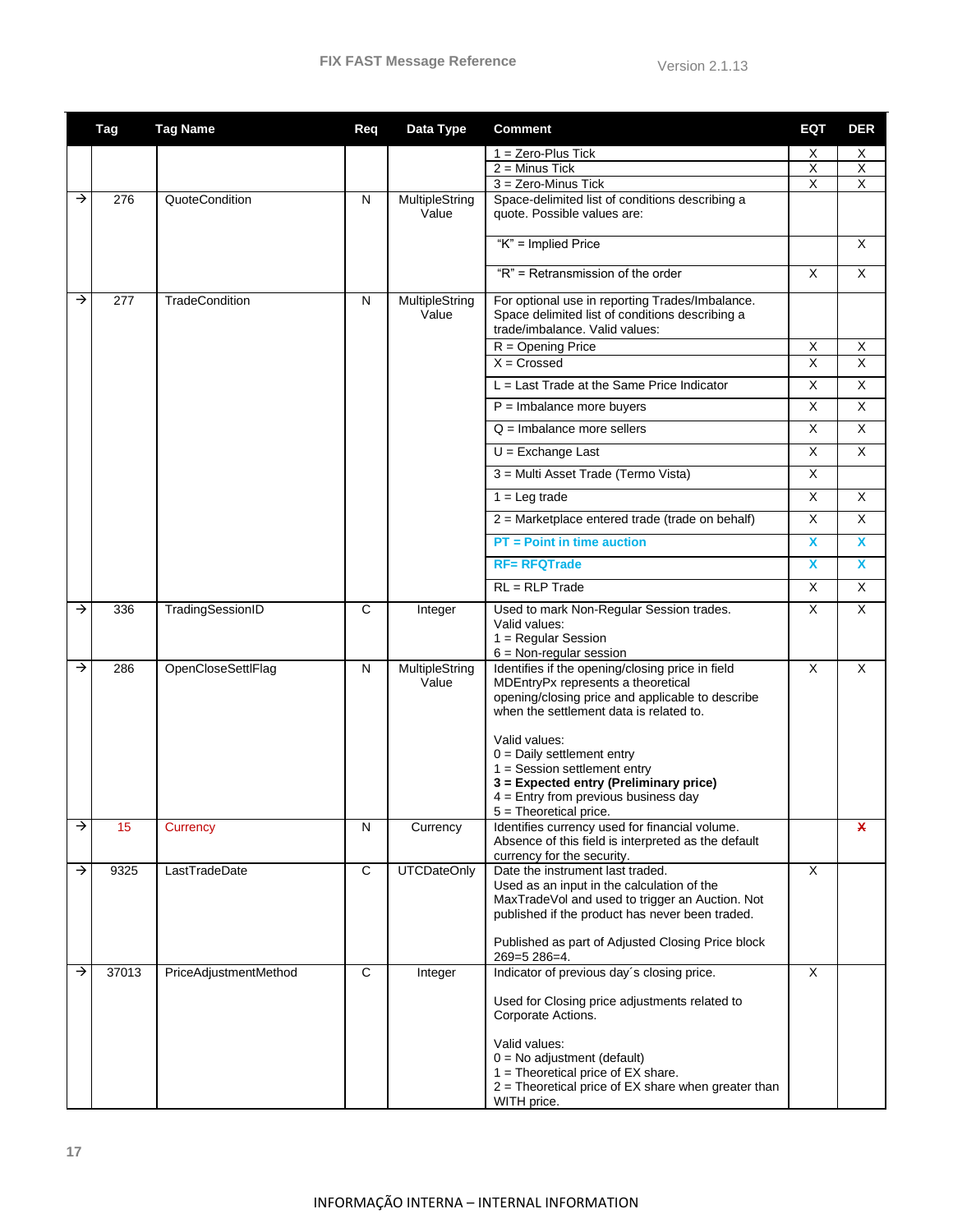|               | <b>Tag</b>   | <b>Tag Name</b>                 | Req          | Data Type        | <b>Comment</b>                                                                                                                                                                                                                                                                                                                  | <b>EQT</b>                                | <b>DER</b>                   |
|---------------|--------------|---------------------------------|--------------|------------------|---------------------------------------------------------------------------------------------------------------------------------------------------------------------------------------------------------------------------------------------------------------------------------------------------------------------------------|-------------------------------------------|------------------------------|
|               |              |                                 |              |                  | 3 = Theoretical price of EX share, resulting from<br>dividends in different types of stocks/companies.<br>$4$ = Price arbitrated by Market Authority                                                                                                                                                                            |                                           |                              |
| $\rightarrow$ | 37           | OrderID                         | $\mathsf{C}$ | String(50)       | Unique identifier for Order as assigned by the<br>exchange, maps to the SecondaryOrderID field in<br>the Execution Report message (for the FX market<br>or Anonymous Market, it is the actual OrderID). It is<br>unique per broker firm, per instrument, per trading<br>date. Required when this entry represents book<br>data. | $\overline{\mathsf{x}}$                   | X                            |
| $\rightarrow$ | 1003         | TradeID                         | C            | String(32)       | Contains the unique identifier for this trade per<br>instrument + trading date, as assigned by the<br>exchange. Required if reporting a Trade.                                                                                                                                                                                  | X                                         | X                            |
| →             | 288          | MDEntryBuyer                    | N            | String(50)       | For optional use in reporting trades (buying party)<br>or indicating a new bid entry.<br>Note: not sent in FX messages (blind screen).                                                                                                                                                                                          | X                                         | X                            |
| →             | 289          | MDEntrySeller                   | Ν            | String(50)       | For optional use in reporting trades (selling party) or<br>indicating a new offer entry.<br>Note: not sent in FX messages (blind screen).                                                                                                                                                                                       | X                                         | X                            |
| →             | 346          | NumberOfOrders                  | C            | Integer          | Contains the number of orders that make up the<br>aggregate quantity at the price point. Required if<br>this is a price-depth book entry.                                                                                                                                                                                       | X                                         | X                            |
| $\rightarrow$ | 290          | MDEntryPositionNo               | $\mathsf{C}$ | Integer          | Display position of a bid or offer, numbered from<br>most competitive to least competitive, per market<br>side, beginning with 1. Required when<br>MDEntryType=0 or 1.                                                                                                                                                          | X                                         | X                            |
| →             | 5767         | <b>AgressorSide</b>             | N            | Char             | Indicates which side is aggressor of the trade. If the<br>tag is not present, then there is no aggressor.<br><b>DEPRECATED.</b><br>Valid values are:<br>$1 = Buy$<br>$2 =$ Sell                                                                                                                                                 |                                           | $\mathbf x$                  |
| $\rightarrow$ | 423          | PriceType                       | N            | Integer          | Code to represent the price type (applicable to<br>settlement data). The default value is "2" (Per unit).<br>Valid values:<br>$1 -$ Percentage<br>2 - Per unit (i.e. per share or contract)<br>3 - Fixed amount (absolute value)                                                                                                |                                           | X                            |
| →             | 451          | NetChgPrevDay                   | N            | PriceOffset      | Net change from previous trading day's closing<br>price vs. last traded price.                                                                                                                                                                                                                                                  | X                                         | X                            |
| →             | 287          | SellerDays                      | N            | Integer          | Specifies the number of days that may elapse<br>before delivery of the security. Only used for trades<br>in forward market.                                                                                                                                                                                                     | X                                         | X                            |
| →             | 731          | SettlPriceType                  | С            | Integer          | Required only for MDEntryType=6 (Settlement<br>Price).<br>Valid values:<br>$1 =$ Final<br>$2 = Theoretical/Preview$<br>$3 =$ Updated                                                                                                                                                                                            |                                           | х                            |
| →             | 1020         | TradeVolume                     | N            | Qty              | Total traded quantity (shares/contracts) of the<br>trading day. Only present in the Trade Volume<br>(269=B) and Trade (269=2) blocks.                                                                                                                                                                                           | $\overline{X}$                            | X                            |
| →<br>→        | 1306<br>1148 | PriceLimitType<br>LowLimitPrice | N<br>N       | Integer<br>Price | Describes how the price limits are expressed. The<br>default value is "0" (Price Unit).<br>Valid values:<br>$0 = Price Unit$<br>$1 =$ Ticks<br>$2 =$ Percentage<br>Allowable low limit price for the trading day. A key                                                                                                         | $\overline{X}$<br>$\overline{\mathsf{x}}$ | X<br>$\overline{\mathsf{x}}$ |
|               |              |                                 |              |                  | parameter in validating order price. Used as the<br>lower band for validating order prices. Orders                                                                                                                                                                                                                              |                                           |                              |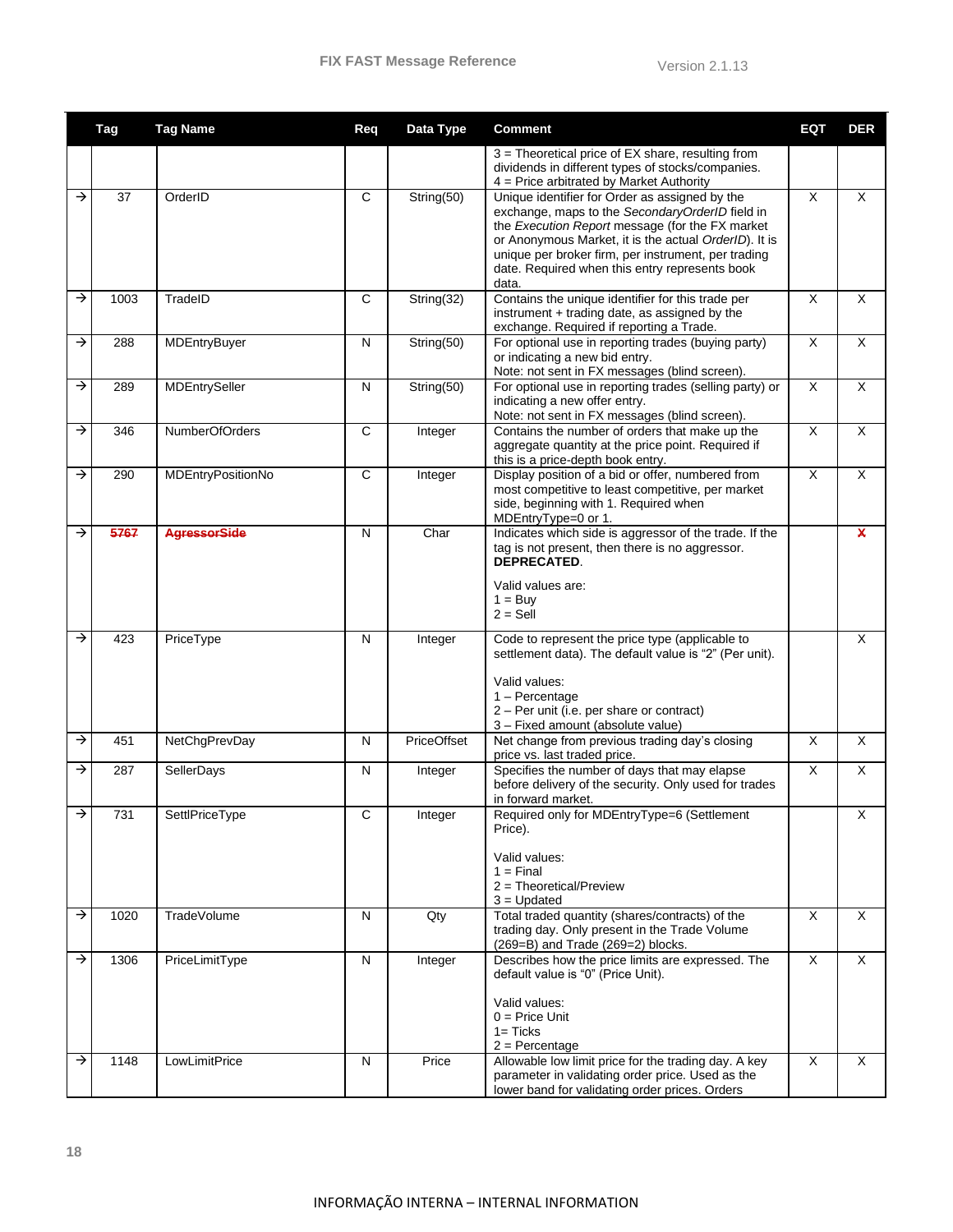|               | <b>Tag</b> | <b>Tag Name</b>            | Req          | Data Type    | <b>Comment</b>                                                                                                                                                                                                                                                               | <b>EQT</b> | <b>DER</b> |
|---------------|------------|----------------------------|--------------|--------------|------------------------------------------------------------------------------------------------------------------------------------------------------------------------------------------------------------------------------------------------------------------------------|------------|------------|
|               |            |                            |              |              | submitted with prices below the lower limit will be<br>rejected.                                                                                                                                                                                                             |            |            |
| →             | 1149       | <b>HighLimitPrice</b>      | N            | Price        | Allowable high limit price for the trading day. A key<br>parameter in validating order price. Used as the<br>upper band for validating order prices. Orders<br>submitted with prices above the upper limit will be<br>rejected.                                              | $\times$   | X          |
| →             | 1150       | TradingReferencePrice      | N            | Price        | Reference price for the current trading price range.<br>The value may be the reference price, settlement<br>price or closing price of the prior trading day. Sent<br>only for Economic Indicators.                                                                           |            | X          |
| →             | 37008      | PriceBandMidpointPriceType | $\mathsf{C}$ | Integer      | Band Midpoint Type, used with Auction Price<br>Banding. Used in 269=g block.<br>Valid values:<br>$0 =$ Last Traded Price (default)<br>$1 =$ Complementary Last Price<br>$2$ = Theoretical Price                                                                              | $\times$   | X          |
| →             | 37003      | AvgDailyTradedQty          | C            | Integer      | Daily average shares traded within 30 days - equity<br>market only. Previously known as<br>DailyAvgShares30D. Always 0 for Derivatives.                                                                                                                                      | $\times$   | X          |
| →             | 432        | <b>ExpireDate</b>          | C            | LocalMktDate | Date of order expiration (last day the order can<br>trade), always expressed in terms of the local<br>market date.<br>Used in BTB contracts only.                                                                                                                            | X          |            |
| →             | 37019      | EarlyTermination           | C            | Integer      | Indicates if the deal is subject to anticipated<br>liquidation (early termination of the<br>borrowing/lending)<br>Used in BTB contracts only.<br>Valid values:<br>$0 =$ Normal termination (default)<br>$1 =$ Early termination<br>2 = Early termination also in case of PTO | $\times$   |            |
| →             | 37023      | <b>BTBCertIndicator</b>    | C            | Integer      | Indicates if the security lending offer or pre-contract<br>is certified.<br>If not sent, means the offer or pre-contract is not<br>certified.<br>Used in BTB contracts only.<br>Valid values:<br>$0 =$ Certified (default)<br>$1 = Not$ certified                            | $\times$   |            |
| →             | 37024      | <b>BTBContractInfo</b>     | C            | Integer      | Only used for BTB. Denotes extra information about<br>the BTB pre-contract.<br>Used in BTB contracts only.<br>Valid values:<br>$1 = pre-contract (default)$<br>$2 =$ intention                                                                                               | X          |            |
| →             | 37025      | <b>BTBGraceDate</b>        | C            | LocalMktDate | Only used for BTB. Indicates the minimum date<br>from when the borrower can call the loan contract<br>to an end.<br>Used in BTB contracts only.                                                                                                                              | $\times$   |            |
| →             | 1140       | MaxTradeVol                | C            | Integer      | The maximum order quantity that can be submitted<br>for a security.<br>The value is the minimum between % of shares<br>issued and % of average traded quantity within 30<br>days.                                                                                            | X          |            |
| $\rightarrow$ | 1025       | FirstPx                    | C            | Price        | The price for the short future on a volatility price<br>$(269=v).$                                                                                                                                                                                                           |            | X          |
| →             | 31         | LastPx                     | C            | Price        | The price for the long future on a volatility price<br>$(269=v).$                                                                                                                                                                                                            |            | X          |
| →             | 811        | PriceDelta                 | $\mathbf C$  | Float        | The rate of change in the price of a derivative with<br>respect to the movement in the price of the<br>underlying instrument(s) upon which the derivative<br>instrument price is based. Only used for 269=v<br>(Volatility price).                                           |            | X          |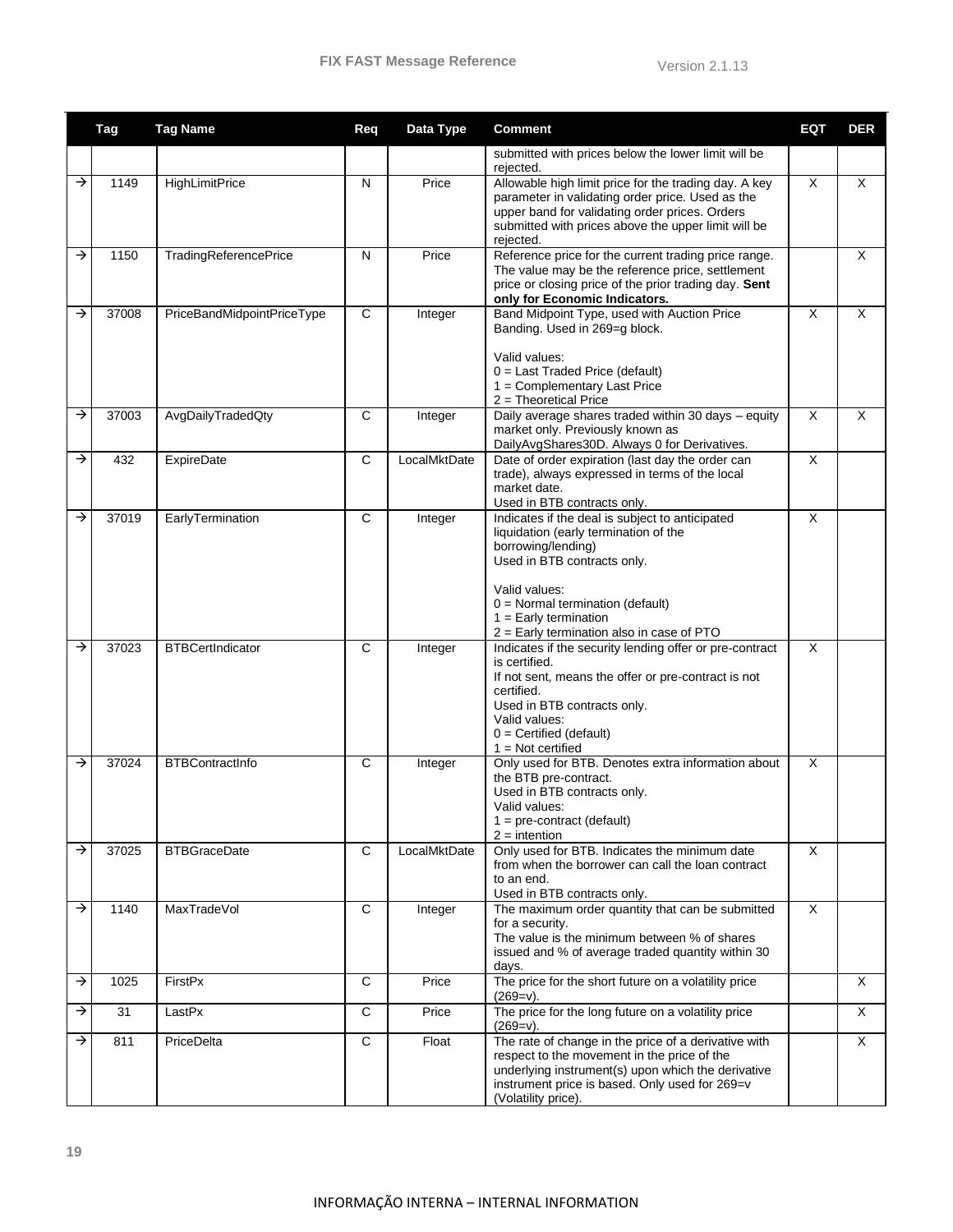|               | Tag           |       | <b>Tag Name</b>                 | Req            | Data Type  | <b>Comment</b>                                                        | EQT                     | <b>DER</b> |
|---------------|---------------|-------|---------------------------------|----------------|------------|-----------------------------------------------------------------------|-------------------------|------------|
|               |               |       |                                 |                |            | This value is normally between -1.0 and 1.0.                          |                         |            |
| $\rightarrow$ |               | 711   | NoUnderlyings                   | C              | NumInGroup | Number of repeating groups is based on Index                          | X                       |            |
|               |               |       |                                 |                |            | Composition. Only used when representing Index                        |                         |            |
|               |               |       |                                 |                |            | Composite Underlying Price (269=D).                                   |                         |            |
| →             | →             | 309   | UnderlyingSecurityID            | Υ              | Integer    | Underlying instrument's security identifier.                          | $\overline{\mathsf{X}}$ |            |
| ⋺             | $\rightarrow$ | 305   | UnderlyingSecurityIDSource      | Ÿ              | Integer    | Qualifier for underlying instrument's security ID.                    | $\overline{\mathsf{x}}$ |            |
| →             | $\rightarrow$ | 308   | UnderlyingSecurityExchange      | $\overline{Y}$ | String     | Valid value: 8<br>Underlying instrument's exchange.                   | $\overline{\mathsf{x}}$ |            |
|               |               |       |                                 |                |            | Valid value: BVMF                                                     |                         |            |
| →             | $\rightarrow$ | 810   | UnderlyingPx                    | Υ              | Price      | Underlying instrument price reflected in Index value                  | $\overline{\mathsf{X}}$ |            |
| →             | $\rightarrow$ | 370   | <b>UnterlyingPxType</b>         | $\overline{c}$ | Integer    | Indicates the Underlying Instrument price type                        | X                       |            |
|               |               | 18    |                                 |                |            | reflected in Index value. Used for Composite                          |                         |            |
|               |               |       |                                 |                |            | Underlying Price block (269=D), only sent when                        |                         |            |
|               |               |       |                                 |                |            | different from the default value.                                     |                         |            |
|               |               |       |                                 |                |            | Valid values:                                                         |                         |            |
|               |               |       |                                 |                |            | $0 = Trade (default)$                                                 |                         |            |
|               |               |       |                                 |                |            | $1 = Average of TOB$                                                  |                         |            |
| →             |               | 7687  | PercentageVar                   | N              | Percentage | Index variation in percentage, from start of day.                     |                         |            |
|               |               |       |                                 |                |            | DEPRECATED.                                                           |                         |            |
| →             |               | 9343  | NoUnchangedSecurities           | N              | Integer    | Number of index underlying securities with no                         |                         |            |
|               |               |       |                                 |                |            | variation. DEPRECATED.                                                |                         |            |
| →             |               | 9344  | NoNotTradedSecurities           | N              | Integer    | Number of index underlying securities that are not                    |                         |            |
| →             |               | 9989  | <b>TotTradedSecurities</b>      | $\mathsf{N}$   | Integer    | quoted. DEPRECATED.<br>Number of quoted securities in the index.      |                         |            |
|               |               |       |                                 |                |            | DEPRECATED.                                                           |                         |            |
| →             |               | 9990  | <b>CapitalPct</b>               | N              | Percentage | Capitalization percentage of active securities in the                 |                         |            |
|               |               |       |                                 |                |            | index. DEPRECATED.                                                    |                         |            |
| →             |               | 9993  | PrevYearVariation               | N              | Percentage | Index variation in percentage, compared to                            |                         |            |
|               |               |       |                                 |                |            | previous year last index. DEPRECATED.                                 |                         |            |
| →             |               | 9996  | <b>NoFallingSecurities</b>      | N              | Integer    | Number of index underlying securities falling in                      |                         |            |
| →             |               |       | <b>NoRisingSecurities</b>       | $\mathsf{N}$   |            | price. DEPRECATED.<br>Number of index underlying securities rising in |                         |            |
|               |               | 9997  |                                 |                | Integer    | price. DEPRECATED.                                                    |                         |            |
| $\rightarrow$ |               | 37001 | <b>PercThresholdNormalTrade</b> | N              | Percentage | Percentage threshold normal trade.                                    |                         |            |
|               |               |       |                                 |                |            | DEPRECATED.                                                           |                         |            |
| →             |               | 37002 | PercThresholdCrossTrade         | N              | Percentage | Percentage threshold cross trade. DEPRECATED.                         |                         |            |
| →             |               | 37003 | DailyAvgShares30D               | $\mathsf{N}$   | Qty        | Daily average shares traded on last 30 days.                          |                         |            |
|               |               |       |                                 |                |            | DEPRECATED, now known as AvgDailyTradedQty.                           |                         |            |
| $\rightarrow$ |               | 37004 | <b>MaxinumNormalSharesPer</b>   | N              | Float      | Ratio maximum shares traded normal trade / Daily                      |                         |            |
|               |               |       | DailyAvgShares30DRatio          |                |            | average shares traded on last 30 days.                                |                         |            |
| →             |               | 37005 | <b>MaxinumCrossSharesPer</b>    | N              | Float      | DEPRECATED.<br>Ratio maximum shares traded cross trade / Daily        |                         |            |
|               |               |       | DailyAvgShares30DRatio          |                |            | average shares traded on last 30 days.                                |                         |            |
|               |               |       |                                 |                |            | DEPRECATED.                                                           |                         |            |
| →             |               | 37006 | <b>NormalSharesPer</b>          | N              | Float      | Ratio maximum shares traded normal trade /                            |                         |            |
|               |               |       | OutstandingSharesRatio          |                |            | Outstanding number of shares. DEPRECATED.                             |                         |            |
| →             |               | 37007 | <b>CrossSharesPer</b>           | N              | Float      | Ratio maximum shares traded cross trade /                             |                         |            |
|               |               |       | OutstandingSharesRatio          |                |            | Outstanding number of shares. DEPRECATED.                             |                         |            |

#### <span id="page-20-0"></span>**1.3.3 Market Data Snapshot Full Refresh (tag 35=W)**

This message is contains a snapshot of a specific instrument state (book, statistical data, state).

|         | definition<br><b>Instrument</b> | Snapshot | <b>cremental</b> | TOD<br>Replav<br>u |
|---------|---------------------------------|----------|------------------|--------------------|
| Sent on |                                 |          |                  |                    |
| stream  |                                 | $\cdot$  |                  |                    |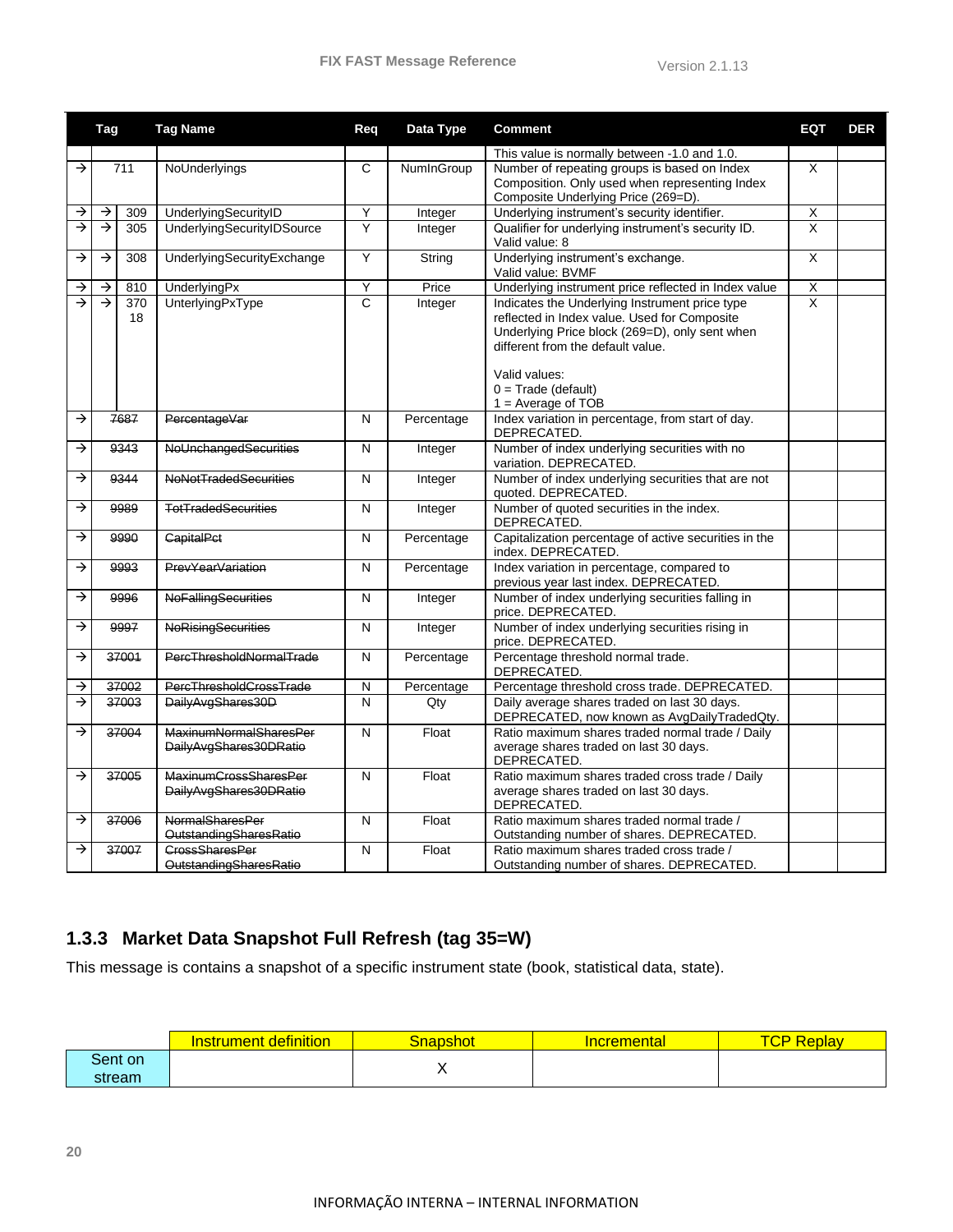|               | Tag   | <b>Tag Name</b>    | Req | Data Type                                                                                           | <b>Comment</b>                                                                                                                                                                                                                                                                                                                     | EQT                     | <b>DER</b>              |
|---------------|-------|--------------------|-----|-----------------------------------------------------------------------------------------------------|------------------------------------------------------------------------------------------------------------------------------------------------------------------------------------------------------------------------------------------------------------------------------------------------------------------------------------|-------------------------|-------------------------|
|               |       |                    |     | [Standard message header]                                                                           |                                                                                                                                                                                                                                                                                                                                    |                         |                         |
|               | 911   | TotNumReports      | Υ   | Integer                                                                                             | Total number of snapshots to be returned in a<br>replay loop.                                                                                                                                                                                                                                                                      | X                       | X                       |
|               | 75    | TradeDate          | N   | LocalMktDate                                                                                        | Used to specify the trading date for which a set<br>of market data applies, in YYYYMMDD format.<br>Absence of this field indicates current day<br>(expressed in local time at place of trade).                                                                                                                                     | $\overline{\mathsf{x}}$ | X                       |
|               | 451   | NetChgPrevDay      | N   | PriceOffset                                                                                         | Net change from previous trading day's closing<br>price vs. last traded price.                                                                                                                                                                                                                                                     | $\overline{\mathsf{x}}$ | X                       |
|               | 264   | MarketDepth        | N   | Integer                                                                                             | Indicates the depth of the aggregate book (order<br>depth book is always full depth), if applicable.                                                                                                                                                                                                                               | $\overline{\mathsf{x}}$ | X                       |
|               |       |                    |     |                                                                                                     | If value $=$ "0" or the tag is not present, it indicates<br>Market by Order.                                                                                                                                                                                                                                                       |                         |                         |
|               | 83    | RptSeq             | N   |                                                                                                     | Sequence number per Instrument update, which<br>contains the same data as the corresponding<br>RptSeq in the Market Data Incremental Refresh<br>(tag 35-MsgType=X). Contrary to that other<br>message, this tag is on the body instead, since<br>this message always refers to one instrument<br>only.                             | $\overline{\mathsf{x}}$ | X                       |
|               |       |                    |     | [ Instrument identification block ]<br>See Section "Instrument Identification Block" for tag values |                                                                                                                                                                                                                                                                                                                                    | $\pmb{\times}$          | X                       |
|               | 268   | <b>NoMDEntries</b> | Y   | NumInGroup                                                                                          | Number of entries following.                                                                                                                                                                                                                                                                                                       | $\overline{\mathsf{x}}$ | $\overline{X}$          |
| →             | 269   | MDEntryType        | Y   | Char                                                                                                | Type Market Data entry. Valid values:<br>$0 = Bid$                                                                                                                                                                                                                                                                                 |                         |                         |
|               |       |                    |     |                                                                                                     |                                                                                                                                                                                                                                                                                                                                    | X                       | X                       |
|               |       |                    |     |                                                                                                     | $1 =$ Offer                                                                                                                                                                                                                                                                                                                        | $\overline{\mathsf{x}}$ | $\overline{\mathsf{X}}$ |
|               |       |                    |     |                                                                                                     | $2 = Trade$                                                                                                                                                                                                                                                                                                                        | $\overline{\mathsf{x}}$ | $\overline{\mathsf{X}}$ |
|               |       |                    |     |                                                                                                     | $3 =$ Index Value                                                                                                                                                                                                                                                                                                                  | $\overline{\mathsf{x}}$ |                         |
|               |       |                    |     |                                                                                                     | $4 =$ Opening Price                                                                                                                                                                                                                                                                                                                | X                       | $\mathsf X$             |
|               |       |                    |     |                                                                                                     | $5 = Closing Price$                                                                                                                                                                                                                                                                                                                | $\overline{\mathsf{x}}$ | $\overline{\mathsf{X}}$ |
|               |       |                    |     |                                                                                                     | $6 =$ Settlement Price                                                                                                                                                                                                                                                                                                             | X                       | $\overline{\mathsf{X}}$ |
|               |       |                    |     |                                                                                                     | 7 = Trading Session High Price                                                                                                                                                                                                                                                                                                     | Χ                       | X                       |
|               |       |                    |     |                                                                                                     | 8 = Trading Session Low Price                                                                                                                                                                                                                                                                                                      | $\overline{X}$          | $\overline{X}$          |
|               |       |                    |     |                                                                                                     | 9 = Trading Session VWAP Price                                                                                                                                                                                                                                                                                                     | $\overline{X}$          | $\overline{\mathsf{X}}$ |
|               |       |                    |     |                                                                                                     | $A =$ Imbalance                                                                                                                                                                                                                                                                                                                    | Χ                       | $\overline{\mathsf{X}}$ |
|               |       |                    |     |                                                                                                     | $B = Trade Volume$                                                                                                                                                                                                                                                                                                                 | $\overline{\mathsf{x}}$ | $\overline{\mathsf{X}}$ |
|               |       |                    |     |                                                                                                     | $C =$ Open Interest                                                                                                                                                                                                                                                                                                                | $\overline{\mathsf{x}}$ | $\overline{\mathsf{X}}$ |
|               |       |                    |     |                                                                                                     | $c =$ Security trading state/phase                                                                                                                                                                                                                                                                                                 | Χ                       | $\overline{\mathsf{X}}$ |
|               |       |                    |     |                                                                                                     | $g$ = Price band                                                                                                                                                                                                                                                                                                                   | $\overline{\mathsf{x}}$ | $\overline{\mathsf{X}}$ |
|               |       |                    |     |                                                                                                     | $h =$ Quantity band                                                                                                                                                                                                                                                                                                                | $\overline{X}$          | $\overline{X}$          |
|               |       |                    |     |                                                                                                     | $D =$ Composite Underlying Price                                                                                                                                                                                                                                                                                                   | Χ                       |                         |
|               |       |                    |     |                                                                                                     | $v =$ Volatility price                                                                                                                                                                                                                                                                                                             |                         | $\overline{\mathsf{x}}$ |
| →             | 37100 | IndexSeq           | С   | Integer                                                                                             | Index Value sequence number. Used only for<br>index instruments.                                                                                                                                                                                                                                                                   | X                       |                         |
| $\rightarrow$ | 6939  | PriceBandType      | C.  | Integer                                                                                             | Indicates the type of price banding (tunnel):<br>Used for Price Banding when MDEntryType<br>$(269)$ = g and when tags 1148 and 1149 are<br>sent.<br>Valid values:<br>$0 =$ oscillation tunnel (default)<br>1 = rejection tunnel (for future use)<br>$2$ = auction tunnel (for future use)<br>$1 = Hard Limit$<br>2= Auction Limits | $\times$                | X                       |
| $\rightarrow$ | 1500  | MDStreamID         | N   | String(2)                                                                                           | 3= Rejection Band<br>4= Static Limits<br>The identifier or name of the price stream. The                                                                                                                                                                                                                                           | $\times$                | X                       |
|               |       |                    |     |                                                                                                     | default value is "E" (Electronic).<br>Valid values:<br>E - Electronic                                                                                                                                                                                                                                                              |                         |                         |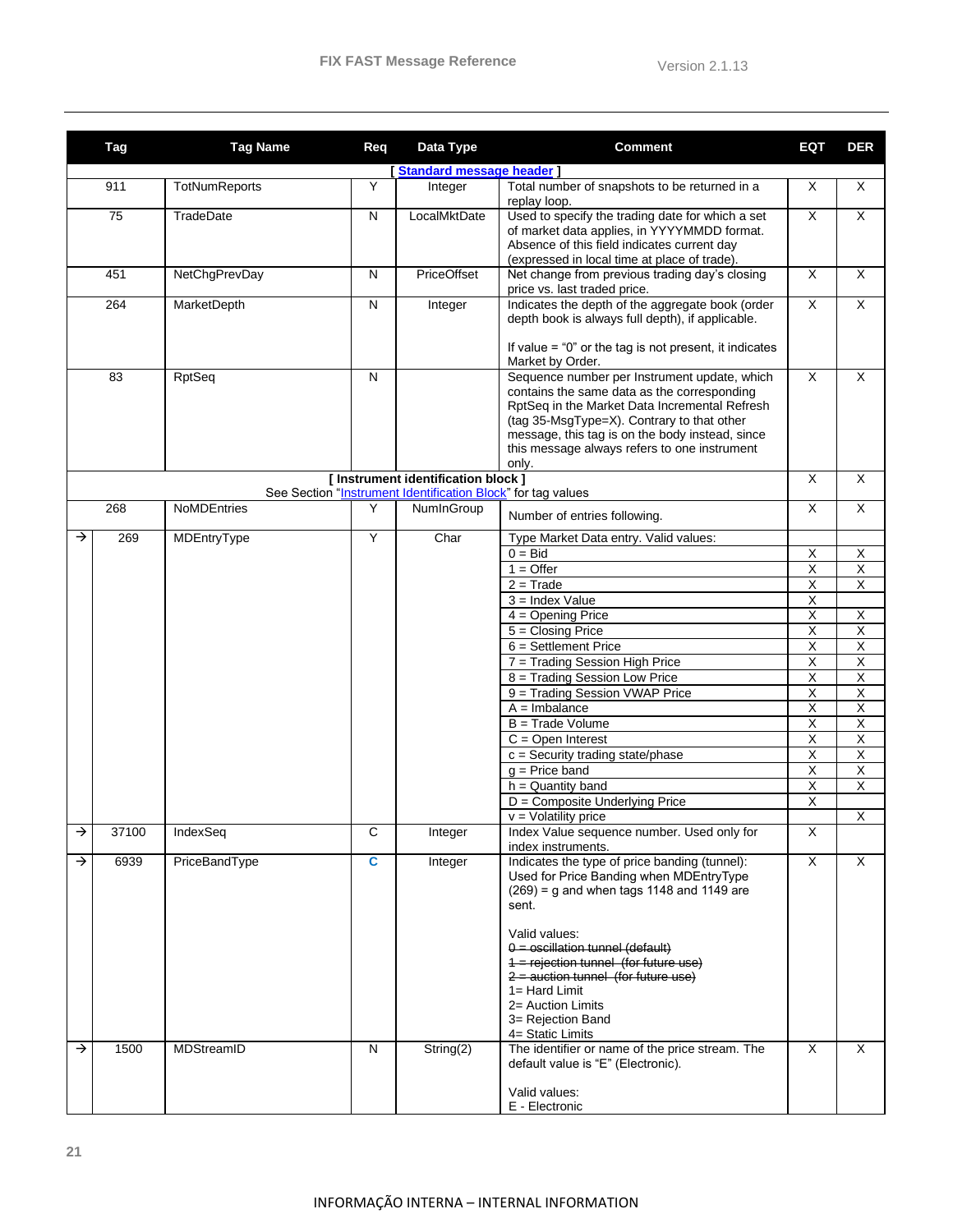|               | Tag   | <b>Tag Name</b>       | Req            | Data Type               | <b>Comment</b>                                                                                                                                                                                                                                                                                                                               | <b>EQT</b>                                | <b>DER</b>                            |
|---------------|-------|-----------------------|----------------|-------------------------|----------------------------------------------------------------------------------------------------------------------------------------------------------------------------------------------------------------------------------------------------------------------------------------------------------------------------------------------|-------------------------------------------|---------------------------------------|
|               |       |                       |                |                         | X - Ex-pit<br>S - Surveillance<br>O - Option Exercise<br>C - Over-the-counter (OTC)<br>T - Termo<br>N - Index<br>L - Lending (BTB)<br>A - All                                                                                                                                                                                                |                                           |                                       |
| $\rightarrow$ | 270   | <b>MDEntryPx</b>      | $\mathsf{C}$   | Price                   | Price of the Market Data Entry. Required when<br>this market data entry involves a price.                                                                                                                                                                                                                                                    | X                                         | X                                     |
| $\rightarrow$ | 271   | MDEntrySize           | C              | Qty                     | Quantity or volume represented by the Market<br>Data Entry. Required when this market data<br>entry involves a quantity.                                                                                                                                                                                                                     | X                                         | X                                     |
| $\rightarrow$ | 272   | MDEntryDate           | Υ              | <b>UTCDateOnly</b>      | Date of Market Data Entry.                                                                                                                                                                                                                                                                                                                   | $\overline{\mathsf{x}}$                   | X                                     |
| $\rightarrow$ | 273   | MDEntryTime           | Υ              | <b>UTCTimeOnly</b>      | Time of Market Data Entry. This tag now<br>includes up to milliseconds (hhmmssSSS).                                                                                                                                                                                                                                                          | $\overline{\mathsf{x}}$                   | $\overline{\mathsf{x}}$               |
| →             | 37016 | <b>MDInsertDate</b>   | $\overline{c}$ | <b>UTCDateOnly</b>      | Date when the order was inserted or re-inserted<br>into the order book (used for GTD/GTC orders,<br>only for equities market).<br>In Trade (269=2 - New or Delete) – original<br>trade date or manually entered by MktOps                                                                                                                    | $\overline{\mathsf{x}}$                   | $\overline{X}$                        |
| $\rightarrow$ | 37017 | <b>MDInsertTime</b>   | Y              | <b>UTCTimeOnly</b>      | The time when the order was inserted or re-<br>inserted into the order book or manually altered<br>by MktOps. This tag now includes up to<br>milliseconds (hhmmssSSS).                                                                                                                                                                       | X                                         | X                                     |
| →             | 37014 | MDEntryInterestRate   | $\mathsf{C}$   | Percentage              | Interest Rate of the Termo Trade.<br>Expressed in decimal form. For example, 1%<br>points is expressed and sent as 0.01. One basis<br>point is represented as 0.0001.                                                                                                                                                                        | X                                         |                                       |
| $\rightarrow$ | 274   | <b>TickDirection</b>  | $\mathsf{C}$   | Char                    | Direction of the "tick". Required if reporting a<br>Trade. Valid values:<br>$0 =$ Plus Tick<br>$1 = Zero-Plus Tick$<br>$2 =$ Minus Tick                                                                                                                                                                                                      | X<br>$\overline{X}$<br>X                  | X<br>$\overline{X}$<br>$\overline{X}$ |
| $\rightarrow$ | 326   | SecurityTradingStatus | N              | Integer                 | $3 =$ Zero-Minus Tick<br>Status related to a given Instrument. The default<br>value is "17" = Open.<br>Valid values:<br>$02 =$ Trading halt (Pause)<br>$04 = No-Open$ (Close)<br>17 = Ready to trade (Open)<br>18 = Not available for trading (Forbidden)<br>20 = Unknown or invalid<br>21 = Pre-Open (Reserved)<br>101 = Final Closing Call | $\overline{\mathsf{X}}$<br>$\pmb{\times}$ | $\overline{\mathsf{X}}$<br>X          |
| →             | 625   | TradingSessionSubID   | N              | Integer                 | Phase related to a SecurityGroup where the<br>instrument belongs to. If absent, the default<br>value is "17" = Open.<br>Valid values sent by BVMF:<br>02 = Trading halt (Pause)<br>04 = No-Open (Close)<br>$17 =$ Ready to trade (Open)<br>18 = Not available for trading (Pre-close)<br>$21 = Pre-Open$<br>101 = Final Closing Call         | X                                         | X                                     |
| →             | 342   | TradSesOpenTime       | $\mathbf C$    | UTCTimestamp            | Indicates the time the auction is scheduled to<br>end. Required when MDEntryType='c' and<br>SecurityTradingStatus=21 (Reserved) without<br>random ending.                                                                                                                                                                                    | X                                         | X                                     |
| →             | 276   | QuoteCondition        | N              | MultipleString<br>Value | Space-delimited list of conditions describing a<br>quote. Possible values are:                                                                                                                                                                                                                                                               |                                           |                                       |
|               |       |                       |                |                         | "R" = Retransmission of the order                                                                                                                                                                                                                                                                                                            | X                                         | X                                     |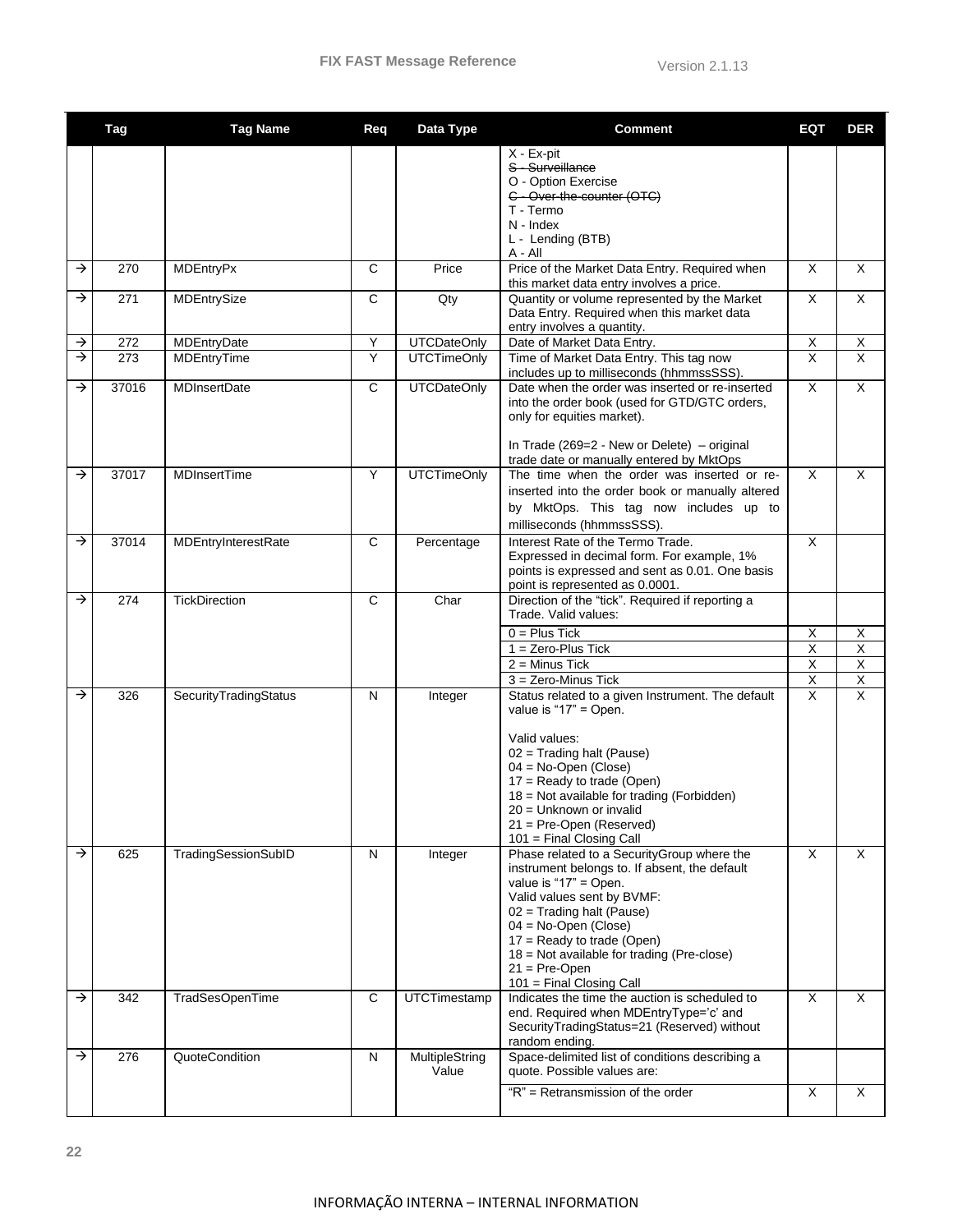|               | <b>Tag</b> | <b>Tag Name</b>       | Req          | Data Type               | <b>Comment</b>                                                                                     | EQT                          | <b>DER</b>                   |
|---------------|------------|-----------------------|--------------|-------------------------|----------------------------------------------------------------------------------------------------|------------------------------|------------------------------|
|               |            |                       |              |                         | " $K$ " = Implied Price                                                                            |                              |                              |
|               |            |                       |              |                         |                                                                                                    |                              |                              |
|               |            |                       |              |                         |                                                                                                    |                              |                              |
|               |            |                       |              |                         |                                                                                                    |                              |                              |
| →             | 277        | <b>TradeCondition</b> | N            | MultipleString<br>Value | For optional use in reporting Trades/Imbalance.<br>Space delimited list of conditions describing a |                              |                              |
|               |            |                       |              |                         | trade/imbalance. Possible values:                                                                  |                              |                              |
|               |            |                       |              |                         | $R =$ Opening Price                                                                                | X                            | Х                            |
|               |            |                       |              |                         | $X = Crossed$                                                                                      | $\overline{\mathsf{x}}$      | $\overline{\mathsf{X}}$      |
|               |            |                       |              |                         | $L =$ Last Trade at the Same Price Indicator<br>$P =$ Imbalance more buyers                        | $\overline{\mathsf{x}}$<br>Χ | $\overline{\mathsf{X}}$<br>X |
|               |            |                       |              |                         | $Q =$ Imbalance more sellers                                                                       | X                            | $\overline{\mathsf{x}}$      |
|               |            |                       |              |                         | $U = Exchange$ Last                                                                                | $\overline{\mathsf{x}}$      | $\overline{\mathsf{X}}$      |
|               |            |                       |              |                         | 3 = Multi Asset Trade (Termo Vista)                                                                | Χ                            |                              |
|               |            |                       |              |                         | $1 = Leg trade$                                                                                    | $\overline{\mathsf{x}}$      | X                            |
|               |            |                       |              |                         | 2 = Marketplace entered trade (trade on behalf)<br>$PT = Point$ in time auction                    | $\overline{\mathsf{x}}$<br>X | $\overline{\mathsf{x}}$<br>X |
|               |            |                       |              |                         | <b>RF= RFQTrade</b>                                                                                | $\overline{\mathbf{X}}$      | X                            |
|               |            |                       |              |                         | $RL = RLP Trade$                                                                                   | $\overline{X}$               | $\overline{\mathsf{X}}$      |
| $\rightarrow$ | 336        | TradingSessionID      | $\mathsf{C}$ | Integer                 | Used to mark Non-Regular Session trades.                                                           | $\overline{\mathsf{x}}$      | $\overline{\mathsf{x}}$      |
|               |            |                       |              |                         | Valid values:                                                                                      |                              |                              |
| $\rightarrow$ | 1174       | SecurityTradingEvent  | C            | Integer                 | $6 = Non-regular session$<br>Identifies an event related to a                                      |                              |                              |
|               |            |                       |              |                         | TradingSessionSubID. Always sent on                                                                |                              |                              |
|               |            |                       |              |                         | MDEntryType='c', when field 326 is filled.                                                         |                              |                              |
|               |            |                       |              |                         |                                                                                                    | X                            | X                            |
|               |            |                       |              |                         | Possible values:<br>101 = Security Status maintained separately                                    |                              |                              |
|               |            |                       |              |                         | from Group Status                                                                                  |                              |                              |
|               |            |                       |              |                         | 102 = Security Status following Group Status                                                       |                              |                              |
| →             | 286        | OpenCloseSettlFlag    | N            | MultipleString<br>Value | Identifies if the opening price in field MDEntryPx<br>represents a theoretical opening price and   | $\times$                     | X                            |
|               |            |                       |              |                         | applicable to describe when the settlement data                                                    |                              |                              |
|               |            |                       |              |                         | is related to.                                                                                     |                              |                              |
|               |            |                       |              |                         |                                                                                                    |                              |                              |
|               |            |                       |              |                         | Valid values issued by BVMF:<br>$0 =$ Daily settlement entry                                       |                              |                              |
|               |            |                       |              |                         | $1 =$ Session settlement entry                                                                     |                              |                              |
|               |            |                       |              |                         | 3 = Expected entry (Preliminary price)                                                             |                              |                              |
|               |            |                       |              |                         | $4 =$ Entry from previous business day<br>$5 =$ Theoretical price.                                 |                              |                              |
| →             | 15         | <b>Currency</b>       | N            | Currency                | Identifies currency used for financial volume.                                                     |                              | X                            |
|               |            |                       |              |                         | Absence of this field is interpreted as the default                                                |                              |                              |
|               |            |                       |              |                         | currency for the security.                                                                         |                              |                              |
| →             | 9325       | LastTradeDate         | C            | <b>UTCDateOnly</b>      | Date the instrument last traded.<br>Used as an input in the calculation of the                     | X                            |                              |
|               |            |                       |              |                         | MaxTradeVol and used to trigger an Auction. Not                                                    |                              |                              |
|               |            |                       |              |                         | published if the product has never been traded.                                                    |                              |                              |
|               |            |                       |              |                         |                                                                                                    |                              |                              |
|               |            |                       |              |                         | Published as part of Adjusted Closing Price<br>block 269=5 286=4.                                  |                              |                              |
| →             | 37013      | PriceAdjustmentMethod | C            | Integer                 | Indicator of previous day's closing price.                                                         | X                            |                              |
|               |            |                       |              |                         |                                                                                                    |                              |                              |
|               |            |                       |              |                         | Used for Closing price adjustments related to<br>Corporate Actions.                                |                              |                              |
|               |            |                       |              |                         |                                                                                                    |                              |                              |
|               |            |                       |              |                         | Valid values:                                                                                      |                              |                              |
|               |            |                       |              |                         | $0 = No$ adjustment (default)                                                                      |                              |                              |
|               |            |                       |              |                         | $1 =$ Theoretical price of EX share.<br>$2$ = Theoretical price of EX share when greater           |                              |                              |
|               |            |                       |              |                         | than WITH price.                                                                                   |                              |                              |
|               |            |                       |              |                         | 3 = Theoretical price of EX share, resulting from                                                  |                              |                              |
|               |            |                       |              |                         | dividends in different types of stocks/companies.<br>$4$ = Price arbitrated by Market Authority    |                              |                              |
|               |            |                       |              |                         |                                                                                                    |                              |                              |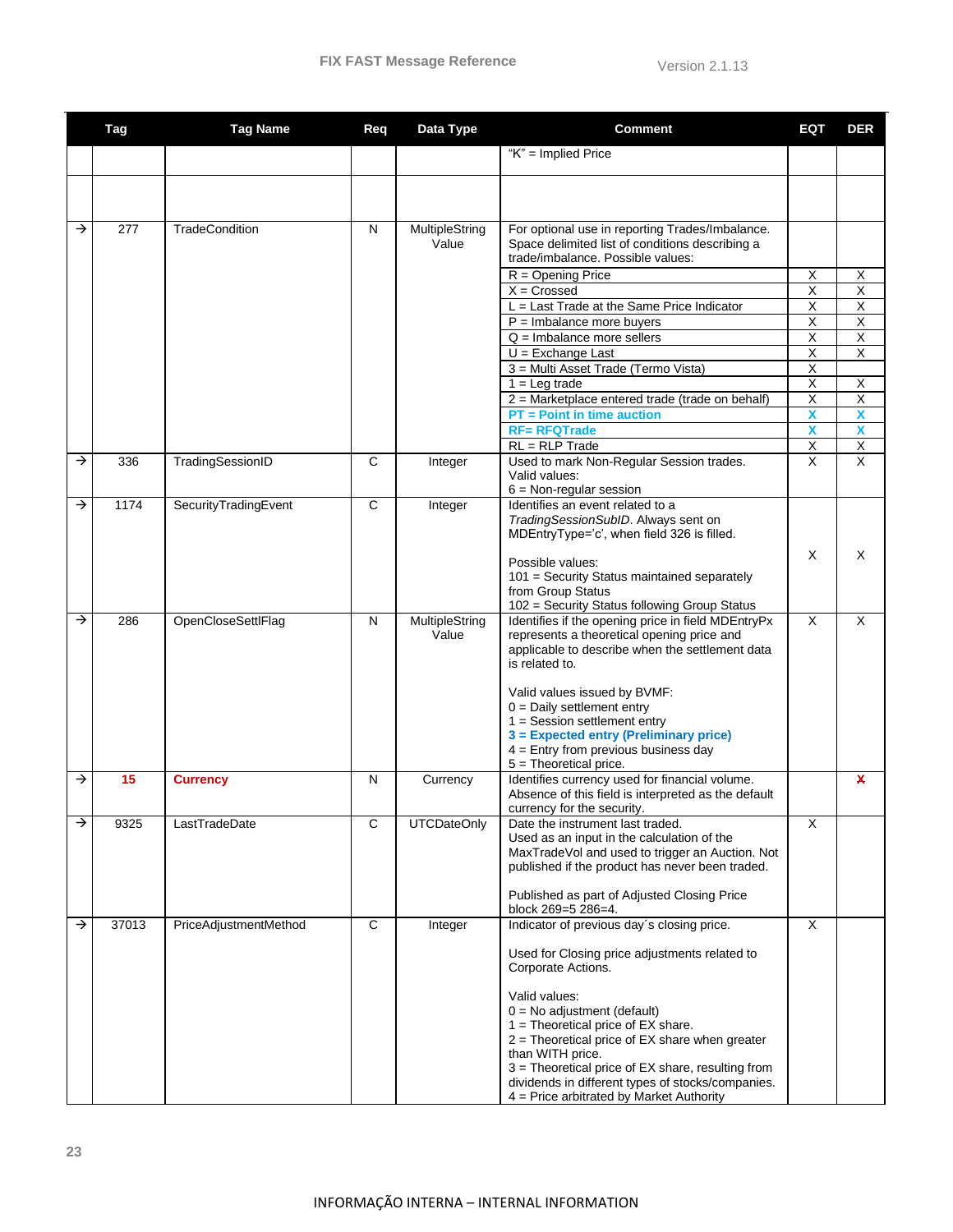|               | Tag  | <b>Tag Name</b>       | Req          | Data Type  | <b>Comment</b>                                                                                                                                                                                                                                                                                                                         | <b>EQT</b>              | <b>DER</b>   |
|---------------|------|-----------------------|--------------|------------|----------------------------------------------------------------------------------------------------------------------------------------------------------------------------------------------------------------------------------------------------------------------------------------------------------------------------------------|-------------------------|--------------|
| →             | 37   | OrderID               | С            | String(50) | Unique identifier for Order as assigned by the<br>exchange, maps to the SecondaryOrderID field<br>in the Execution Report message (for the FX<br>market and anonymous market, it is the actual<br>OrderID). It is unique per broker firm, per<br>instrument, per trading date. Required when this<br>Bid or Offer represents an order. | Χ                       | X            |
| $\rightarrow$ | 1003 | TradeID               | C            | String(32) | Contains the unique identifier for this trade per<br>instrument + trading date, as assigned by the<br>exchange. Required if reporting a Trade.                                                                                                                                                                                         | $\overline{\mathsf{x}}$ | X            |
| →             | 288  | MDEntryBuyer          | N            | String(50) | For optional use in reporting trades (buying<br>party) or indicating a new bid entry.<br>Note: not sent in FX messages (blind screen).                                                                                                                                                                                                 | $\overline{\mathsf{x}}$ | X            |
| →             | 289  | <b>MDEntrySeller</b>  | N            | String(50) | For optional use in reporting trades (selling<br>party) or indicating a new offer entry.<br>Note: not sent in FX messages (blind screen).                                                                                                                                                                                              | X                       | X            |
| $\rightarrow$ | 346  | NumberOfOrders        | $\mathsf{C}$ | Integer    | Contains the number of orders that make up the<br>aggregate quantity at the price point. Required if<br>this is a price-depth book entry.                                                                                                                                                                                              | X                       | X            |
| →             | 290  | MDEntryPositionNo     | $\mathsf{C}$ | Integer    | Display position of a bid or offer, numbered from<br>most competitive to least competitive, per market<br>side, beginning with 1. Required when<br>MDEntryType=0,1.                                                                                                                                                                    | X                       | X            |
| $\rightarrow$ | 5767 | AgressorSide          | N            | Char       | Indicates which side is aggressor of the trade. If<br>there is no value present, then there is no<br>aggressor. DEPRECATED. Valid values are:<br>$1 = Buv$<br>$2 =$ Sell                                                                                                                                                               |                         | $\mathbf{x}$ |
| →             | 423  | PriceType             | N            | Integer    | Code to represent the price type (applicable to<br>settlement data). The default value is "2" (Per<br>unit).<br>Valid values:<br>$1 -$ Percentage<br>2 - Per unit (i.e. per share or contract)<br>3 - Fixed amount (absolute value)                                                                                                    |                         | X            |
| $\rightarrow$ | 287  | SellerDays            | N            | Integer    | Specifies the number of days that may elapse<br>before delivery of the security. Only used for<br>some types of trades in forward market.                                                                                                                                                                                              | X                       | X            |
| →             | 731  | SettlPriceType        | $\mathbf C$  | Integer    | Required only for MDEntryType=6 (Settlement<br>Price). Type of settlement price:<br>$1 = Find$<br>$2 = Theoretical/Preview$<br>$3 =$ Updated                                                                                                                                                                                           |                         | X            |
| →             | 1020 | TradeVolume           | N            | Qty        | Total traded quantity (shares/contracts) of the<br>trading day. It could be present only in the Trade<br>Volume (269=B) or Trade (269=2) blocks.                                                                                                                                                                                       | Χ                       | Х            |
| $\rightarrow$ | 1306 | PriceLimitType        | N            | Integer    | Describes how the prices are expressed. The<br>default value is "0" (Price Unit).<br>Valid values:<br>$0 = Price Unit$<br>$1 =$ Ticks<br>$2 =$ Percentage                                                                                                                                                                              |                         | $\mathsf{X}$ |
| $\rightarrow$ | 1148 | LowLimitPrice         | N            | Price      | Allowable low limit price for the trading day. A<br>key parameter in validating order price. Used as<br>the lower band for validating order prices. Orders<br>submitted with prices below the lower limit will be<br>rejected.                                                                                                         |                         | X            |
| $\rightarrow$ | 1149 | <b>HighLimitPrice</b> | N            | Price      | Allowable high limit price for the trading day. A<br>key parameter in validating order price. Used as<br>the upper band for validating order prices.<br>Orders submitted with prices above the upper<br>limit will be rejected.                                                                                                        |                         | $\mathsf{X}$ |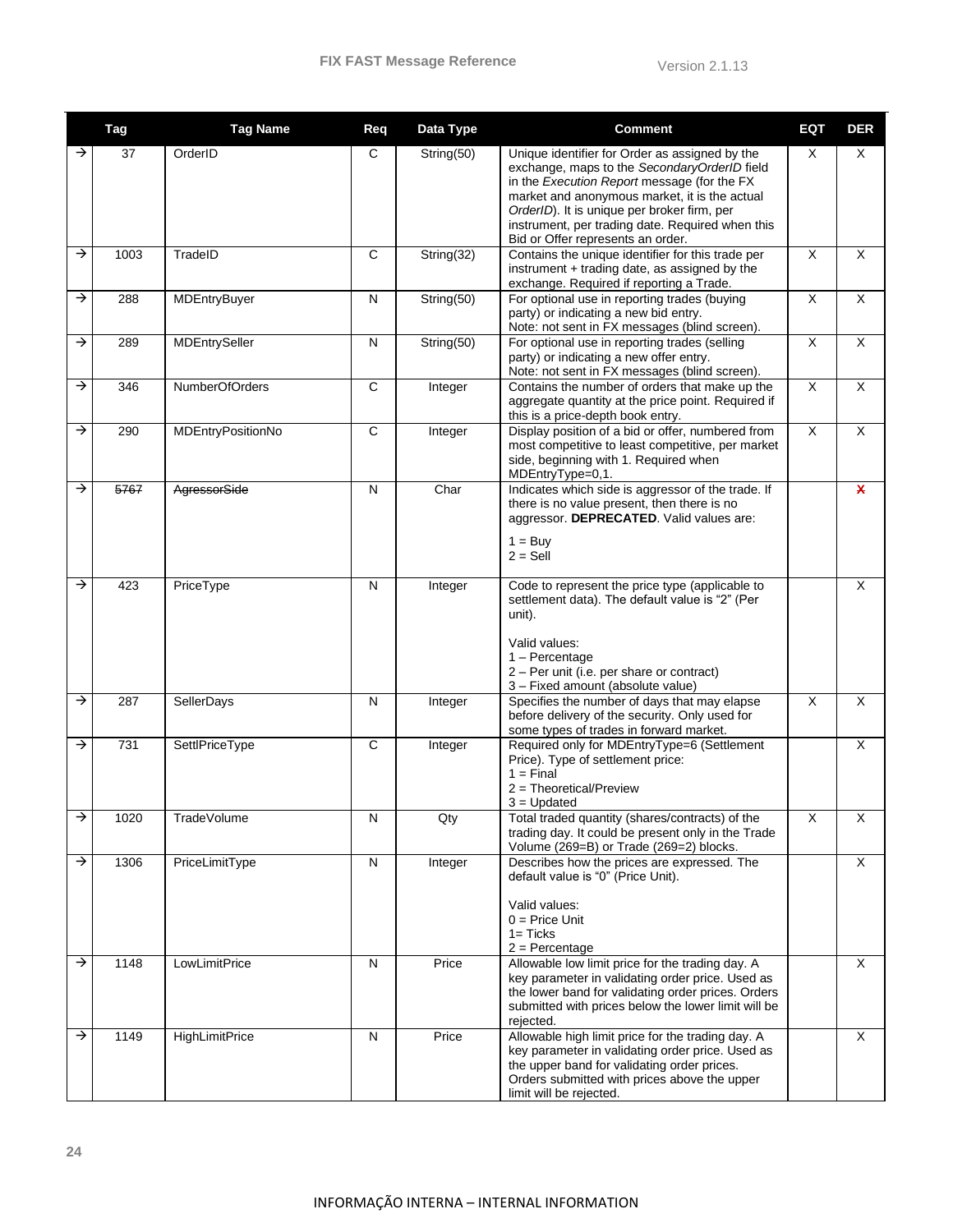|               | Tag   | <b>Tag Name</b>            | Req          | Data Type    | <b>Comment</b>                                                                                                                                                                                                                                                                     | <b>EQT</b>   | <b>DER</b> |
|---------------|-------|----------------------------|--------------|--------------|------------------------------------------------------------------------------------------------------------------------------------------------------------------------------------------------------------------------------------------------------------------------------------|--------------|------------|
| →             | 1150  | TradingReferencePrice      | N            | Price        | Reference price for the current trading price<br>range. The value may be the reference price,<br>settlement price or closing price of the prior<br>trading day. Sent only for Economic Indicators.                                                                                 |              | X          |
| →             | 37008 | PriceBandMidpointPriceType | $\mathsf{C}$ | Integer      | Band Midpoint Type, used with Auction Price<br>Banding.<br>Valid values:<br>$0 =$ Last Traded Price (default)<br>1 = Complementary Last Price<br>$2$ = Theoretical Price                                                                                                           | $\times$     | X          |
| →             | 37003 | AvgDailyTradedQty          | C            | Integer      | Daily average shares traded within 30 days -<br>equity market only. Previously known as<br>DailyAvgShares30D. Always 0 for Derivatives.                                                                                                                                            | $\mathsf{X}$ | X          |
| →             | 432   | ExpireDate                 | C            | LocalMktDate | Date of order expiration (last day the order can<br>trade), always expressed in terms of the local<br>market date.<br>Used in BTB contracts only.                                                                                                                                  | X            |            |
| →             | 37019 | EarlyTermination           | С            | Integer      | Indicates if the deal is subject to anticipated<br>liquidation (early termination of the<br>borrowing/lending)<br>Used in BTB contracts only.<br>Valid values:<br>$0 =$ Normal termination (default)<br>$1 =$ Early termination<br>2 = Early termination also in case of PTO       | X            |            |
| →             | 37023 | <b>BTBCertIndicator</b>    | $\mathsf{C}$ | Integer      | Indicates if the security lending offer or pre-<br>contract is certified.<br>If not sent, means the offer or pre-contract is not<br>certified.<br>Used in BTB contracts only.<br>Valid values:<br>$0 =$ Certified (default)<br>$1 = Not$ certified                                 | $\times$     |            |
| $\rightarrow$ | 37024 | <b>BTBContractInfo</b>     | C            | Integer      | Only used for BTB. Denotes extra information<br>about the BTB pre-contract.<br>Used in BTB contracts only.<br>Valid values:<br>$1 = pre-contract (default)$<br>$2 =$ intention                                                                                                     | X            |            |
| →             | 37025 | <b>BTBGraceDate</b>        | $\mathsf{C}$ | LocalMktDate | Only used for BTB. Indicates the minimum date<br>from when the borrower can call the loan<br>contract to an end.<br>Used in BTB contracts only.                                                                                                                                    | $\times$     |            |
| $\rightarrow$ | 1140  | MaxTradeVol                | С            | Integer      | The maximum order quantity that can be<br>submitted for a security.<br>The value is the minimum between % of shares<br>issued and % of average traded quantity within<br>30 days.                                                                                                  | X            |            |
| $\rightarrow$ | 1025  | FirstPx                    | $\mathbf C$  | Price        | The price for the short future on a volatility price<br>$(269=v).$                                                                                                                                                                                                                 |              | X          |
| →             | 31    | LastPx                     | $\mathbf C$  | Price        | The price for the long future on a volatility price<br>$(269=v)$ .                                                                                                                                                                                                                 |              | X          |
| →             | 811   | PriceDelta                 | $\mathbf C$  | Float        | The rate of change in the price of a derivative<br>with respect to the movement in the price of the<br>underlying instrument(s) upon which the<br>derivative instrument price is based. Only used<br>for 269=v (Volatility price).<br>This value is normally between -1.0 and 1.0. |              | X          |
| →             | 711   | NoUnderlyings              | $\mathsf{C}$ | NumInGroup   | Number of repeating groups is based on Index<br>Composition. Only used when representing<br>Index Composite Underlying Price (269=D).                                                                                                                                              | $\mathsf{X}$ |            |
| →             | 37008 | PriceBandMidpointPriceType | $\mathsf{C}$ | Integer      | <b>Band Midpoint Type</b><br>Complementary Last Price (CLAST) follows<br>special rules described in 3BR6.2.3.1                                                                                                                                                                     | X            |            |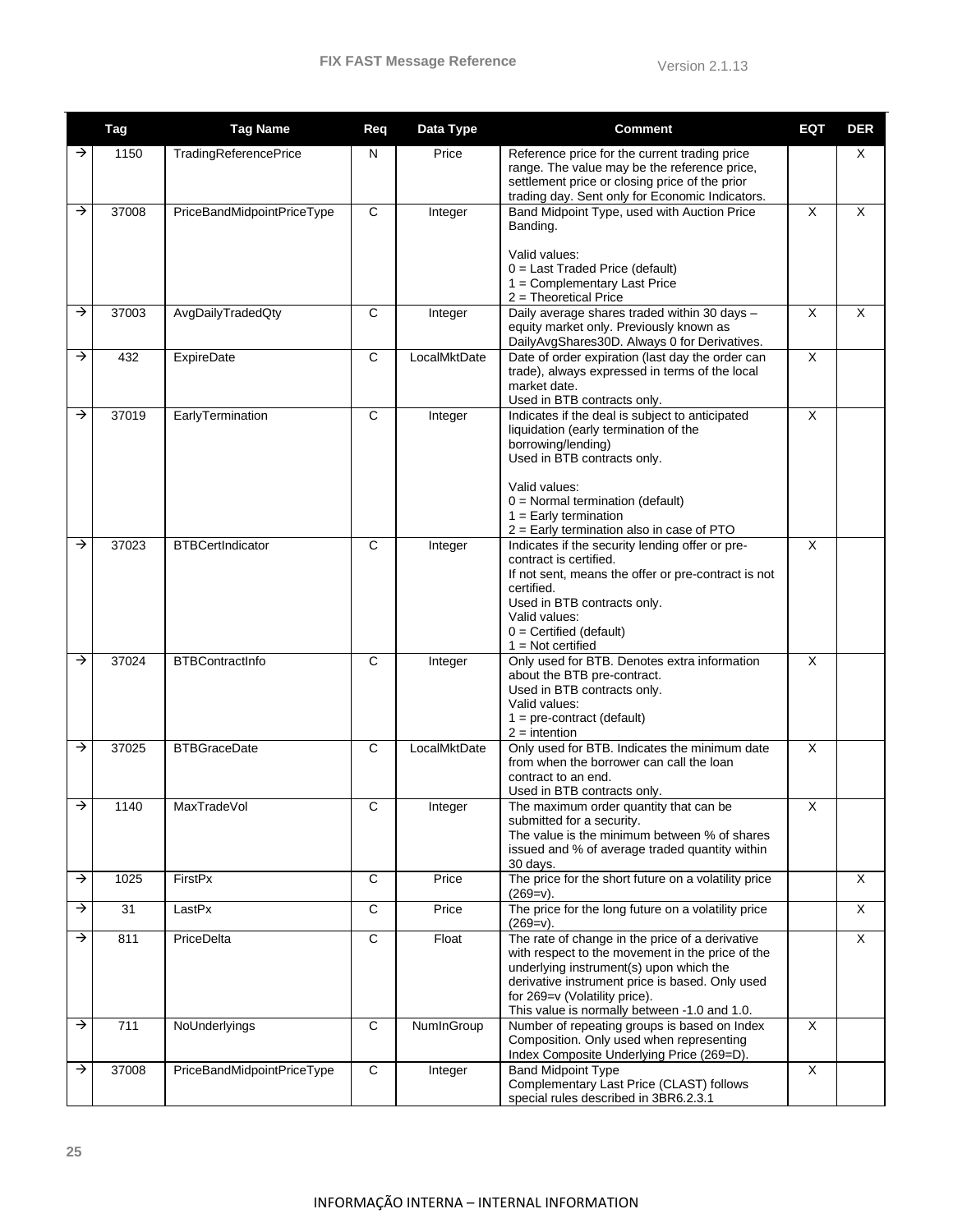|               | Tag           |               | <b>Tag Name</b>                                         | Req          | Data Type  | <b>Comment</b>                                                                                                                                                                                                                                          | EQT                     | <b>DER</b> |
|---------------|---------------|---------------|---------------------------------------------------------|--------------|------------|---------------------------------------------------------------------------------------------------------------------------------------------------------------------------------------------------------------------------------------------------------|-------------------------|------------|
|               |               |               |                                                         |              |            | Used with Auction Price Banding.                                                                                                                                                                                                                        |                         |            |
|               |               |               |                                                         |              |            | Valid values:<br>$0 =$ Last Traded Price (default)<br>1 = Complementary Last Price<br>2 = Theoretical Price                                                                                                                                             |                         |            |
| $\rightarrow$ | →<br>→        | 30<br>9       | UnderlyingSecurityID                                    | Υ            | Integer    | Underlying instrument's security identifier.                                                                                                                                                                                                            | $\overline{\mathsf{x}}$ |            |
| →             | $\rightarrow$ | 30<br>5       | UnderlyingSecurityIDSource                              | Υ            | Integer    | Qualifier for underlying instrument's security ID.<br>Valid value: 8                                                                                                                                                                                    | $\times$                |            |
| →             | $\rightarrow$ | 30<br>8       | UnderlyingSecurityExchange                              | Υ            | String     | Underlying instrument's exchange.<br>Valid value: BVMF                                                                                                                                                                                                  | $\sf X$                 |            |
| →             | $\rightarrow$ | 81<br>0       | UnderlyingPx                                            | Y            | Price      | Underlying instrument price reflected in Index<br>value                                                                                                                                                                                                 | $\times$                |            |
| →             | →             | 37<br>01<br>8 | UnterlyingPxType                                        | $\mathsf{C}$ | Integer    | Indicates the Underlying Instrument price type<br>reflected in Index value. Used for Composite<br>Underlying Price block (269=D), only sent when<br>different from the default value.<br>Valid values:<br>$0 = Trade (default)$<br>$1 = Average of TOB$ | $\overline{\mathsf{x}}$ |            |
| $\rightarrow$ |               | 7687          | PercentageVar                                           | N            | Percentage | Index variation in percentage, from start of day.<br>DEPRECATED.                                                                                                                                                                                        |                         |            |
| →             |               | 9343          | NoUnchangedSecurities                                   | N            | Integer    | Number of index underlying securities with no<br>variation. DEPRECATED.                                                                                                                                                                                 |                         |            |
| →             |               | 9344          | <b>NoNotTradedSecurities</b>                            | N            | Integer    | Number of index underlying securities that are<br>not quoted. DEPRECATED.                                                                                                                                                                               |                         |            |
| →             |               | 9989          | <b>TotTradedSecurities</b>                              | N            | Integer    | Number of quoted securities in the index.<br>DEPRECATED.                                                                                                                                                                                                |                         |            |
| →             |               | 9990          | <b>CapitalPct</b>                                       | N            | Percentage | Capitalization percentage of active securities in<br>the index. DEPRECATED.                                                                                                                                                                             |                         |            |
| →             |               | 9993          | <b>PrevYearVariation</b>                                | N            | Percentage | Index variation in percentage, compared to<br>previous year last index. DEPRECATED.                                                                                                                                                                     |                         |            |
| →             |               | 9996          | <b>NoFallingSecurities</b>                              | Ν            | Integer    | Number of index underlying securities falling in<br>price. DEPRECATED.                                                                                                                                                                                  |                         |            |
| →             |               | 9997          | NoRisingSecurities                                      | N            | Integer    | Number of index underlying securities rising in<br>price. DEPRECATED.                                                                                                                                                                                   |                         |            |
| →             |               | 37001         | PercThresholdNormalTrade                                | N            | Percentage | Percentage threshold normal trade.<br>DEPRECATED.                                                                                                                                                                                                       |                         |            |
| →             |               | 37002         | PercThresholdCrossTrade                                 | N            | Percentage | Percentage threshold cross trade.<br>DEPRECATED.                                                                                                                                                                                                        |                         |            |
| →             |               | 37003         | DailyAvgShares30D                                       | N            | Qty        | Daily average shares traded on last 30 days.<br>DEPRECATED, now known as<br>AvgDailyTradedQty.                                                                                                                                                          |                         |            |
| $\rightarrow$ |               | 37004         | <b>MaxinumNormalSharesPer</b><br>DailyAvgShares30DRatio | N            | Float      | Ratio maximum shares traded normal trade /<br>Daily average shares traded on last 30 days.<br>DEPRECATED.                                                                                                                                               |                         |            |
| $\rightarrow$ |               | 37005         | <b>MaxinumCrossSharesPer</b><br>DailyAvgShares30DRatio  | ${\sf N}$    | Float      | Ratio maximum shares traded cross trade / Daily<br>average shares traded on last 30 days.<br>DEPRECATED.                                                                                                                                                |                         |            |
| $\rightarrow$ |               | 37006         | NormalSharesPer<br>OutstandingSharesRatio               | N            | Float      | Ratio maximum shares traded normal trade /<br>Outstanding number of shares. DEPRECATED.                                                                                                                                                                 |                         |            |
| →             |               | 37007         | CrossSharesPer<br>OutstandingSharesRatio                | ${\sf N}$    | Float      | Ratio maximum shares traded cross trade /<br>Outstanding number of shares. DEPRECATED.                                                                                                                                                                  |                         |            |

## <span id="page-26-0"></span>**1.3.4 Security Status (tag 35=f)**

This message contains instrument or instrument group state and trading phase information.

|         | <b>Instrument definition</b> | Snapshot | <u>Incremental</u> | <b>TCP R</b><br>Replayer |
|---------|------------------------------|----------|--------------------|--------------------------|
| Sent on |                              |          |                    |                          |
| stream  |                              |          | $\lambda$          |                          |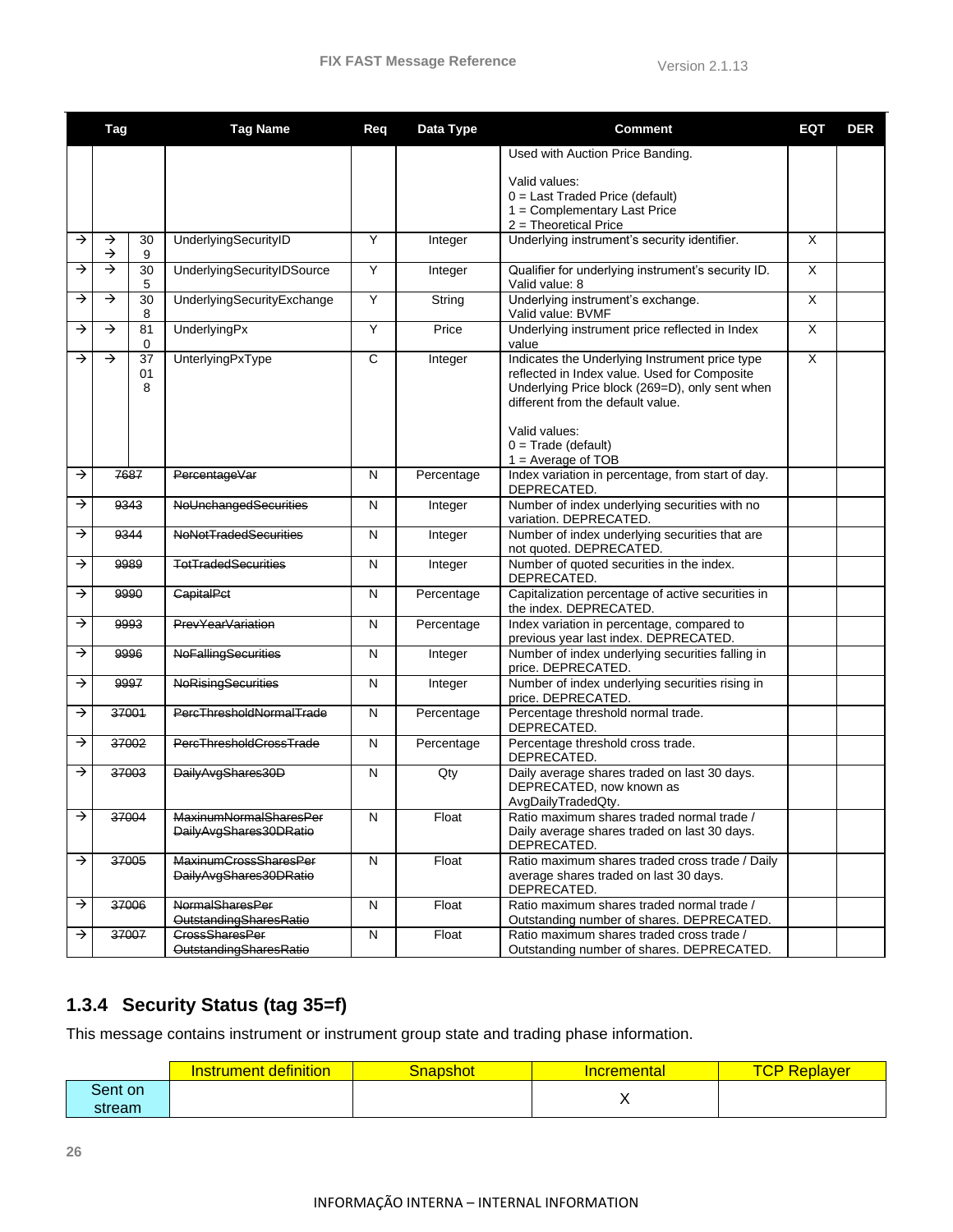| <b>Tag</b> | <b>Tag Name</b>                         | Req               | Data Type    | <b>Comment</b>                                                                                   | EQT                     | <b>DER</b>                                           |
|------------|-----------------------------------------|-------------------|--------------|--------------------------------------------------------------------------------------------------|-------------------------|------------------------------------------------------|
|            |                                         |                   |              | <b>Standard message header  </b>                                                                 |                         |                                                      |
| 1151       | SecurityGroup                           | N                 | String(15)   | The instrument group that is changing trading<br>phase.                                          | X                       | X                                                    |
|            |                                         |                   |              | [Instrument identification block]                                                                |                         |                                                      |
|            |                                         |                   | LocalMktDate | See Section "Instrument Identification Block" for tag values                                     |                         |                                                      |
| 75<br>625  | <b>TradeDate</b><br>TradingSessionSubID | Υ<br>$\mathsf{C}$ | Integer      | Trade date of the Market Data messages.<br>Phase related to a given SecurityGroup.               | X                       | $\boldsymbol{\mathsf{x}}$<br>$\overline{\mathsf{x}}$ |
|            |                                         |                   |              | Valid values sent by BVMF:                                                                       |                         |                                                      |
|            |                                         |                   |              | $02 =$ Trading halt (Pause)                                                                      |                         |                                                      |
|            |                                         |                   |              | $04 = No-Open$ (Close)                                                                           |                         |                                                      |
|            |                                         |                   |              | $17 =$ Ready to trade (Open)                                                                     |                         |                                                      |
|            |                                         |                   |              | 18 = Not available for trading (Pre-close)<br>$21 = Pre-Open$                                    |                         |                                                      |
|            |                                         |                   |              | 101 = Final Closing Call                                                                         |                         |                                                      |
| 326        | SecurityTradingStatus                   | $\mathbf C$       | Integer      | Status related to a given instrument.                                                            | $\times$                | X                                                    |
|            |                                         |                   |              | Valid values sent by BVMF:                                                                       |                         |                                                      |
|            |                                         |                   |              | $02 =$ Trading halt (Pause)                                                                      |                         |                                                      |
|            |                                         |                   |              | $04 = No-Open$ (Close)<br>$17 =$ Ready to trade (Open)                                           |                         |                                                      |
|            |                                         |                   |              | 18 = Not available for trading (Forbidden)                                                       |                         |                                                      |
|            |                                         |                   |              | 20 = Unknown or invalid                                                                          |                         |                                                      |
|            |                                         |                   |              | $21 = Pre-Open (Reserved)$                                                                       |                         |                                                      |
|            |                                         |                   |              | $101$ = Final Closing Call                                                                       |                         |                                                      |
| 336        | TradingSessionID                        | $\mathbf C$       | Integer      | Identifier for Trading Session.                                                                  | $\times$                | $\times$                                             |
|            |                                         |                   |              | Valid values:                                                                                    |                         |                                                      |
|            |                                         |                   |              | 1 = Regular Day Session                                                                          |                         |                                                      |
|            |                                         |                   |              | 6 = Non Regular Session (After Hours)                                                            |                         |                                                      |
| 342        | TradSesOpenTime                         | N                 | UTCTimestamp | Estimated end of the current auction. Included<br>only if Security Trading Status=21 (Reserved). | X                       | X                                                    |
| 60         | TransactTime                            | N                 | UTCTimestamp | Timestamp when the business transaction<br>represented by the message occurred.                  | $\overline{\mathsf{x}}$ | $\overline{\mathsf{x}}$                              |
| 1500       | MDStreamID                              | Y                 | String       | The identifier or name of market data stream.                                                    | $\times$                | $\overline{\mathsf{x}}$                              |
|            |                                         |                   |              | If not present, default=E.                                                                       |                         |                                                      |
|            |                                         |                   |              | Valid values:                                                                                    |                         |                                                      |
|            |                                         |                   |              | E - Electronic                                                                                   |                         |                                                      |
|            |                                         |                   |              | X - Ex-pit<br>S - Surveillance                                                                   |                         |                                                      |
|            |                                         |                   |              | O - Option Exercise                                                                              |                         |                                                      |
|            |                                         |                   |              | C - Over-the-counter (OTC)                                                                       |                         |                                                      |
|            |                                         |                   |              | T - Termo                                                                                        |                         |                                                      |
|            |                                         |                   |              | N - Index                                                                                        |                         |                                                      |
|            |                                         |                   |              | L - Lending (BTB)<br>A - All                                                                     |                         |                                                      |
| 1174       | SecurityTradingEvent                    | С                 | Integer      | Identifies an event related to a Trading                                                         | X                       | X                                                    |
|            |                                         |                   |              |                                                                                                  |                         |                                                      |
|            |                                         |                   |              | This tag is also used to mark when an                                                            |                         |                                                      |
|            |                                         |                   |              | instrument state is kept separate from the<br>group phase, or when the instrument state          |                         |                                                      |
|            |                                         |                   |              | follows the default group phase (stops having a                                                  |                         |                                                      |
|            |                                         |                   |              | separate, defined state). Always sent when tag                                                   |                         |                                                      |
|            |                                         |                   |              | 48 is present.                                                                                   |                         |                                                      |
|            |                                         |                   |              | Valid values:                                                                                    |                         |                                                      |
|            |                                         |                   |              | 4 = Change of Trading Session (clears                                                            |                         |                                                      |
|            |                                         |                   |              | statistics)                                                                                      |                         |                                                      |
|            |                                         |                   |              | 101 = Security Status maintained separately                                                      |                         |                                                      |
|            |                                         |                   |              | from Group Status                                                                                |                         |                                                      |
|            |                                         |                   |              | 102 = Security Status following Group Status                                                     |                         |                                                      |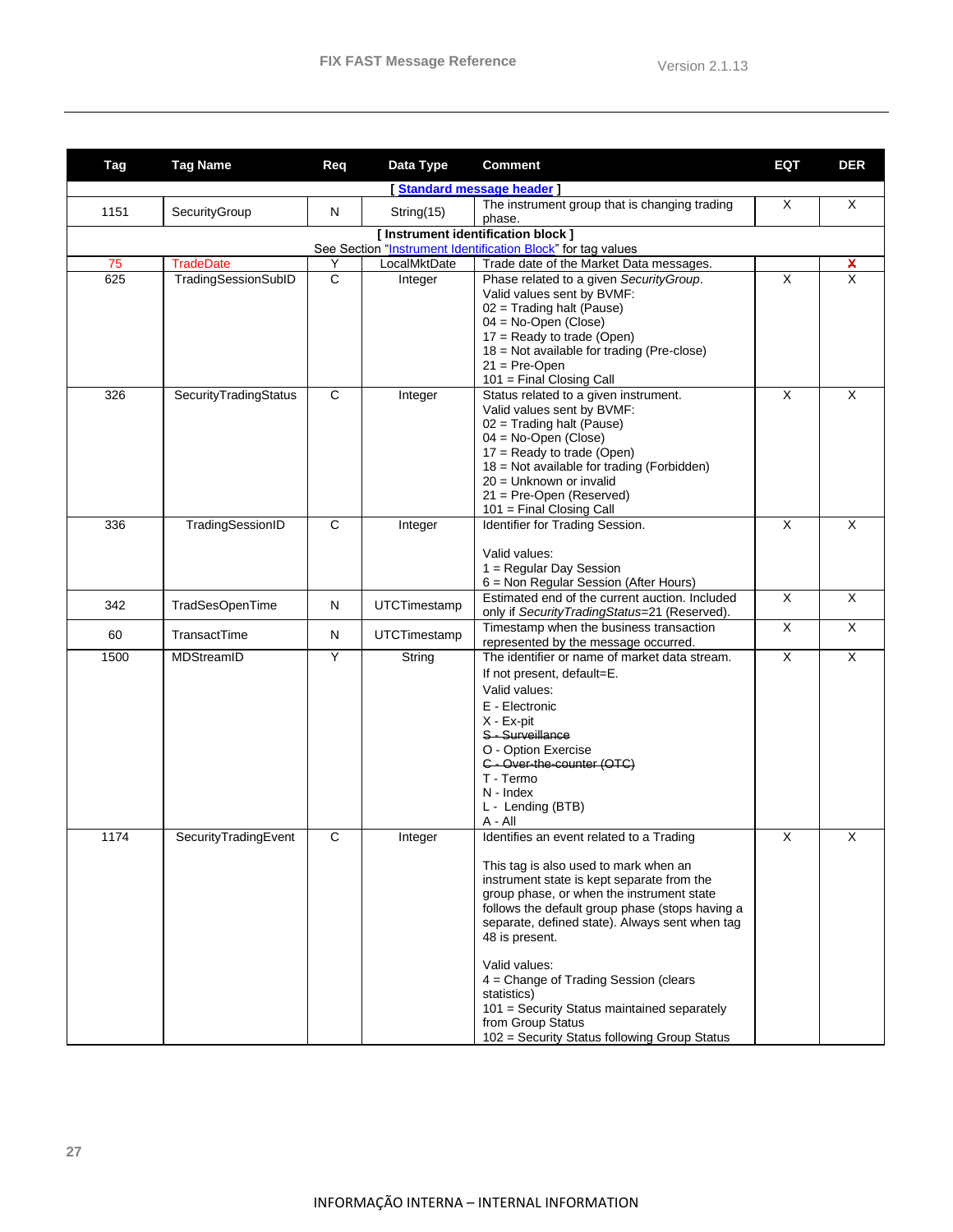## <span id="page-28-0"></span>**1.3.5 News (tag 35=B)**

The News message is sent over the incremental stream to convey market information of BVMF market surveillance notifications and news produced by agencies. News message is available to all segments: Derivatives and Equities.

|         | <b>Instrument definition</b> | Snapshot | <u>Incremental</u> | <b>TCP Re</b><br>Replaver |
|---------|------------------------------|----------|--------------------|---------------------------|
| Sent on |                              |          |                    |                           |
| stream  |                              |          | $\cdot$            |                           |

|               | Tag<br><b>Tag Name</b><br>Data Type<br>Req |                                        |           | <b>Comment</b> |                                                                                                                                                                                                                                                                                                                                                                                                                                                                                                                                         |
|---------------|--------------------------------------------|----------------------------------------|-----------|----------------|-----------------------------------------------------------------------------------------------------------------------------------------------------------------------------------------------------------------------------------------------------------------------------------------------------------------------------------------------------------------------------------------------------------------------------------------------------------------------------------------------------------------------------------------|
|               |                                            |                                        |           |                | [Standard message header]                                                                                                                                                                                                                                                                                                                                                                                                                                                                                                               |
|               | 42                                         | OrigTime                               | Y         | UTCTimestamp   | Time of message origination (always expressed in UTC - Universal Time<br>Coordinated, also known as "GMT")                                                                                                                                                                                                                                                                                                                                                                                                                              |
| 6940          |                                            | <b>NewsSource</b>                      | Y         | String(3)      | Indicates the source of the news.<br>Valid values for derivatives market:<br>$"1"$ – DCM<br>"2" - BBMNet<br>"3" - MarketSurveillance<br>"4" - Internet<br>$"5"$ - DPR-VE<br>"19" - Mkt Ops FX Agency<br>"20" - Mkt Ops Derivatives Agency<br>Valid values for equities market:<br>"11" - Over-the-counter news agency<br>"13" - Electronic Purchase Exchange<br>"14" - CBLC News Agency<br>"15" - BOVESPA - Index Agency<br>"16" - BOVESPA - Institutional Agency<br>"17" - Mkt Ops Equites Agency<br>"18" - BOVESPA - Companies Agency |
| 1472          |                                            | NewsID                                 | N         | String(7)      | Unique identifier for News message.<br>Included in the News messages sent in the Unified News Channel.<br>Not sent for trading engine News messages.                                                                                                                                                                                                                                                                                                                                                                                    |
| 1474          |                                            | LanguageCode                           | N         | Language       | Indicates the language the news is in. Represented by the two-letter ISO 639-1<br>standard identification. Absence of this field defaults to "pt" - Portuguese.                                                                                                                                                                                                                                                                                                                                                                         |
|               | 148                                        | Headline                               | Υ         | String         | The headline of a News message.                                                                                                                                                                                                                                                                                                                                                                                                                                                                                                         |
|               | 358                                        | EncodedHeadlineLen                     | N         | Integer        | Must be set if EncodedHeadline field is specified and must immediately precede it.<br>Can only be published in the Unified News Channel.                                                                                                                                                                                                                                                                                                                                                                                                |
|               | 359                                        | EncodedHeadling                        | N         | Data(512)      | Encoded (non-ASCII characters) representation of the Headline field in the<br>encoded format specified via the MessageEncoding field.<br>Can only be published in the Unified News Channel.                                                                                                                                                                                                                                                                                                                                             |
|               | 146                                        | NoRelatedSym                           | N         | NumInGroup     | Specifies the number of repeating symbols (instruments) specified.                                                                                                                                                                                                                                                                                                                                                                                                                                                                      |
| $\rightarrow$ |                                            |                                        |           |                | [ Instrument identification block ]                                                                                                                                                                                                                                                                                                                                                                                                                                                                                                     |
|               |                                            |                                        |           |                | See Section "Instrument Identification Block" for tag values                                                                                                                                                                                                                                                                                                                                                                                                                                                                            |
|               | 215                                        | NumInGroup<br><b>NoRoutingIDs</b><br>N |           |                | Indicates the number of destinations of this message. DEPRECATED.                                                                                                                                                                                                                                                                                                                                                                                                                                                                       |
| →             | 216                                        | RoutingType                            | Υ         | Integer        | Indicates the type of RoutingID (217) specified. DEPRECATED.<br>Values issued by B3:<br>$2 = Target List.$                                                                                                                                                                                                                                                                                                                                                                                                                              |
| →             | 217                                        | RoutingID                              | ${\sf N}$ | String(2)      | Assigned value used to identify a specific routing destination. DEPRECATED.<br>Values issued by B3:<br>" $1"$ = Vendors<br>" $2"$ = Traders<br>"3" = BM&FBOVESPA RSS feed<br>" $4" = BBMNet$<br>$"5" = GLOBEX$                                                                                                                                                                                                                                                                                                                          |
|               | 33                                         | <b>NoLinesOfText</b>                   | Υ         | NumInGroup     | Identifies number of lines of text body.                                                                                                                                                                                                                                                                                                                                                                                                                                                                                                |
| →             | 58                                         | Text                                   | Y         | String(8192)   | Free format text string.                                                                                                                                                                                                                                                                                                                                                                                                                                                                                                                |
| →             | 354                                        | EncodedTextLen                         | N         | Length         | Length of Encoded Text field. Can only be published in the Unified News Channel.                                                                                                                                                                                                                                                                                                                                                                                                                                                        |
| →             | 355                                        | EncodedText                            | N         | Data           | Encoded (non-ASCII characters) representation of the Text (58) field in the<br>encoded format specified via the Message Encoding (347) field. Can only be<br>published in the Unified News Channel.                                                                                                                                                                                                                                                                                                                                     |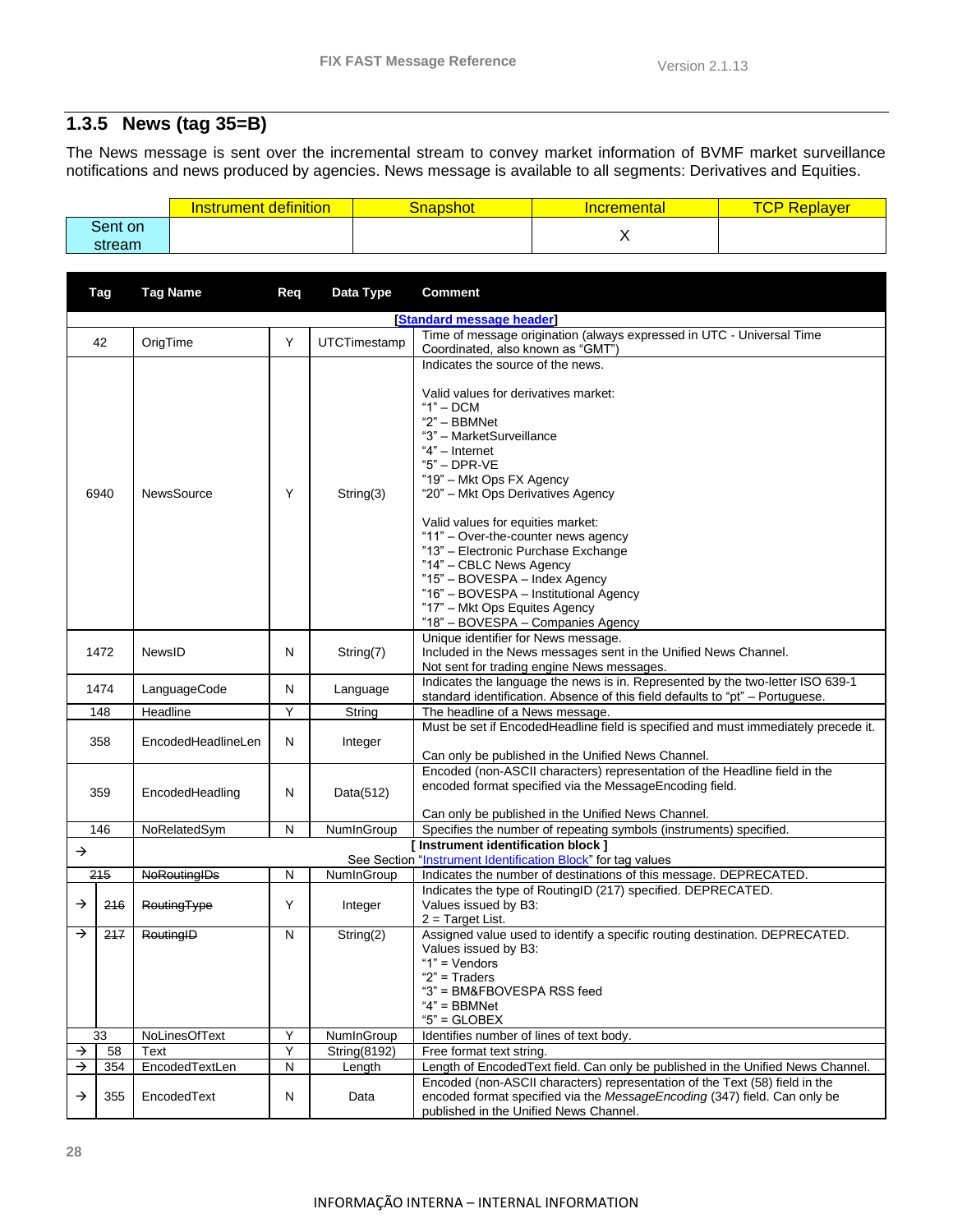| <b>Tag</b> | Tag Name | Rea | Data Type    | Comment                                                                                                |
|------------|----------|-----|--------------|--------------------------------------------------------------------------------------------------------|
| 149        | URLLink  | N   | String(1024) | A URL (Uniform Resource Locator) link to additional information (e.g.<br>http://www.bmf.com/news.html) |

#### <span id="page-29-0"></span>**1.3.6 NonFixData (tag 35=n)**

#### **\*\*\* THIS MESSAGE HAS BEEN DEPRECATED \*\*\***

As of the date mentioned in the Circular Letter 003/2014-DI, corporate fixed income market data will be published in the same fashion as other equity products, via messages 35=X, y, W, f and so on. This message will no longer be generated after the mentioned date.

The NonFixData message is used to carry a payload that is the encoded Fixed Income messages from BovespaFIX legacy system (RLC-Z5, from ProxyDiff). These messages can be extracted and processed as usual by customers and vendors already capable of processing it. It is sent over the incremental stream and also present on TCP Replayer.

|         | nstrument definition | <mark>Snapshot</mark> / | <u>Incremental</u> | <b>TCP</b><br>Replaver |
|---------|----------------------|-------------------------|--------------------|------------------------|
| Sent on |                      |                         |                    |                        |
| stream  |                      |                         |                    |                        |

| Tag | <b>Tag Name</b>                       | Reg | Data Type     | <b>Comment</b>                                                                                     |  |  |  |
|-----|---------------------------------------|-----|---------------|----------------------------------------------------------------------------------------------------|--|--|--|
|     | <del>[Standard message header ]</del> |     |               |                                                                                                    |  |  |  |
| 212 | <b>DataLen</b>                        |     | Int           | Integer field representing the length of the field Data (213) in bytes.<br>Value must be positive. |  |  |  |
| 213 | <b>Data</b>                           |     | <b>Data</b>   | Actual message data stream (encoded Z5).                                                           |  |  |  |
| 347 | <b>MessageEncoding</b>                |     | <b>String</b> | Type of the encoded message inside the current message.<br><b>Fixed value: RLC-Z5</b>              |  |  |  |

## <span id="page-29-1"></span>**2 Market Data FIX 4.4 Message Specification**

## <span id="page-29-2"></span>*2.1 FIX 4.4 Application Messages used at TCP Replayer / Historical Replayer Connections*

This section outlines the FIX 4.4 messages designed/adapted only for replaying lost FIX 5.0SP2 real-time market data purposes. More details of small-scale recovering process can be found at UMDF Market Data messaging specification.

#### <span id="page-29-3"></span>**2.1.1 Application Message Request (tag 35=BW)**

The client application should send this message for requesting the recovery of lost messages in the UDP channel.

|         | definition<br>Instrument_ | Snapshot | <b>Incremental</b> | $T\cap D$<br>Replayer<br>◡ |
|---------|---------------------------|----------|--------------------|----------------------------|
| Sent on |                           |          |                    |                            |
| stream  |                           |          |                    |                            |

| Tag  | Tag Name                         | Reg | Data Type | Comment                                                                                                          |  |  |  |
|------|----------------------------------|-----|-----------|------------------------------------------------------------------------------------------------------------------|--|--|--|
|      | <b>Standard message header 1</b> |     |           |                                                                                                                  |  |  |  |
| 1346 | ApplRegID                        |     | String    | Unique identifier for Request.                                                                                   |  |  |  |
| 1347 | ApplReqType                      |     | Integer   | Type of resend request being made:<br>0 - Retransmission of application messages for the specified Applications. |  |  |  |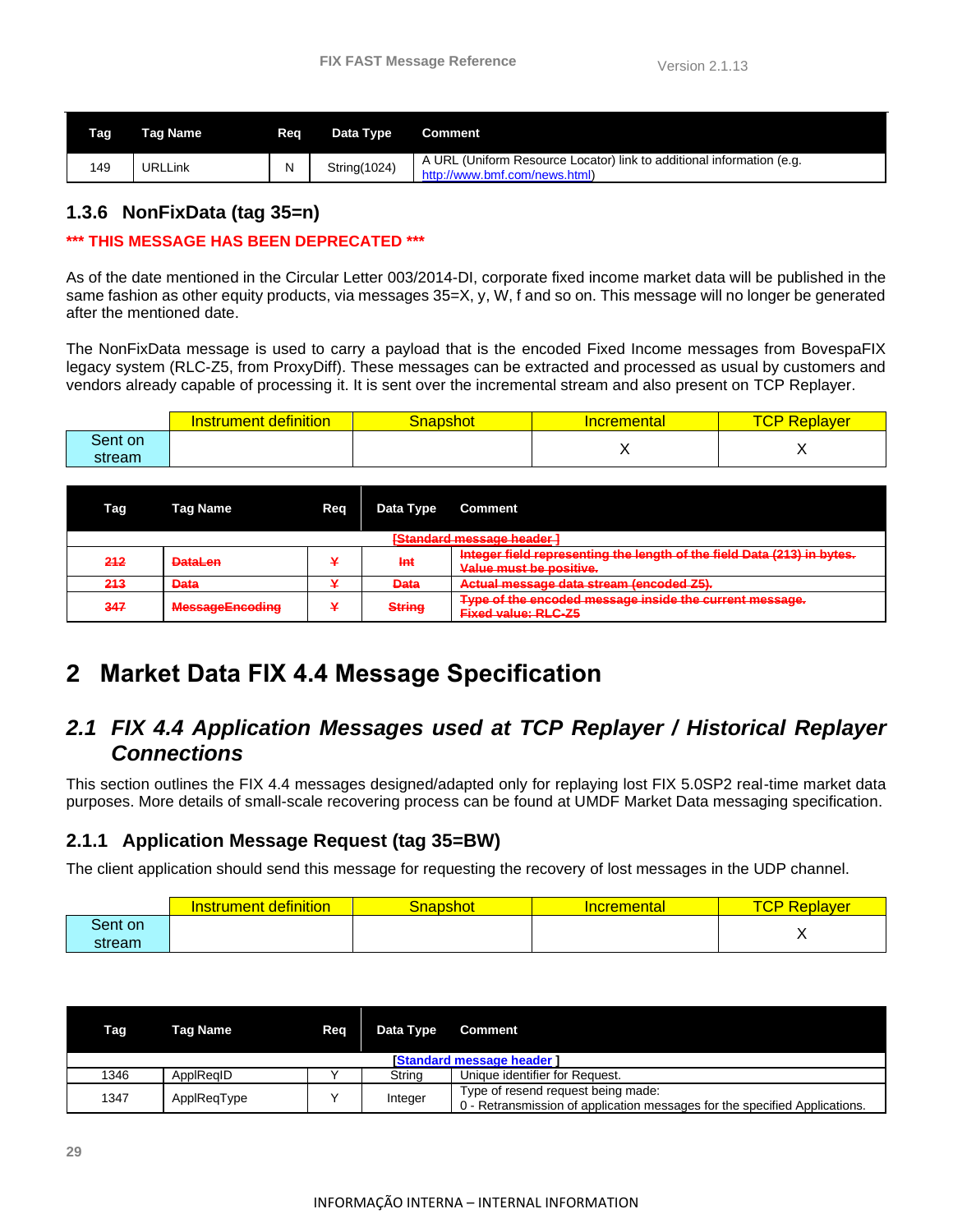|   | Tag  | Tag Name         | Reg | Data Type  | <b>Comment</b>                                                                                                                                                                                                                                                                             |
|---|------|------------------|-----|------------|--------------------------------------------------------------------------------------------------------------------------------------------------------------------------------------------------------------------------------------------------------------------------------------------|
|   | 1351 | <b>NoAppIIDs</b> |     | NumInGroup | Specifies number of application ID occurrences.                                                                                                                                                                                                                                            |
| → | 1355 | RefAppIID        |     | String     | Reference to the unique application identifier (the UDP Channel ID).                                                                                                                                                                                                                       |
|   | 1182 | ApplBegSegNum    |     | Integer    | Message sequence number of first message in range to be resent. If the<br>request is for a single message, ApplBeginSeqNum (tag 1182) and<br>ApplEndSegNum (tag 1183) must be the same.                                                                                                    |
|   | 1183 | ApplEndSegNum    |     | Integer    | Message sequence number of last message in range to be resent. If the<br>request is for a single message, ApplBeginSeqNum (tag 1182) and<br>ApplEndSeqNum (tag 1183) must be the same. ApplEndSeqNum=0 is not<br>allowed. The maximum number of messages that can be requested is<br>2000. |

#### <span id="page-30-0"></span>**2.1.2 Application Message Request Acknowledgment (tag 35=BX)**

B3 sends the Application Message Request Acknowledgment message in response to the Application Message Request (tag 35-MsgType=BW) message. The Application Request Acknowledgment contains information regarding the response to the recovery request.

|         | definition<br>Instrument i | <u>;napshot</u> | <u>Incremental</u> | $\overline{\phantom{a}}$<br><u>keplaver </u><br>w |
|---------|----------------------------|-----------------|--------------------|---------------------------------------------------|
| Sent on |                            |                 |                    |                                                   |
| stream  |                            |                 |                    | $\cdot$                                           |

| Tag                    | <b>Tag Name</b>           | Req          | Data Type  | <b>Comment</b>                                                                                                                                                                                                                                                                                                                                                                                                                                                                                                                                                                                                                                     |  |  |  |  |  |
|------------------------|---------------------------|--------------|------------|----------------------------------------------------------------------------------------------------------------------------------------------------------------------------------------------------------------------------------------------------------------------------------------------------------------------------------------------------------------------------------------------------------------------------------------------------------------------------------------------------------------------------------------------------------------------------------------------------------------------------------------------------|--|--|--|--|--|
|                        | [Standard message header] |              |            |                                                                                                                                                                                                                                                                                                                                                                                                                                                                                                                                                                                                                                                    |  |  |  |  |  |
| 1353                   | ApplRespID                | Y            | String     | Identifier for the Application Resend Response (identifier provided by the<br>Exchange)                                                                                                                                                                                                                                                                                                                                                                                                                                                                                                                                                            |  |  |  |  |  |
| 1346                   | ApplReqID                 | Y            | String     | Unique identifier for Request (identifier provided by the client application<br>and received in the Application Message Request - tag 35=BW)                                                                                                                                                                                                                                                                                                                                                                                                                                                                                                       |  |  |  |  |  |
| 1347                   | ApplReqType               | Y            | Integer    | Type of application resend response being sent:<br>0 - Retransmission of application messages.                                                                                                                                                                                                                                                                                                                                                                                                                                                                                                                                                     |  |  |  |  |  |
| 1348                   | ApplRespType              | Y            | Integer    | Used to indicate the type of acknowledgement being sent:<br>0 - Request accepted<br>1 - Application does not exist (not specified)<br>2 - Request not accepted or partially accepted (unable to process all<br>requested data, each RefAppIID in the NoAppIIDs group must be checked<br>to verify errors).<br>3 - The processing of a prior Application Message Request is in progress<br>(client application must wait until the resend in progress is complete)<br>4 - Exceeded the maximum number of Applications (NoApplIDs - tag 1351)<br>allowed in a single Application Message Request (currently 1)<br>7 - System temporarily unavailable |  |  |  |  |  |
| 1351                   | <b>NoAppIIDs</b>          | N            | NumInGroup | Specifies number of application ID occurrences, only when feedback<br>information is applied.                                                                                                                                                                                                                                                                                                                                                                                                                                                                                                                                                      |  |  |  |  |  |
| $\rightarrow$<br>1355  | RefApplID                 | Y            | String     | Reference to the unique application identifier (the UDP Channel ID).                                                                                                                                                                                                                                                                                                                                                                                                                                                                                                                                                                               |  |  |  |  |  |
| $\rightarrow$<br>1182  | ApplBegSeqNum             | $\mathsf{N}$ | Integer    |                                                                                                                                                                                                                                                                                                                                                                                                                                                                                                                                                                                                                                                    |  |  |  |  |  |
| $\rightarrow$<br>1183  | ApplEndSeqNum             | ${\sf N}$    | Integer    | Ending range of application sequence numbers.                                                                                                                                                                                                                                                                                                                                                                                                                                                                                                                                                                                                      |  |  |  |  |  |
| 1354<br>$\rightarrow$  | ApplRespError             | N            | Integer    | Used if response error for a given AppIID; resend is not possible.<br>Reason:<br>0 - Application does not exist<br>3 - Invalid range requested<br>4 - Exceeded the maximum limit of messages allowed per resend request<br>8 - System resources unavailable (for TCP Historical Replay only)                                                                                                                                                                                                                                                                                                                                                       |  |  |  |  |  |
| $\rightarrow$<br>35021 | <b>ApplResponseStatus</b> | Y            | Int(1)     | Used to indicate the status for each Application Message Request.<br><b>Valid values:</b><br>0 - Request Sucessfully Processed<br>1 - User Not Authorized For Application<br>2 - Invalid Range Requested<br>3 - Prior Application Request In Progress<br>4 - Application Temporatily Unavailable                                                                                                                                                                                                                                                                                                                                                   |  |  |  |  |  |
|                        |                           |              |            | Beginning range of application sequence numbers.<br><b>Standard message header 1</b>                                                                                                                                                                                                                                                                                                                                                                                                                                                                                                                                                               |  |  |  |  |  |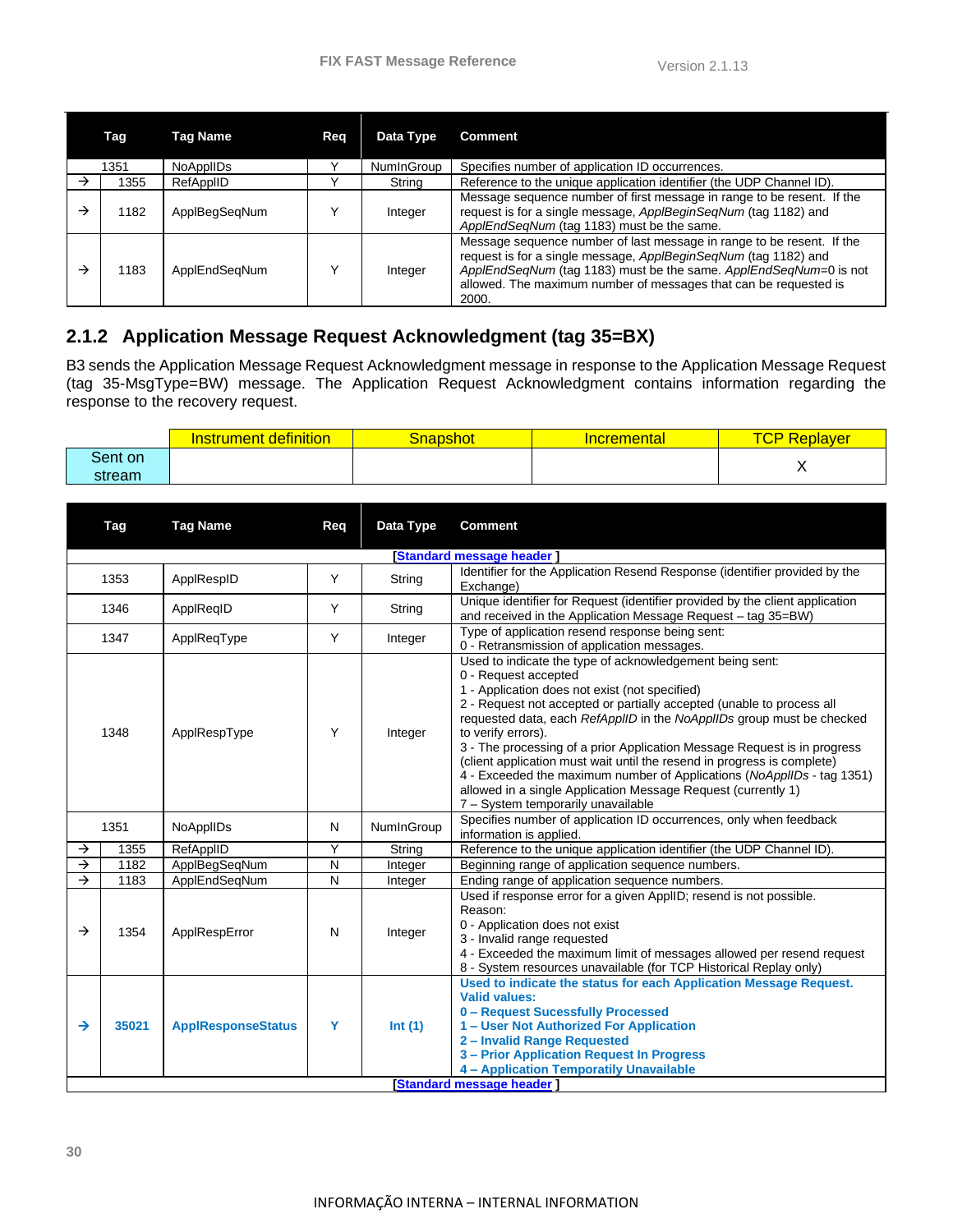#### <span id="page-31-0"></span>**2.1.3 Application Raw Data Reporting (tag 35 =URDR)**

In order to resend the messages requested with Application Message Request (tag 35-MsgType=BW), BM&FBovespa sends a set of Raw Data Reporting messages (tag 35-MsgType=URDR) each containing one or more FAST encoded messages appended in the RawData (tag 96) field.

|         | definition<br><b>Instrument</b> | <mark>.3napshot</mark> | <b>Incremental</b> | rn di<br>Replayer<br>◡ |
|---------|---------------------------------|------------------------|--------------------|------------------------|
| Sent on |                                 |                        |                    |                        |
| stream  |                                 |                        |                    |                        |

| Tag           |              | <b>Tag Name</b>      | Req          | Data Type      | <b>Comment</b>                                                                                                                                                               |  |
|---------------|--------------|----------------------|--------------|----------------|------------------------------------------------------------------------------------------------------------------------------------------------------------------------------|--|
|               |              |                      |              |                | <b>Standard message header 1</b>                                                                                                                                             |  |
| 1346          |              | ApplReqID            |              | String         | Unique identifier for Request (identifier provided by the client application in<br>the Application Message Request message- tag 35=BW)                                       |  |
| 1353          |              | ApplRespID           | Υ            | String         | Identifier for the Application Resend Response (identifier provided by the<br>Exchange in the Application Message Request Acknowledgment message<br>– tag 35=BX)             |  |
| 1180          |              | ApplID               | Υ            | String         | Identifies the application with which the message is associated.                                                                                                             |  |
| 1352          |              | ApplResendFlag       | Y            | <b>Boolean</b> | Used to indicate that a message is being sent in response to an Application<br>Message Request                                                                               |  |
| 95            |              | RawDataLength        | Υ            | Integer        | Number of bytes in raw data field                                                                                                                                            |  |
| 96            |              | RawData              | $\checkmark$ | <b>Bytes</b>   | Unformatted raw data containing one or more encoded FAST messages                                                                                                            |  |
| 911           |              | TotNumReports        | Υ            | Integer        | Total number of recovered messages to be resent regarding the AppIID.                                                                                                        |  |
| 10054         |              | <b>NoApplSegNums</b> | Υ            | NumInGroup     | Specifies number of Application Sequence Number occurrences.                                                                                                                 |  |
| $\rightarrow$ | 1181         | ApplSeqNum           | Υ            | String         | Application sequence number being resent                                                                                                                                     |  |
| $\rightarrow$ | 1350         | ApplLastSeqNum       | Y            | Integer        | The previous sequence number in the application sequence stream. Useful<br>to help detect sequence gaps. The value "0" means that this is the first<br>message being resent. |  |
| $\rightarrow$ | 10055<br>(?) | <b>RawDataOffset</b> | Υ            | Integer        | The offset is the reference to the start point for the encoded message in<br>RawData field (tag 96)                                                                          |  |
| →             | 95           | RawDataLength        | Υ            | Integer        | Length in bytes of the encoded message. Must be used with<br>RawDataOffset to safely recover the resent message with ApplSegNum.                                             |  |

## <span id="page-31-1"></span>**2.1.4 Application Message Report (tag 35=BY)**

B3 sends the Application Message Report (tag 35-MsgType=BY) message to indicate that the Application Resend process is complete. An Application Message Report is generated for each Channel ID just after resending the last Raw Data Reporting message.

|         | <b>Instrument definition</b> | Snapshot | <b>Incremental</b> | TCP<br>Replaver |
|---------|------------------------------|----------|--------------------|-----------------|
| Sent on |                              |          |                    |                 |
| stream  |                              |          |                    |                 |

| Tag                              | Tag Name       | Reg | Data Type | <b>Comment</b>                                                                                                                                                     |  |  |  |
|----------------------------------|----------------|-----|-----------|--------------------------------------------------------------------------------------------------------------------------------------------------------------------|--|--|--|
| <b>Standard message header 1</b> |                |     |           |                                                                                                                                                                    |  |  |  |
| 1356                             | ApplReportID   |     | String    | Identifier for the Application Message Report                                                                                                                      |  |  |  |
| 1426                             | ApplReportType | ◡   | Integer   | Reason the Application Message Report is being sent:<br>3 - Application Resend successfully completed<br>4 - Application Resend Error                              |  |  |  |
| 1347                             | ApplReqType    |     | String    | Type of application resend response being sent:<br>$0 = Retransmission of application messages.$                                                                   |  |  |  |
| 1346                             | ApplRegID      |     | String    | Unique identifier for Request (identifier provided by the client application<br>and received in the Application Message Request message - tag 35=BW)               |  |  |  |
| 1353                             | ApplRespID     | v   | String    | Identifier for the Application Resend Response (identifier provided by the<br>Exchange in the Application Message Request Acknowledgment message<br>$-$ tag 35=BX) |  |  |  |